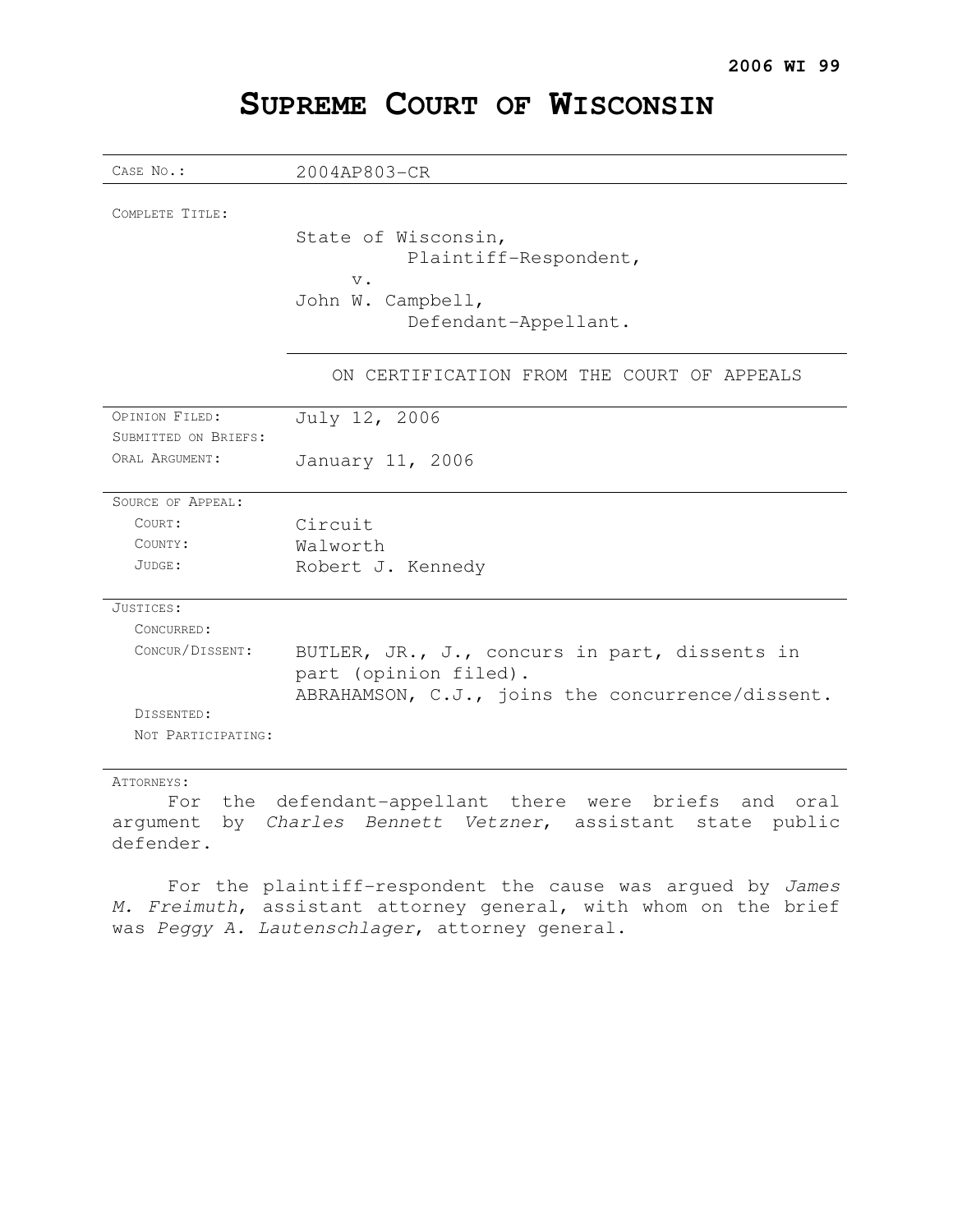#### **2006 WI 99**

NOTICE

**This opinion is subject to further editing and modification. The final version will appear in the bound volume of the official reports.** 

STATE OF WISCONSIN THE STATE OF WISCONSIN THE STATE OF STATE OF STATE OF STATE OF STATE OF STATE OF STATE OF STATE OF STATE OF STATE OF STATE OF STATE OF STATE OF STATE OF STATE OF STATE OF STATE OF STATE OF STATE OF STATE

(L.C. No. 1998CF29)

No. 2004AP803-CR

**State of Wisconsin,** 

 **Plaintiff-Respondent,** 

 **v.** 

 $\overline{a}$ 

**John W. Campbell,** 

 **Defendant-Appellant.** 

# **FILED JUL 12, 2006**

Cornelia G. Clark Clerk of Supreme Court

APPEAL from a judgment and order of the Circuit Court for Walworth County, Robert J. Kennedy, Judge. Affirmed and cause remanded.

¶1 DAVID T. PROSSER, J. This case is before the court on certification by the court of appeals, pursuant to Wis. Stat. § (Rule)  $809.61$  (2003-04).<sup>1</sup> The appellant, John Campbell (Campbell), was convicted of felony bail jumping as well as two counts of parental interference with the custody of a child. On the bail jumping charge, Campbell was accused of

 $1$  All references to the Wisconsin Statutes are to the 2003-04 version, unless otherwise noted.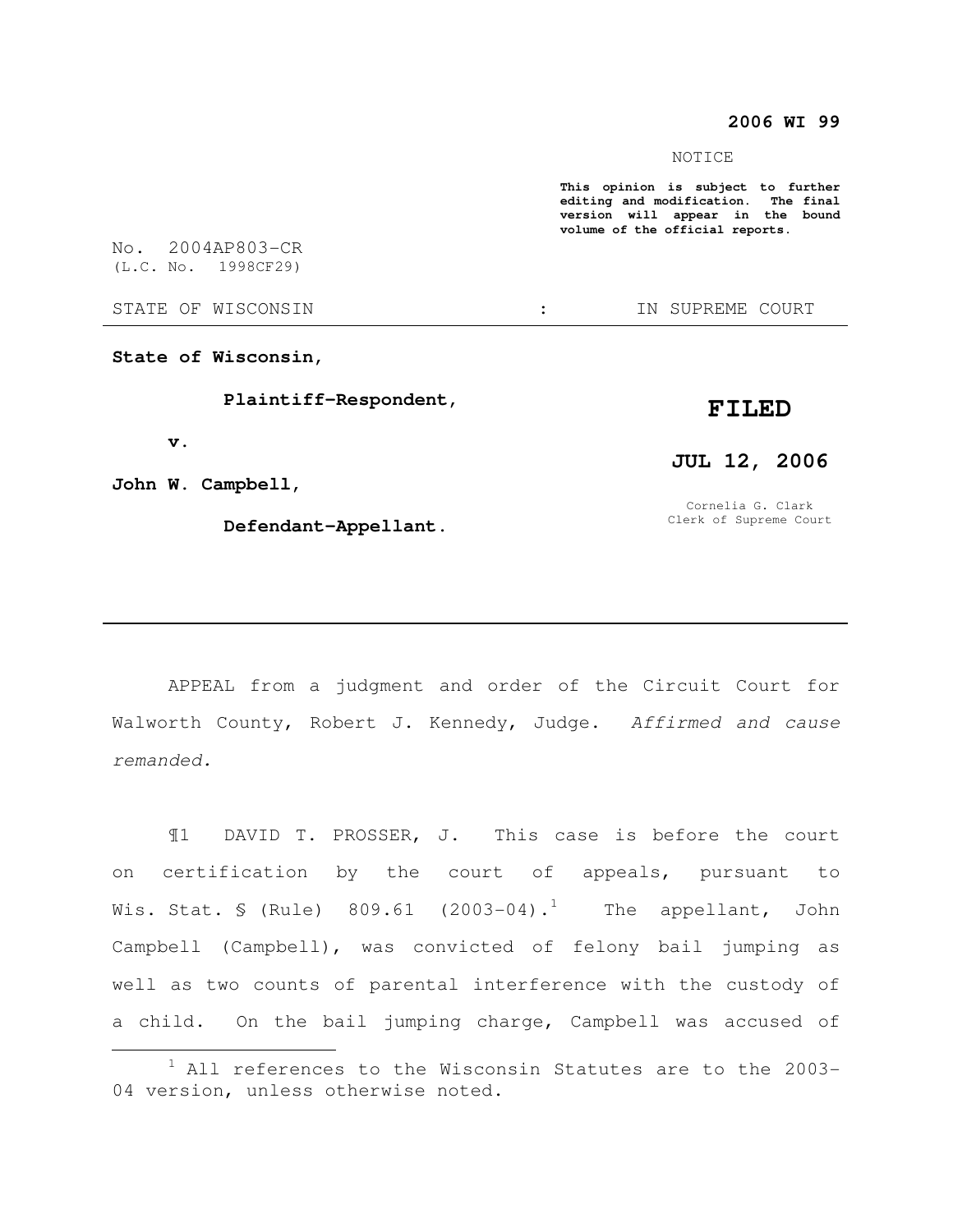committing two crimes while he was on pretrial release for other felony offenses. The two crimes were the two counts of parental interference with the custody of a child. The interference crimes involved alleged violations of an order granted to Campbell's then-wife, Denise Hladish-Campbell (Denise), for temporary custody and primary placement of their two sons.

¶2 On appeal, Campbell seeks to reverse one of the two interference with custody charges and the bail jumping charge. He claims that the circuit court erred when it prevented him from collaterally attacking the validity of the custody order on grounds that his wife procured that order by fraud.

¶3 This appeal presents two issues. First, did the circuit court err in preventing Campbell from collaterally attacking the validity of the family court's custody order in his criminal trial, even though Campbell alleged that the order was obtained by fraud? Second, under what conditions, if any, may a circuit court impose attorney fees for standby counsel as a condition of a defendant's probation?

¶4 We conclude that a court may permit a collateral attack on a judgment or order procured by fraud if the fraud is jurisdictional, making the judgment or order void, thereby negating an element of a crime, or if the fraud raises an affirmative defense to the crime. Because Campbell's allegations of fraud do not tend to negate any element of a crime and do not constitute an affirmative defense, the circuit court properly excluded evidence of the alleged fraud and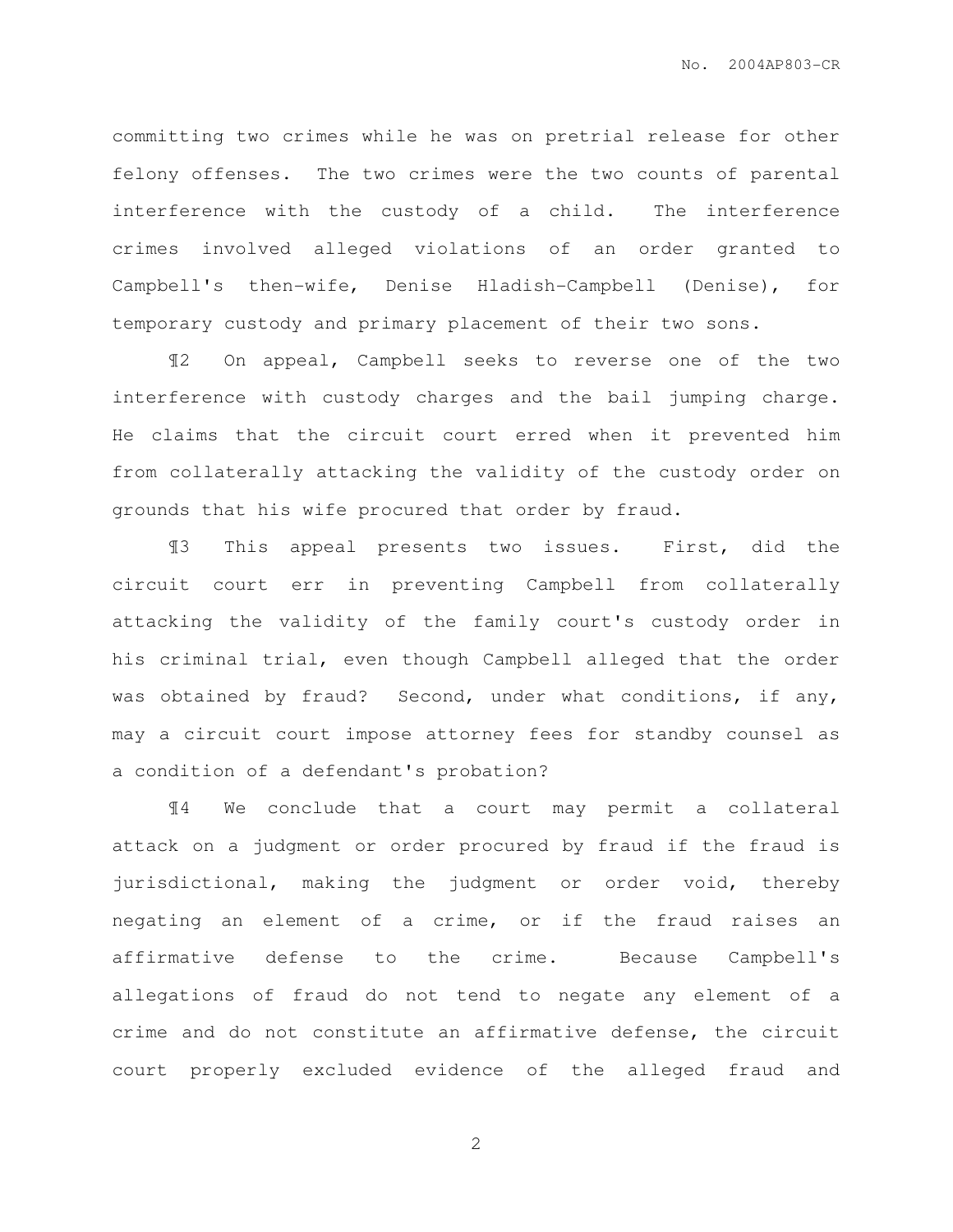prevented Campbell from collaterally attacking the custody order.

¶5 We also conclude that in exercising its discretion to appoint standby counsel, a circuit court may impose the attorney fees of standby counsel upon a defendant as a condition of probation where either (1) the defendant agrees to reimburse the county for the attorney fees; or (2) the court informs the defendant of his potential liability for the fees and the defendant uses standby counsel so extensively that he or she functions as traditional defense counsel. Under both alternatives, however, before imposing fees the court must determine the defendant's ability to pay pursuant to Wis. Stat.  $\frac{1}{2}$  973.20(13)(a)2. to 5. Because that determination was not made in this case, we remand to the circuit court to evaluate Campbell's ability to pay.

¶6 Accordingly, we affirm Campbell's convictions, hold that the circuit court had the authority, under these facts, to impose the attorney fees of standby counsel as a condition of probation, but remand for the circuit court to determine whether the full amount of attorney fees should have been imposed.

#### I. BACKGROUND

¶7 The facts in this case are complex. Campbell married Denise James (formerly Denise Hladish-Campbell) in 1986. Sometime circa 1990, Vickie Prushing (Vickie), became involved with the couple, and she lived with them for substantial periods of time between 1990 and 1997.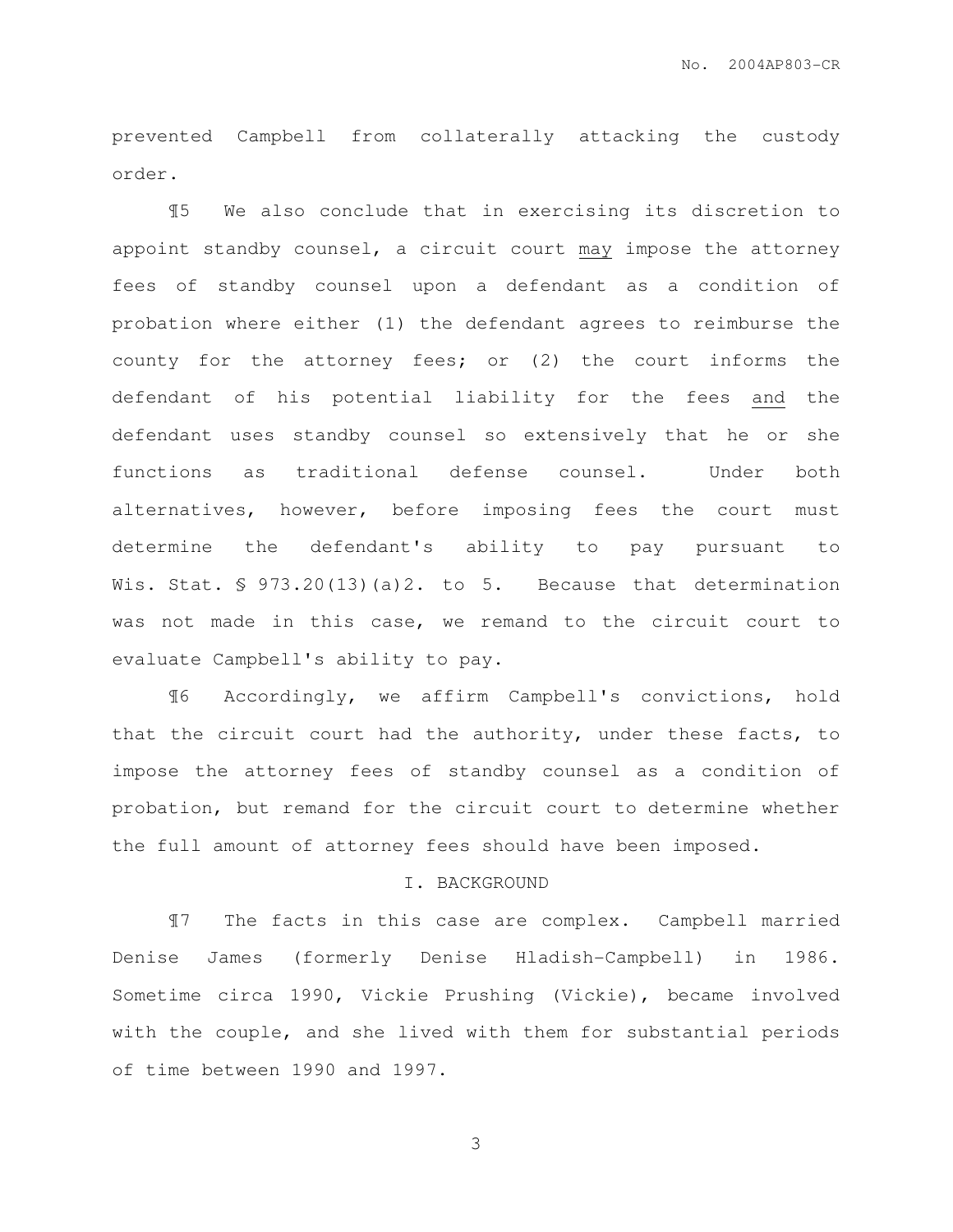¶8 On September 17, 1990, Vickie gave birth to a son, Randy, in Kansas. Campbell is listed as the biological father on Randy's birth certificate, but he may not be the biological father. In any event, Campbell and Denise adopted Randy in Kansas on August 30, 1994. This fact is not in dispute.

¶9 On November 11, 1995, Vickie gave birth to a second son, Cody, in Missouri. Again, Campbell is listed as the biological father on the birth certificate. Moreover, in 1996 a Missouri court issued an order recognizing Campbell's paternity.<sup>2</sup> A few months later, on September 23, 1996, Campbell and Denise filed a petition in Missouri to adopt Cody. The petition was granted on March 14, 1997, by a Missouri circuit court. The order recognized Campbell as the natural father and declared Denise the adoptive mother of Cody.

¶10 Between the time that Campbell and Denise petitioned for the adoption of Cody and the Missouri court's March 14, 1997, adoption decree, the Campbells moved to Wisconsin. By November 1996 they were living in Walworth County, but they failed to share this information with the Missouri court. Campbell and Denise did return to Missouri on two occasions for court hearings. The second time, they brought Cody with them to court, at which time the Missouri court declared Denise the adoptive mother of Cody.

 $\overline{a}$ 

 $2$  In 2001 Vickie testified that the father of Cody might be someone other than Campbell. Also, at the sentencing hearing in this case, Campbell himself acknowledged that he is probably not Cody's biological father.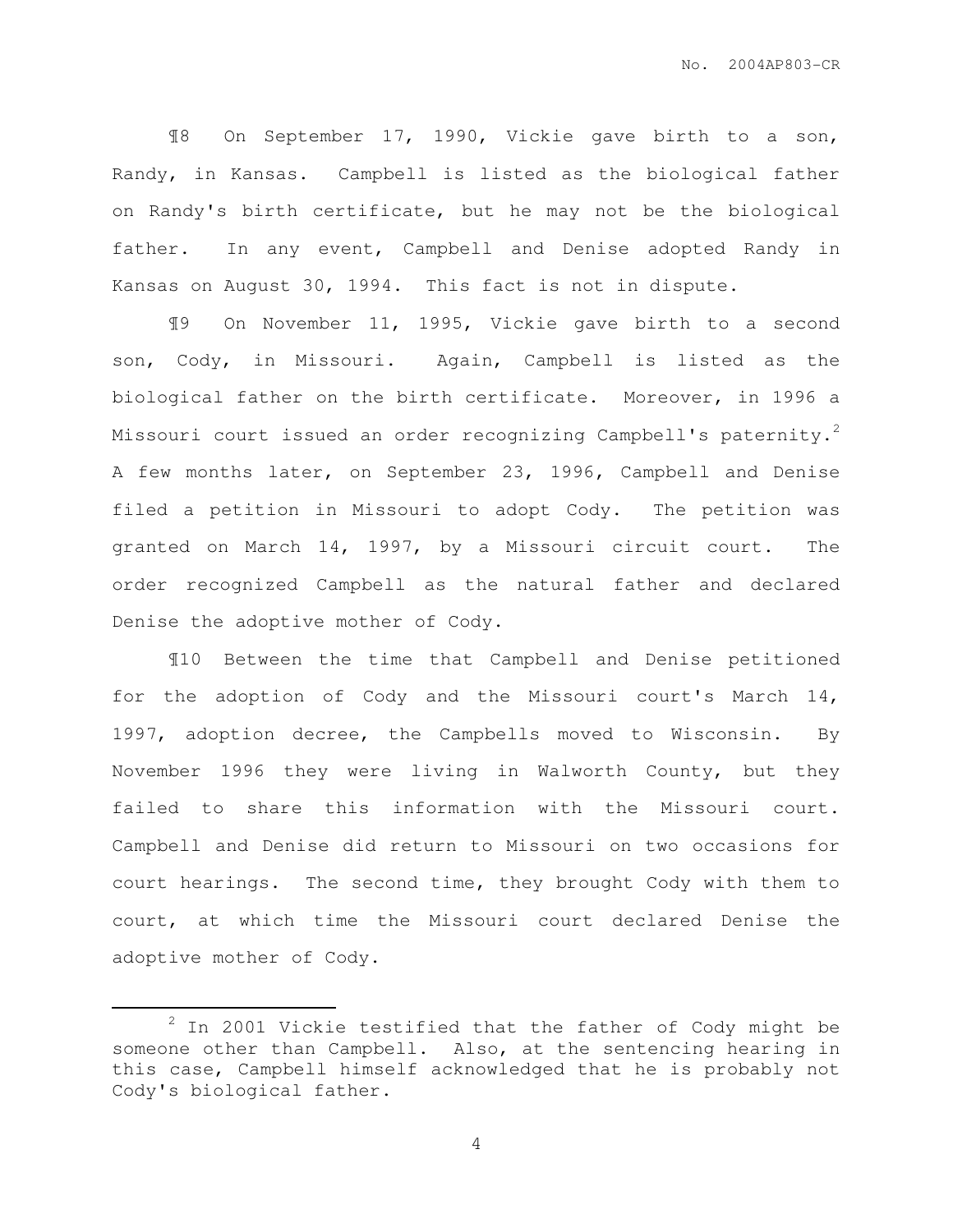¶11 Sometime after they moved to Wisconsin, the Campbells' relationship began to deteriorate. Matters came to a head on September 10, 1997, when Campbell physically assaulted Denise. On September 12 he was charged with second-degree reckless endangering of safety and false imprisonment, both felonies, and battery and disorderly conduct, misdemeanors. Four years later, he pled guilty to battery and disorderly conduct, with the two other charges being dismissed.

¶12 The September 12 charges are significant because, after they were filed, Campbell was released on bond with the standard condition that he not commit any crime on release.

¶13 Denise petitioned for divorce on September 16, 1997. On September 22, 1997, a family court commissioner issued a temporary order giving legal custody and primary placement of Randy and Cody to Denise. The custody order gave alternate periods of placement to Campbell. On December 23, 1997, the commissioner entered an order giving Campbell placement of Randy and Cody on alternate weekends from 4:00 p.m. Friday to 6:00 p.m. Sunday.

¶14 Prior to entry of the temporary order, Campbell challenged the validity of Denise's adoption of Cody. Campbell told the family court commissioner that the adoption decree was void for fraud. Campbell explained that at the time the Missouri court granted the adoption, he and Denise represented to the court that they resided in Missouri, when in fact they did not. Campbell raised the issue with the family court more than once. Ultimately, the family court commissioner rejected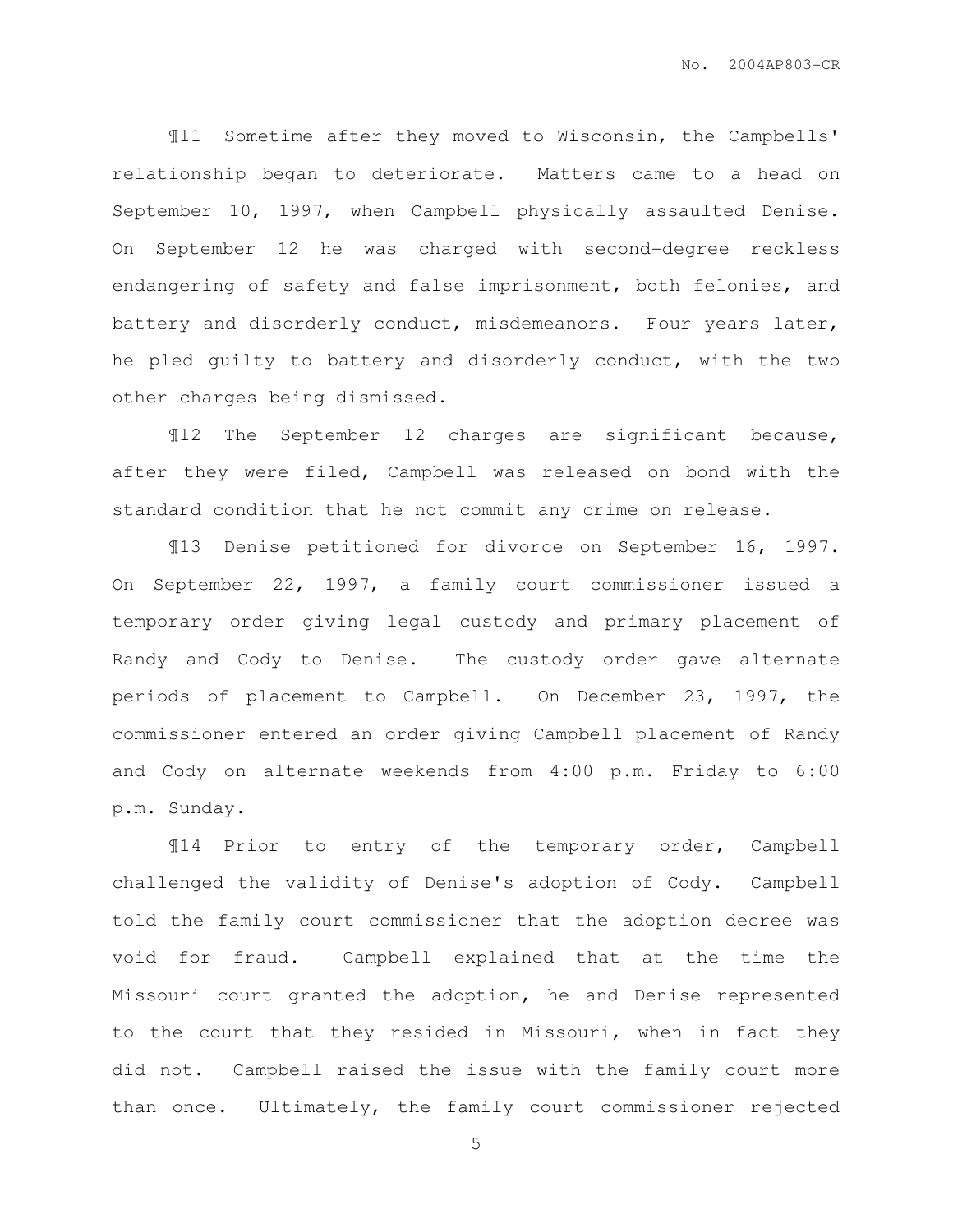Campbell's challenge to the validity of the adoption, ruling that Campbell had to attack the validity of the adoption in Missouri.

 ¶15 Campbell then filed a motion challenging the validity of the custody order, contending the family court lacked jurisdiction and that Denise had secured custody and primary placement by fraudulently representing to the family court commissioner that she was Cody's adoptive mother. Campbell requested and received a de novo hearing from the circuit court. At the hearing on January 22, 1998, the circuit court determined that Campbell could attack the validity of Denise's adoption of Cody but that additional briefing was necessary to decide the matter.

 ¶16 Campbell never filed a brief or appeared again in court for the divorce and custody proceedings. On January 30, 1998, he picked up Randy and Cody for his scheduled weekend with the boys. Instead of returning the children to Denise by 6:00 p.m. on February 1, he fled with Vickie to Mexico, where he planned to live indefinitely and deprive his wife of custody.

¶17 Hours after Campbell was supposed to return the boys, Denise called the police. On February 4, Campbell was charged with two counts of interference with child custody in violation of Wis. Stat. § 948.31(1)(b) (1997-98), and one count of felony bail jumping in violation of Wis. Stat. § 946.49(1)(b) (1997- 98). Also on February 4, the circuit court found Campbell in contempt of court for failing to abide by the temporary custody order.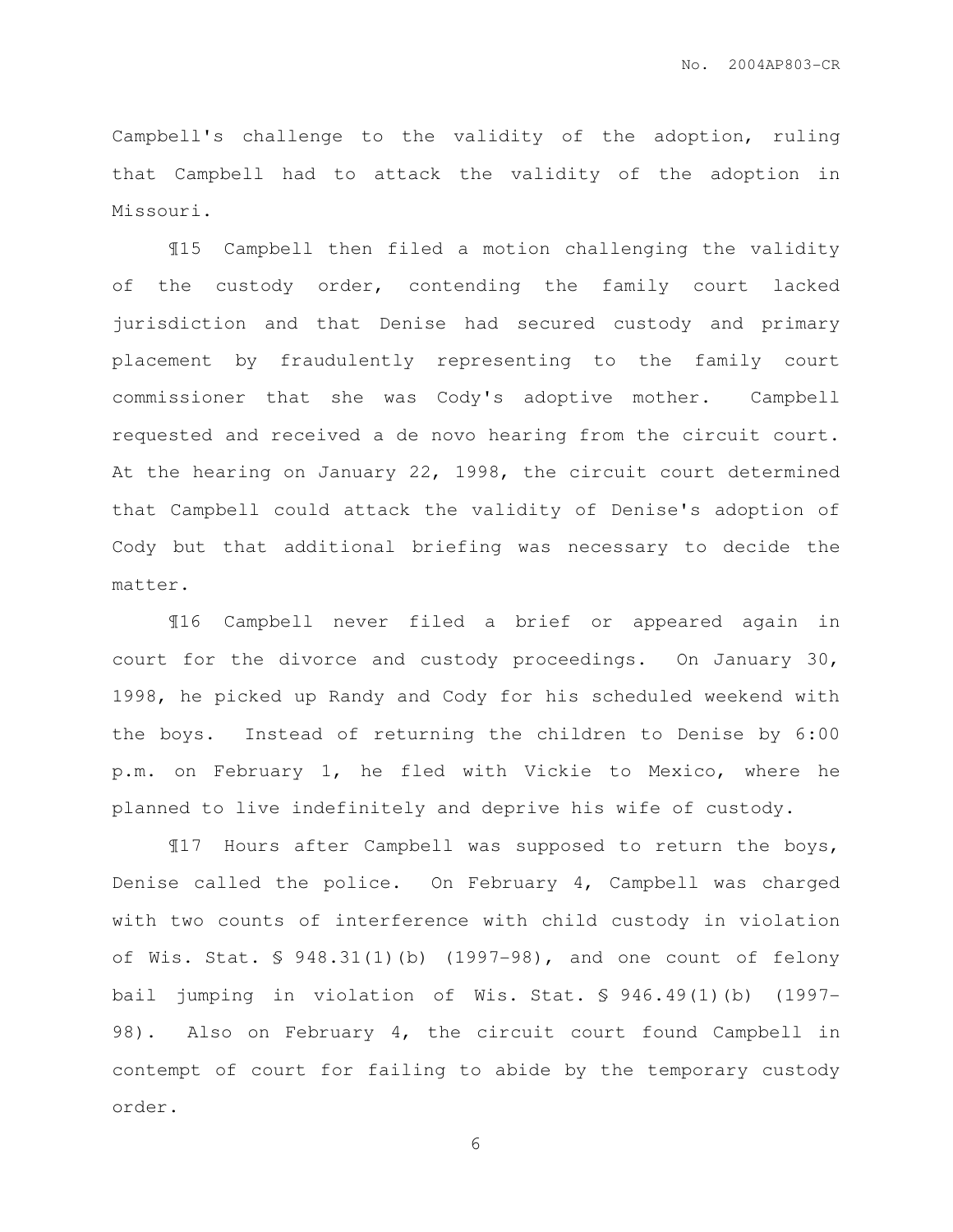¶18 Within days of arriving in Mexico, Campbell was detained. Vickie crossed the border back to El Paso with the boys, and on February 8, 1998, Randy and Cody were reunited with Denise in Texas.

 ¶19 In due course, Campbell was released from Mexican custody, and from February 1998 until January 3, 2001, he evaded the law. He spent time in various states before settling down with Vickie in California. $3$  In January 2001 he was arrested. In June he was extradited to Wisconsin.

¶20 On June 19, 2001, the circuit court held the initial appearance in this case, and Campbell advised the court that he wished to proceed pro se. Concerned with the complexity of the case, Walworth County Circuit Judge James L. Carlson asked Campbell whether he wished assistance from standby counsel. Campbell consented and agreed to reimburse Walworth County for the attorney fees of standby counsel. Thereafter, the circuit court appointed Attorney James Martin as standby counsel.

 ¶21 Campbell's next court appearance, the preliminary hearing, occurred on June 26, 2001. The State called Denise as a witness, and both Campbell and Attorney Martin cross-examined

 $\overline{a}$ 

 $3$  While in California, Campbell and Vickie started a family together; they had one child and were expecting a second child at the time Campbell was arrested. Campbell and Vickie's second child was born on July 27, 2001. Both children entered the foster care system in California.

In Campbell's absence Denise secured sole legal custody and physical placement of Randy and Cody and finalized her divorce with Campbell.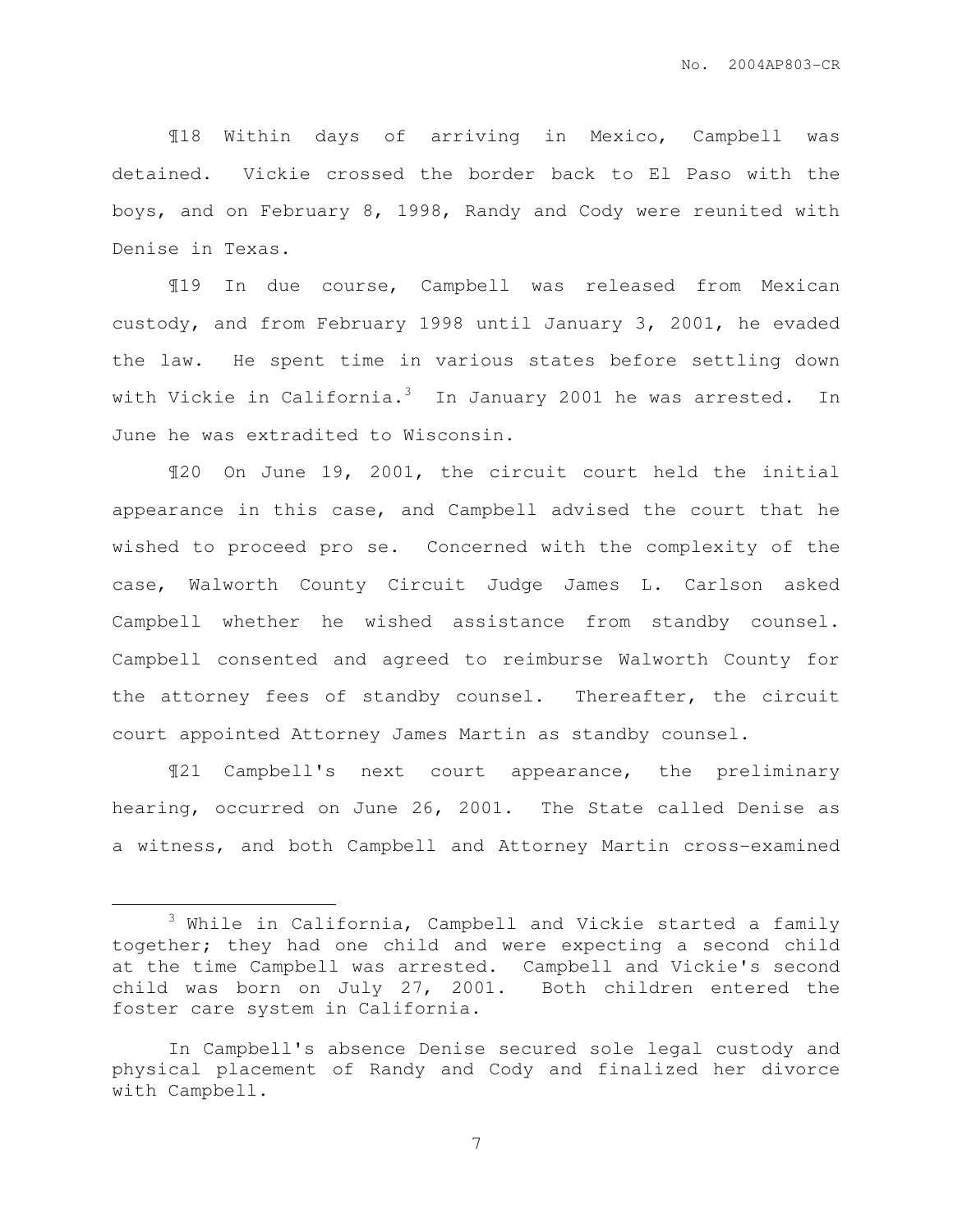her to try to establish the invalidity of her adoption of Cody. At this time, Circuit Judge Robert J. Kennedy ruled that Campbell could challenge the validity of the adoption at trial but that he would have to introduce independent evidence of the adoption's invalidity.

 ¶22 Following the preliminary hearing, the State filed a motion in limine requesting that Campbell not be allowed to collaterally attack the custody order by challenging the validity of Denise's adoption of Cody. On October 4, 2001, Judge Kennedy granted the State's motion, concluding that the custody order could not be collaterally attacked in this criminal proceeding. He also ruled that "Ms. Denise Hladish-Campbell had legal custody of [Cody] during the times charged in the criminal complaint and information" as a matter of law. The circuit court did allow Campbell to make an offer of proof of the evidence he would have presented at trial.

 ¶23 The circuit court held a four-day trial from November 13 to November 16, 2001. A jury found Campbell guilty of both counts of interference with legal custody of a child and felony bail jumping. On January 9 and 11, 2002, the circuit court held a sentencing hearing and sentenced Campbell to an indeterminate prison sentence not to exceed five years for bail jumping, and withheld sentence and imposed probation of 13 years, consecutive to Campbell's prison sentence, on the two counts of interfering with legal custody. Additionally, the circuit court required as a condition of probation that Campbell reimburse Walworth County for the attorney fees of standby counsel. The circuit court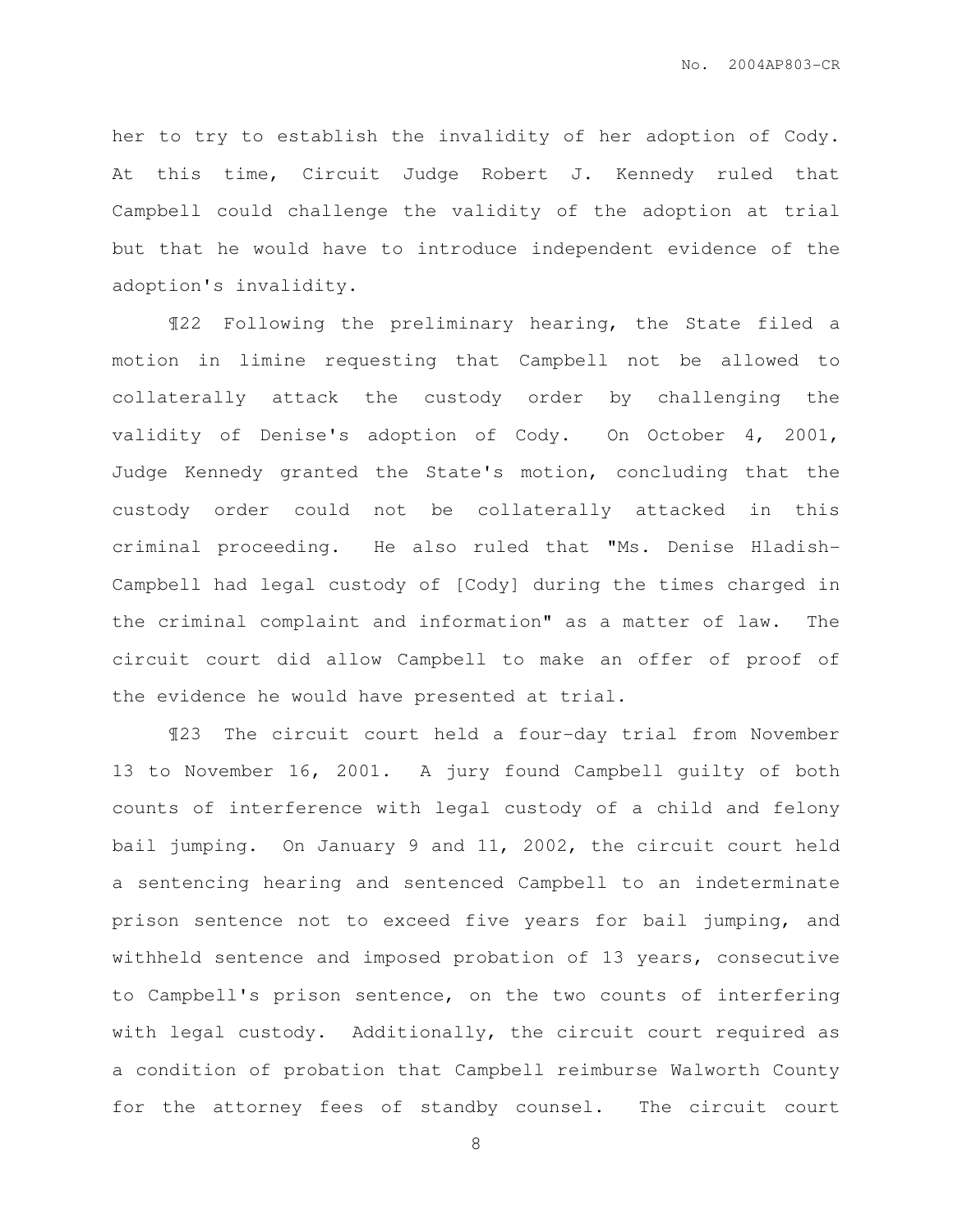determined that Campbell had to pay \$17,585.35 in attorney fees and costs.

 ¶24 Campbell filed a postconviction motion. He requested a new trial on grounds that he should have been allowed to present evidence that Denise's adoption of Cody was invalid. He also challenged the condition of probation that required him to reimburse the County for the attorney fees of standby counsel. The circuit court upheld the imposition of attorney fees as a condition of probation and its decision to prevent Campbell from challenging the validity of the family court's order in the criminal trial.<sup>4</sup>

 ¶25 Campbell appealed his convictions and the denial of his postconviction motion. The court of appeals certified Campbell's appeal, which we accepted.

¶26 The court of appeals certified the following issues:

### <sup>4</sup> The circuit court stated:

 $\overline{a}$ 

I agree that a question of fraud can be raised under certain circumstances, but the question of fraud in the case like this is clearly something that applies to the question of . . . equity. And in this particular case for the defendant to be allowed to raise an attack upon [the temporary order for placement and custody in the family proceeding], after he——instead of exercising his rights in the civil action to contest that and make his point, violated the court order and fled; and then after the children was collected, hid out for three plus years before he was re-apprehended means to this court that he cannot in the criminal case subsequent raise that issue. It may——he may be raising the question of fraud, but he had the full opportunity to develop that fraud argument in the civil case.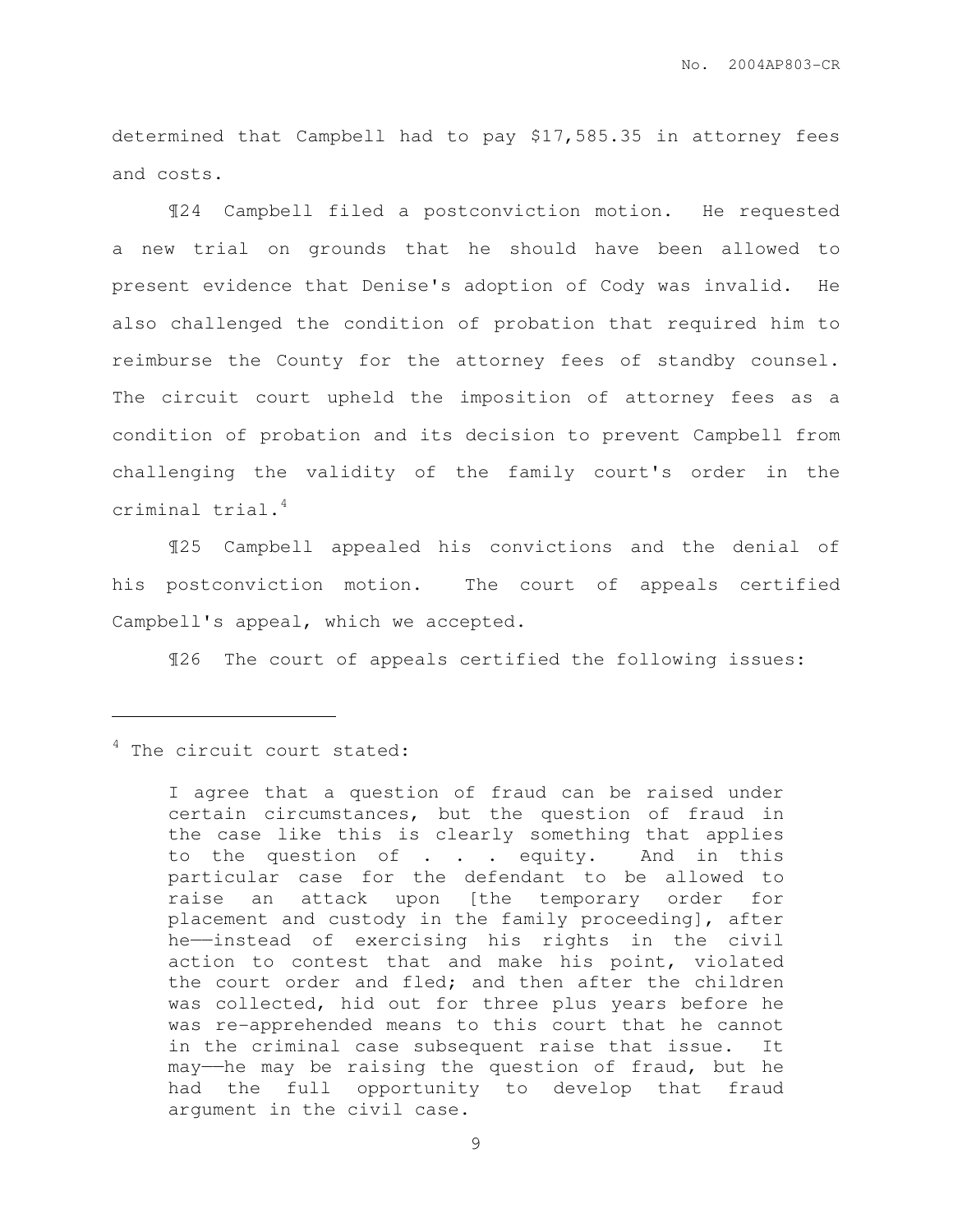Is the holding of State v. Bouzek, 168 Wis. 2d 642, 484 N.W.2d 362 (Ct. App. 1992), correct in recognizing a fraud exception to the general rule which bars a collateral attack against an order or judgment of another judicial body in the context of a criminal proceeding? If Bouzek does correctly state the law: (1) is the fraud exception properly limited to jurisdictional fraud; (2) does the "clean hands" doctrine apply; and (3) what are the respective roles of the trial court and the jury when addressing a fraud exception?

State v. Campbell, No. 2004AP803-CR, unpublished certification (Wis. Ct. App. May 4, 2005). In addition to accepting the certified question, we also assumed jurisdiction over the question of whether the circuit court properly imposed the attorney fees of standby counsel as a condition of Campbell's probation.

#### II. STANDARD OF REVIEW

 ¶27 The first issue requires us to review the circuit court's decision to exclude evidence to support a collateral attack upon the custody and placement order. A determination as to the admissibility of evidence is within the discretion of the circuit court and will be reversed only if the court erroneously exercised its discretion. Martindale v. Ripp, 2001 WI 113, ¶28, 246 Wis. 2d 67, 629 N.W.2d 698. A circuit court's discretionary decision is upheld as long as the court "examined the relevant facts, applied a proper legal standard, and, using a demonstrated rational process, reached a reasonable conclusion." Id. Since Campbell contends the circuit court applied an improper standard of law when it prevented him from collaterally attacking the custody order, we review the circuit court's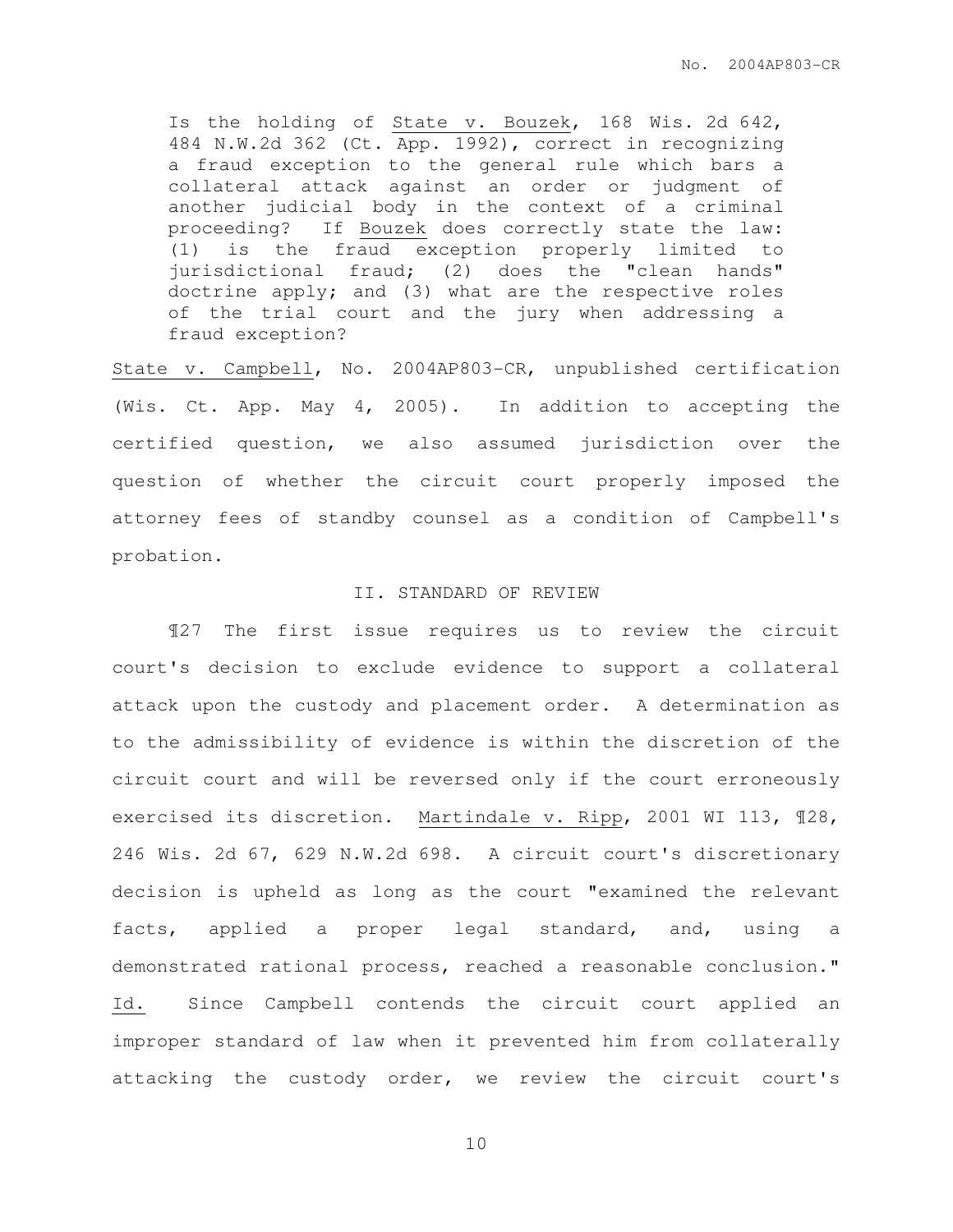decision to exclude evidence pertaining to the validity of the order independent of the circuit court.

 ¶28 The second issue, whether the circuit court had the authority to impose the attorney fees of standby counsel on Campbell as a condition of probation, is a question of statutory interpretation we review de novo. State v. Ferguson, 202 Wis. 2d 233, 237, 549 N.W.2d 718 (1996).

#### III. DISCUSSION

A. Conviction on Count I

 ¶29 Campbell was convicted of interfering with the legal custody of Randy, contrary to Wis. Stat. § 948.31(1)(b) (1997- 98). This conviction is not in dispute. It is important because of its relationship to Count III.

B. Conviction on Count III

 ¶30 Campbell was convicted of bail jumping, contrary to Wis. Stat. § 946.49(1)(b) (1997-98). This statute provides that whoever, having been released from custody on a criminal charge under Chapter 969, intentionally fails to comply with the terms of his bond, is guilty of a felony if the offense with which he was charged was a felony. Wisconsin Stat. § 969.02(4) provides that, "As a condition of release in all cases, a person released under this section shall not commit any crime." (Emphasis added.) Campbell stipulated that he was on release for a felony at the time he allegedly violated § 946.49(1)(b), and he was convicted at trial of Count I. Campbell does not appeal his conviction on Count I for interfering with Denise's legal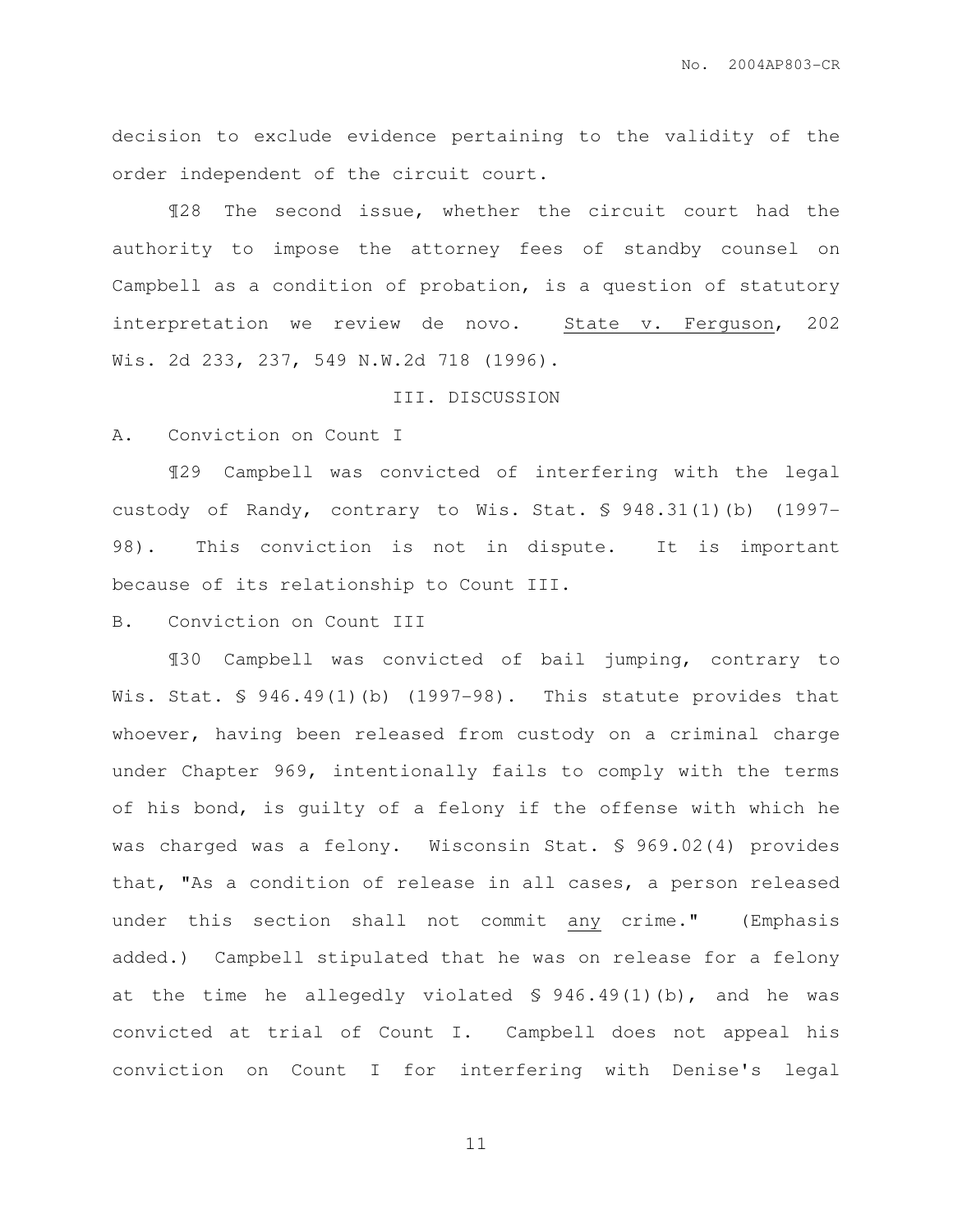custody of Randy. Thus, we see no plausible challenge to Campbell's conviction for bail jumping.

C. Conviction on Count II

 ¶31 The heart of this case is Campbell's challenge to Count II, parental interference with the legal custody of Cody. Wisconsin Stat. § 948.31(1)(b) (1997-98) reads:

[W]hoever intentionally . . . takes a child away or withholds a child for more than 12 hours beyond the court-approved period of physical placement or visitation period from a legal custodian with intent to deprive the custodian of his or her custody rights without the consent of the custodian is guilty of a Class C felony.

¶32 In 1997 Campbell repeatedly challenged the validity of his wife's standing as the adoptive mother of Cody before the Walworth County Family Court. He claimed the Missouri adoption was invalid because it had been obtained by fraud. He also claimed that Vickie's rights to Cody had never been terminated. Hence, he claimed that Denise misrepresented her status as Cody's adoptive mother when she petitioned the court for a divorce, sought sole custody and primary placement of Cody, and alleged that "[t]wo children have been born or adopted by the parties to the marriage[.]" In effect, Campbell claimed that every time Denise said she was the adoptive mother of Cody, she was committing a fraud on the court, thereby invalidating the family court's custody order and custody determinations of September 22, November 11, and December 23, 1997. Thus, Campbell contends that when the circuit court excluded evidence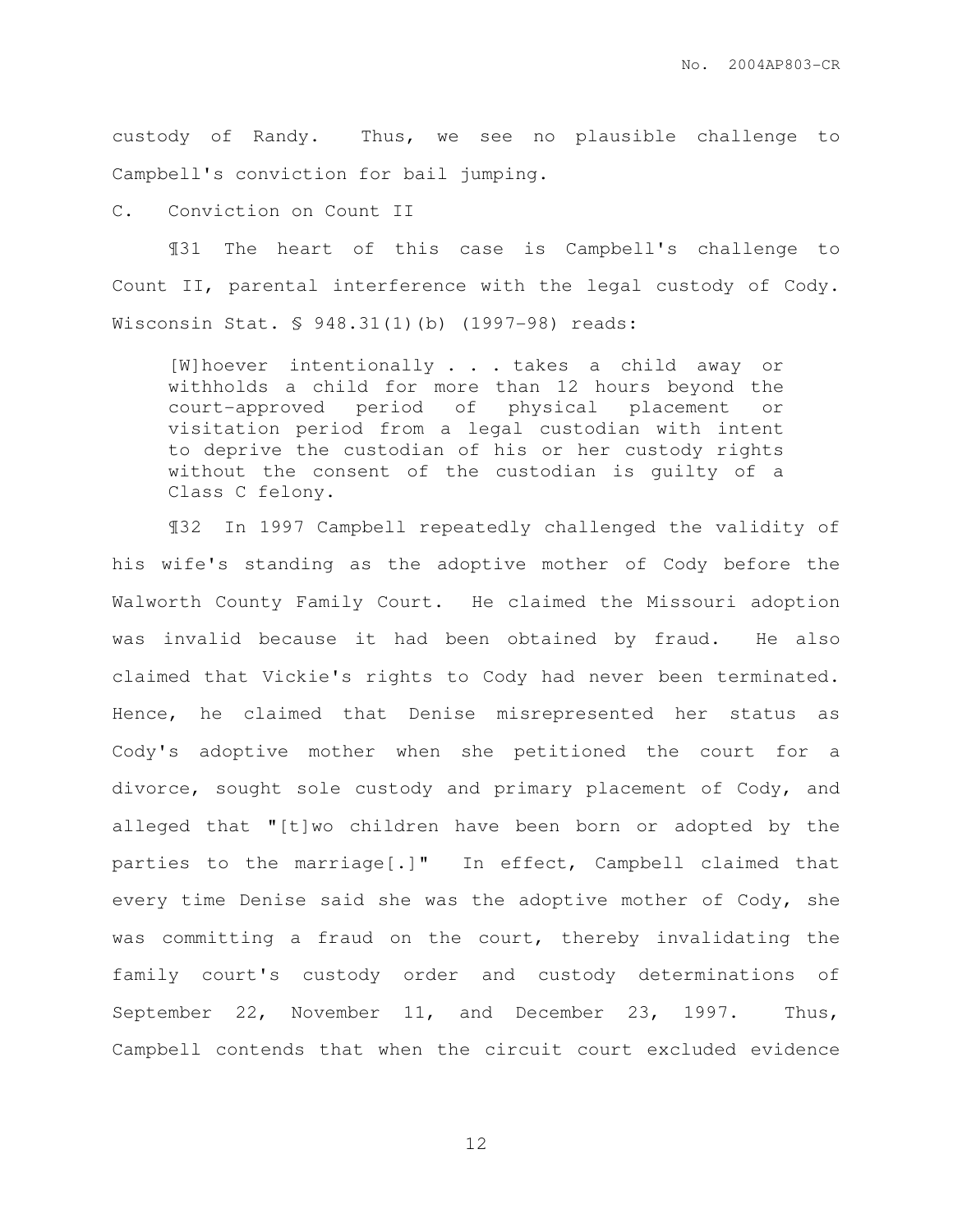of Denise's fraud, the court infringed upon his right to present a defense.

¶33 The Sixth Amendment and Due Process Clause right to present a defense requires that a defendant be allowed to introduce relevant evidence, subject to reasonable restrictions. United States v. Scheffer, 523 U.S. 303, 308 (1998). A defendant's right to present a defense is not absolute. Id.; see also Holmes v. South Carolina, 126 S. Ct. 1727, 1731 (2006). So long as the rule under which a court excludes evidence is not arbitrary and serves a legitimate state interest, the right to present a defense is not abridged. Holmes, 126 S. Ct. at 1731.

¶34 The right to present a defense does not require that a defendant be allowed to present irrelevant evidence. State v. Robinson, 146 Wis. 2d 315, 332, 431 N.W.2d 165 (1988). "Relevant evidence" means "evidence having any tendency to make the existence of any fact that is of consequence to the determination of the action more probable or less probable than it would be without the evidence." Wis. Stat. § 904.01. Evidence that is not relevant is not admissible. Wis. Stat. § 904.02.

¶35 In this case, before Campbell can collaterally attack the family court's custody order for fraud, it must appear that Campbell's collateral attack, if successful, would tend to negate an element of a crime or raise an affirmative defense. In other words, the evidence adduced by the collateral attack must be relevant.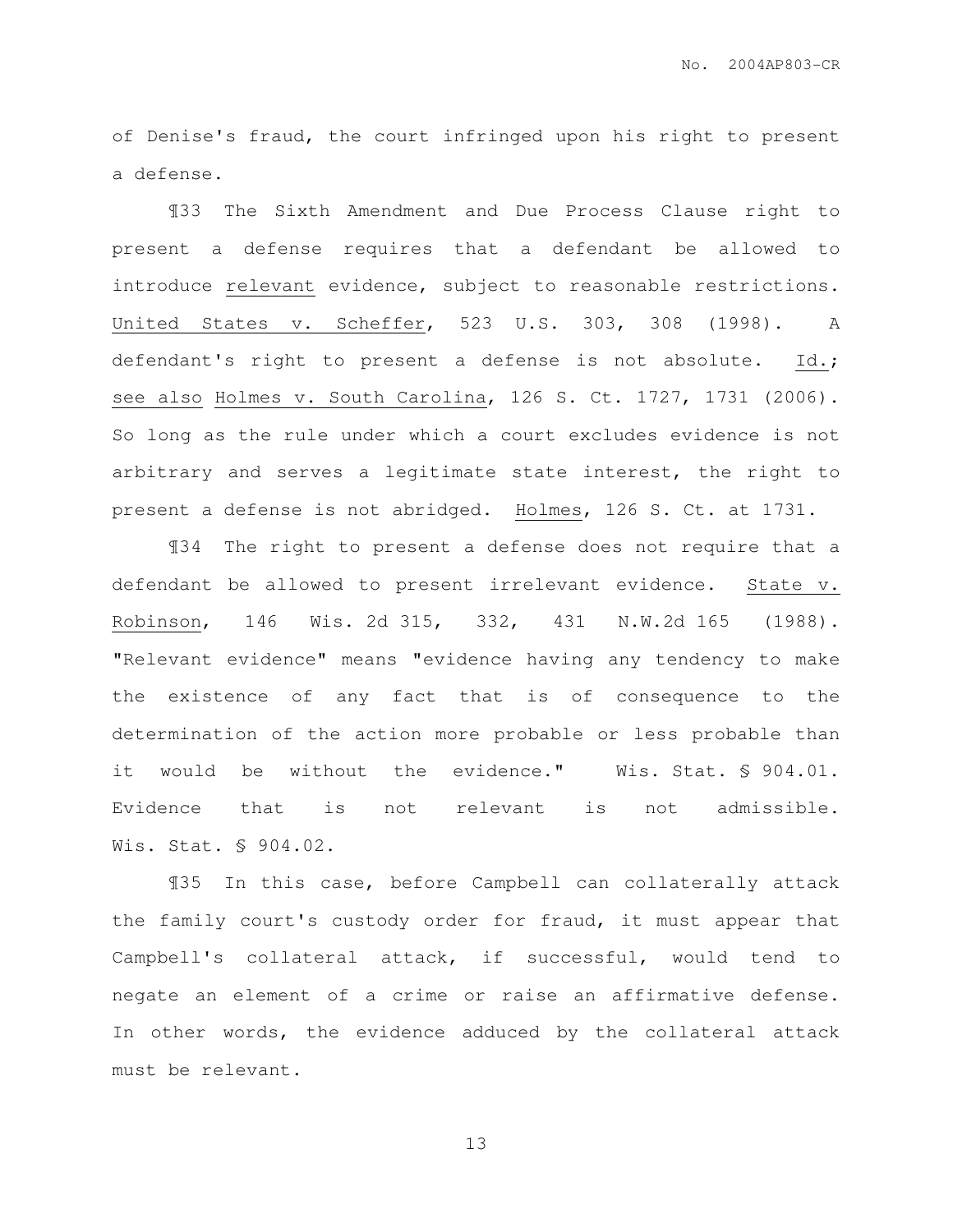1. Does Campbell's Fraud Allegation Negate The Element of Legal Custody?

¶36 To evaluate whether Denise's alleged fraud negates an element of interfering with legal custody of a child, we first examine the elements of the crime.

¶37 For Campbell to be convicted of interfering with custody of Cody, the State had to prove five elements: (1) Cody was younger than 18 years; (2) Denise had legal custody of Cody under a court order in an action for divorce; (3) Campbell took Cody from Denise and withheld him from Denise without her consent for more than 12 hours past the time allowed by the custody order; (4) Campbell took Cody away from Denise intentionally; and (5) Campbell knew that Denise had legal custody of Cody under a court order and knew that Denise had not consented to him withholding Cody. See Wis JI——Criminal 2166. Campbell asserts Denise never had legal custody of Cody, which implicates the second and fifth elements.

¶38 Campbell challenges the exclusion of evidence that Denise lied to the family court commissioner and procured the custody order through fraud. Specifically, he claims that Denise misrepresented to the court that she was Cody's adoptive mother. This alleged misrepresentation, in turn, originated in an alleged fraud perpetrated on a court in Missouri. Campbell contends that although Denise presented the family court with Missouri adoption papers that declared her the adoptive mother of Cody, these adoption papers were void because Denise and Campbell lived in Wisconsin at the time of the adoption.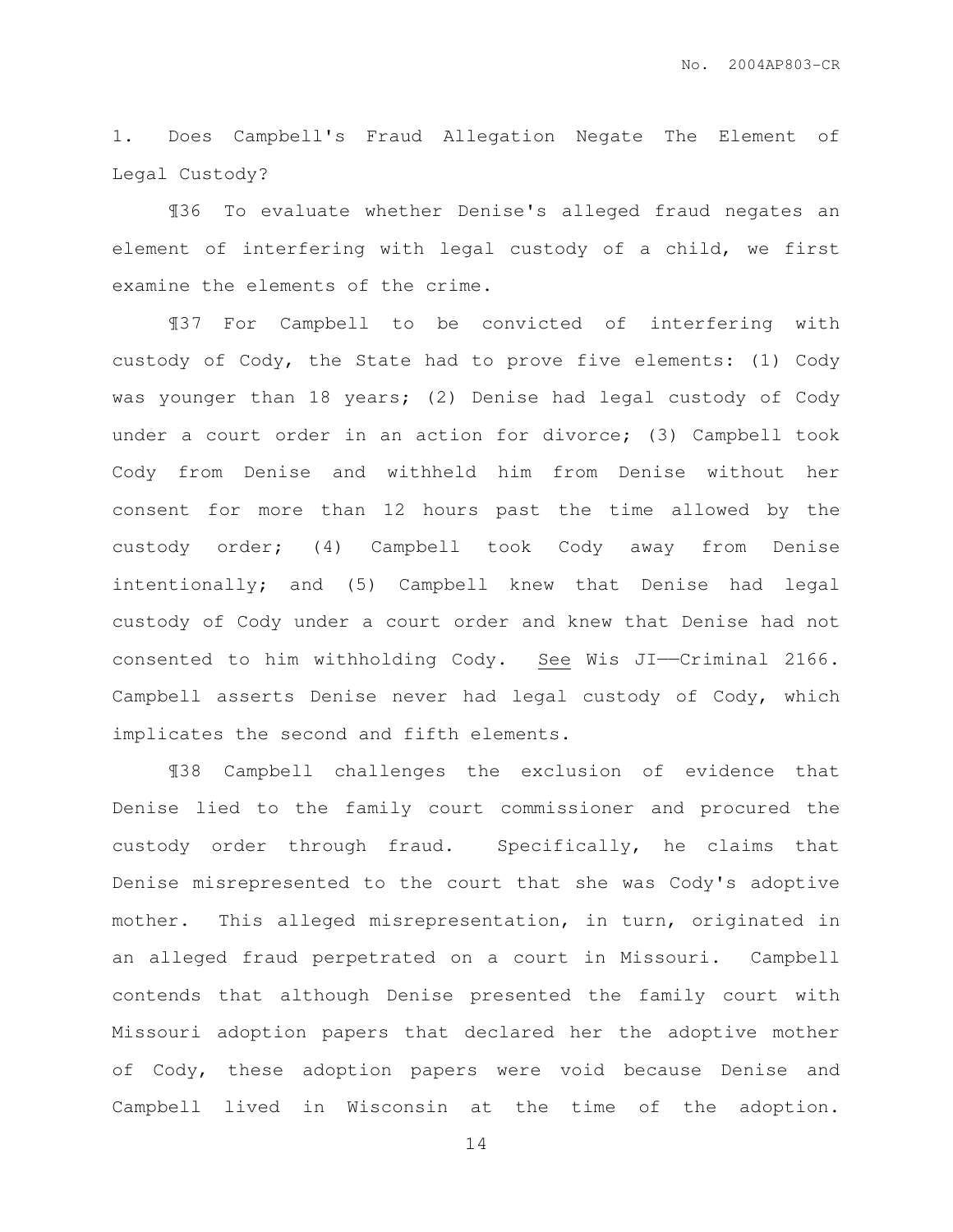Campbell posits that if Denise is not Cody's adoptive mother, then the family court commissioner erred in giving her custody and primary placement of Cody. Thus, he argues, if the custody order is invalid, Denise did not have legal custody of Cody, and Campbell did not violate the statute by taking Cody. In short, Campbell insists that the Walworth County custody order was void because of fraud.

¶39 The State responds that if Denise committed any fraud, it did not negate an element of the crime of interference with custody unless the fraud was jurisdictional fraud that deprived the family court of subject matter jurisdiction over the action or personal jurisdiction over Campbell. We agree with the State and conclude that since the family court had both subject matter jurisdiction to make the custody determination and personal jurisdiction over Campbell, there was no jurisdictional fraud.

¶40 Our analysis begins with the meaning of "legal custody." Once again, Wis. Stat. § 948.31(1)(b) (1997-98), states in part:

[W]hoever intentionally causes a child to leave, takes a child away or withholds a child for more than 12 hours beyond the court-approved period of physical placement or visitation period from a legal custodian with intent to deprive the custodian of his or her custody rights without the consent of the custodian is guilty of a Class C felony.

Wisconsin Stat. § 948.31(1)(a)1. defines "legal custodian of a child" as "[a] parent or other person having legal custody of the child under an order or judgment in an action for divorce  $\ldots$  . . " "Legal custody" is defined in part as "the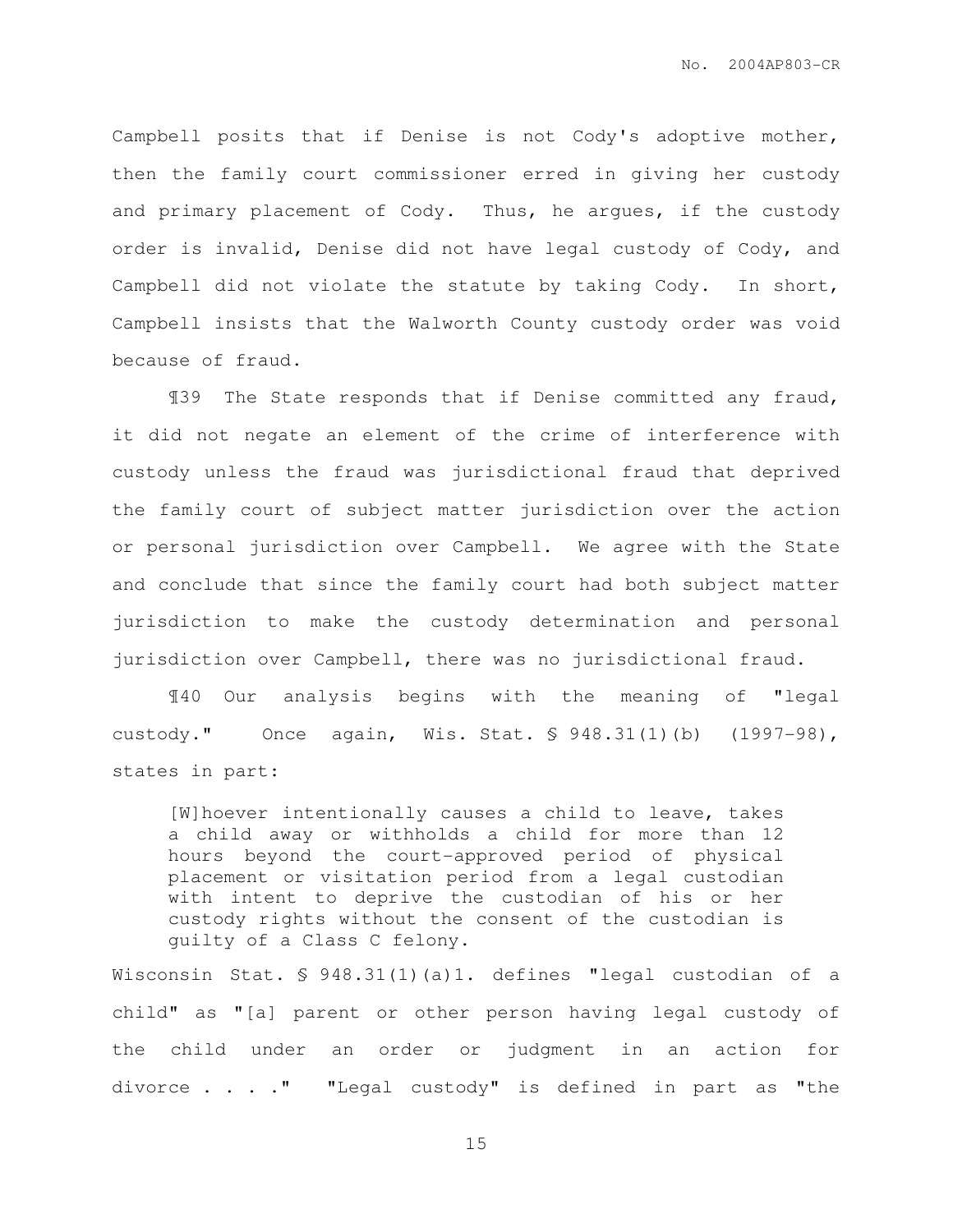right and responsibility to make major decisions concerning the child . . . . " Wis. Stat.  $\S$ \$ 948.01(1r) & 767.001(2)(a).

 ¶41 Because Denise had custody of Cody pursuant to a court order, the only way Campbell could negate the second element is if he could show that the order was void and did not need to be obeyed.

¶42 Where a valid order or judgment is a necessary condition for one of the elements of a crime, a collateral attack upon the order or judgment can negate an element of the crime if the order or judgment is void. See State v. Orethun, 84 Wis. 2d 487, 490-91, 267 N.W.2d 318 (1978); State v. Jankowski, 173 Wis. 2d 522, 528, 496 N.W.2d 215 (Ct. App. 1992). A void judgment is a nullity and cannot create a right or obligation. Kett v. Cmty. Credit Plan, 222 Wis. 2d 117, 127-28, 568 N.W.2d 68 (Ct. App. 1998) (affirmed 228 Wis. 2d 1, 596 N.W.2d 786) (citing Fischbeck v. Mielenz, 162 Wis. 12, 17-18, 154 N.W. 701 (1916)). It is not binding upon anyone. Id. On the other hand, a voidable judgment has the same force and effect as a valid judgment until it has been set aside. Id. at 128 (citing Slabosheske v. Chikowske, 273 Wis. 144, 150, 77 N.W.2d 497 (1956)); Stimson v. Munson, 251 Wis. 41, 44, 27 N.W.2d 896 (1947) ("The order or judgment, however erroneous, must stand until reversed, modified, or set aside . . . . It is not subject to collateral attack merely because it is erroneous, nor is it void for that reason.") (quoting Pugh v. Fowlie, 225 Wis. 455, 471, 274 N.W. 247 (1937)).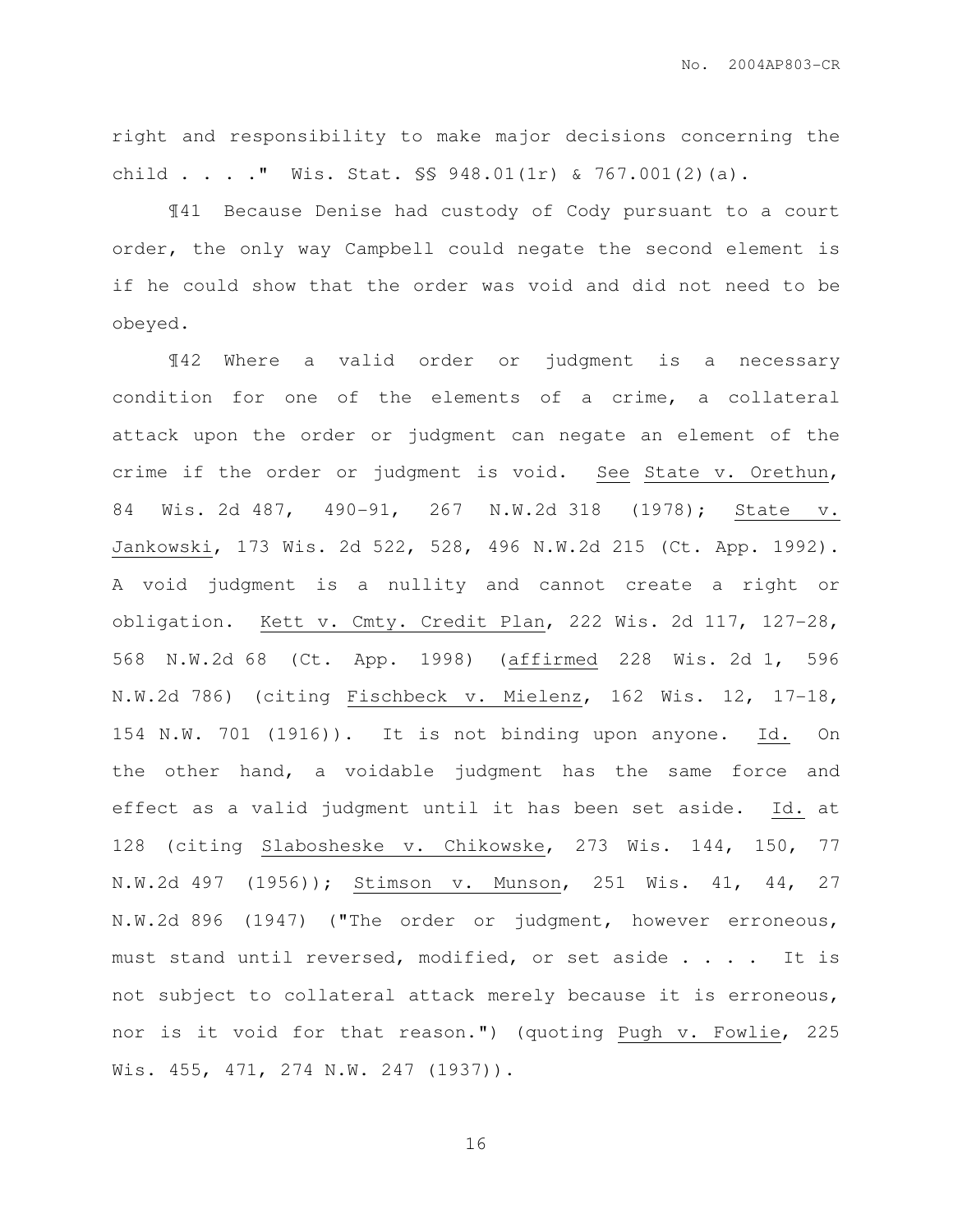$\texttt{M}3$  As a general rule, a judgment or order is valid-i.e., not void——when the following elements are present: (1) the court has subject matter jurisdiction;<sup>5</sup> (2) the court has personal jurisdiction; $6$  and (3) adequate notice has been afforded the affected persons.<sup>7</sup> See Restatement (Second) of Judgments § 1 (1982) (setting forth the requisites for a valid judgment).

¶44 Article VII, Section 8 of the Wisconsin Constitution provides that "[e]xcept as otherwise provided by law, the circuit court shall have original jurisdiction in all matters civil and criminal within this state." This provision recognizes very broad subject matter jurisdiction in circuit courts. Nonetheless, the validity of judgments in these courts is complicated by our concept of "competency," which refers to "the power of a court to exercise its subject matter jurisdiction in a particular case." See State v. Smith, 2005 WI 104, ¶18, 283 Wis. 2d 57, 699 N.W.2d 508; Kohler Co. v. Wixen, 204 Wis. 2d 327, 336, 555 N.W.2d 640 (Ct. App. 1996). In

 $\overline{a}$ 

 $6$  Slabosheske, 273 Wis. at 150; State v. Moline, 170 Wis. 2d 531, 539, 489 N.W.2d 667 (1992).

 $5$  Slabosheske v. Chikowske, 273 Wis. 144, 150, 77 N.W.2d 497 (1956); Newcomb v. Ingram, 211 Wis. 88, 98, 243 N.W. 209 (1933); State ex rel. R.G. v. W.M.B., 159 Wis. 2d 662, 666, 465 N.W.2d 221 (Ct. App. 1990); see also State v. Bush, 2005 WI 103, ¶¶17-18, 283 Wis. 2d 90, 699 N.W.2d 80 (noting that a court lacks subject matter jurisdiction to enforce a statute that is unconstitutional on its face).

 $^7$  William B. Tanner Co. v. Estate of Earl W. Fessler, 100 Wis. 2d 437, 446-47, 302 N.W.2d 414 (1981) (abrogated on other grounds); Wengerd v. Rinehart, 114 Wis. 2d 575, 587, 338 N.W.2d 861 (Ct. App. 1983).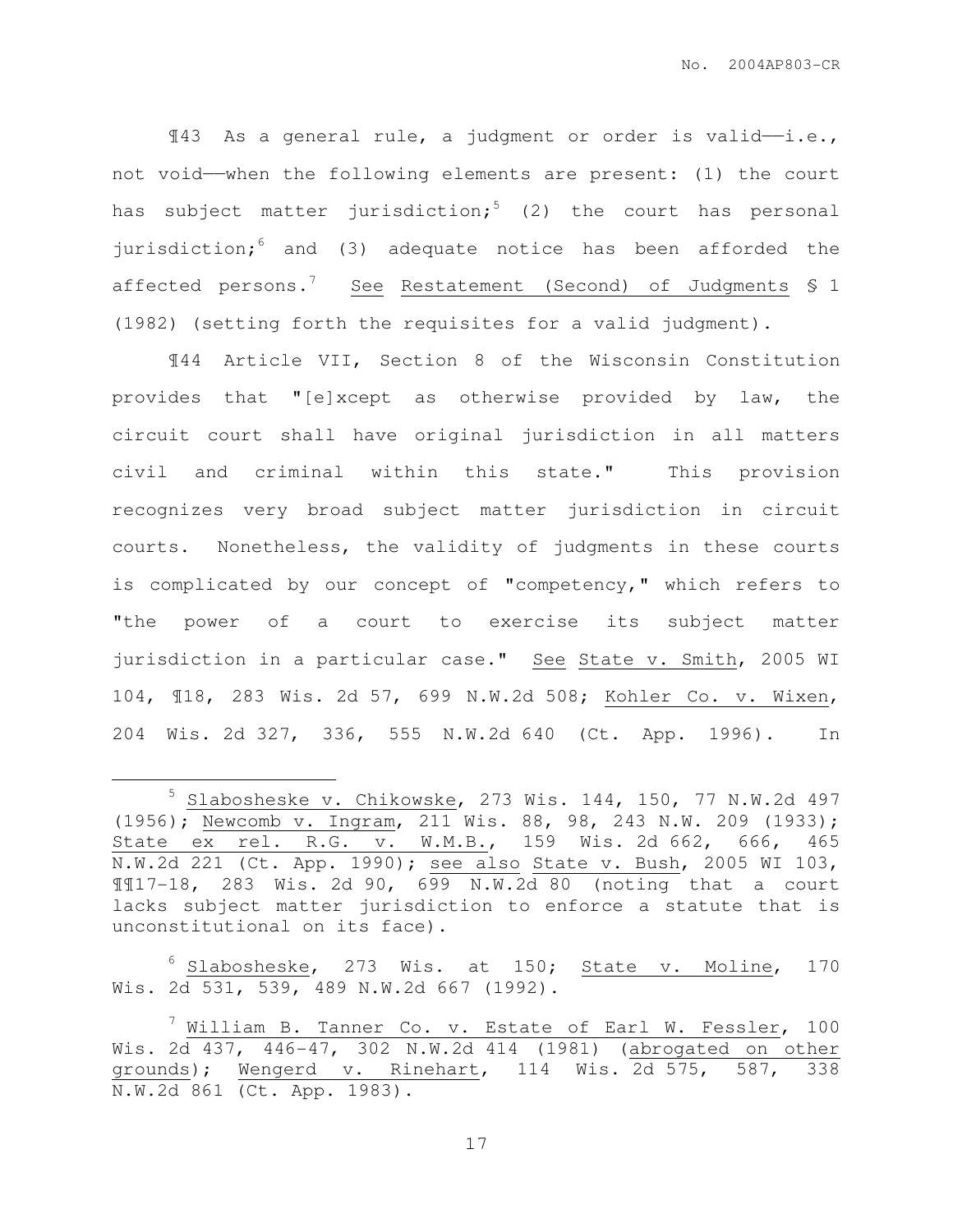Mueller v. Brunn, 105 Wis. 2d 171, 178, 313 N.W.2d 790 (1982), the court stated that "[i]f a court truly lacks only competency, its judgment is invalid only if the invalidity of the judgment is raised on direct appeal." Mueller, 105 Wis. 2d at 178. Village of Trempealeau v. Mikrut, 2004 WI 79, ¶8, 273 Wis. 2d 76, 681 N.W.2d 190, went well beyond Mueller, stating that "a lack of competency does not negate subject matter jurisdiction or nullify the judgment. Lack of competency is not 'jurisdictional' and does not result in a void judgment." Mikrut, 273 Wis. 2d 76, ¶34 (citation omitted).

¶45 There are exceptions to these principles about subject matter jurisdiction and competency. For instance, the legislature may try to provide subject matter jurisdiction to the courts but fail by enacting an unconstitutional statute. Thus, if a statute is unconstitutional on its face, any judgment premised upon that statute is void. See State v. Bush, 2005 WI 103, ¶¶14-19, 283 Wis. 2d 90, 699 N.W.2d 80; State ex rel. Skinkis v. Treffert, 90 Wis. 2d 528, 538-39, 280 N.W.2d 316 (Ct. App. 1979). In addition, a criminal complaint that fails to allege any offense known at law is jurisdictionally defective and void. Bush, 283 Wis. 2d 90, ¶18 (citing Champlain v. State, 53 Wis. 2d 751, 754, 193 N.W.2d 868 (1972); State v. Lampe, 26 Wis. 2d 646, 648, 133 N.W.2d 349 (1965)).

¶46 There may be other exceptions to the principles about subject matter jurisdiction and competency. But none of this helps Campbell. In this case, for the custody order to be void, the family court would have had to lack subject matter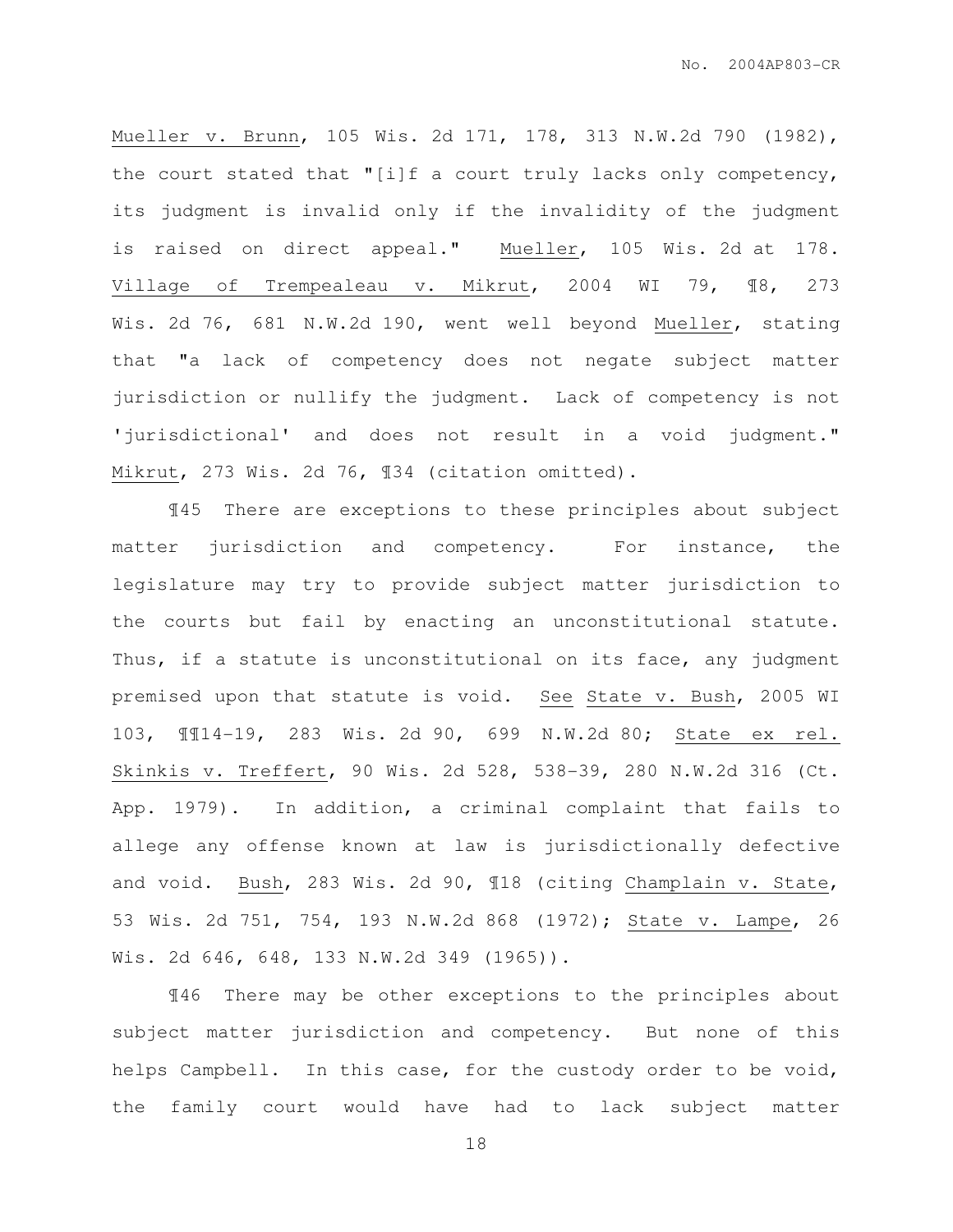jurisdiction or personal jurisdiction, or Campbell would have had to receive inadequate notice of the divorce proceedings. Nothing of this nature has been alleged. Even if we assume arguendo that Denise misrepresented her status as the adoptive mother of Cody, her misrepresentation would not have deprived the family court of subject matter jurisdiction or personal jurisdiction.

 ¶47 The family court had subject matter jurisdiction pursuant to Wis. Stat. §§ 767.23(1)(a) and (am) (granting a circuit court commissioner authority to award legal custody and physical placement), 767.015 (requiring all child custody proceedings to comply with Wis. Stat. ch. 822), and 822.03(1)(a) (granting any court jurisdiction to decide child custody matters where Wisconsin "is the home state of the child at the time of commencement of the proceeding"). $8$  The record reveals that Denise filed for divorce on September 16, 1997, and the family court commissioner issued the temporary custody order on September 22, 1997. As early as November 5, 1996, Denise and Campbell had established residency in Wisconsin. By the time Denise filed for divorce, Cody had been living in Wisconsin for more than six months, making Wisconsin Cody's home state.

 $\overline{a}$ 

 $8$  Wisconsin Stat. § 822.02(5) defines "home state" as "the state in which the child immediately preceding the time involved lived with the child's parents, a parent, or a person acting as parent, for at least 6 consecutive months . . . . "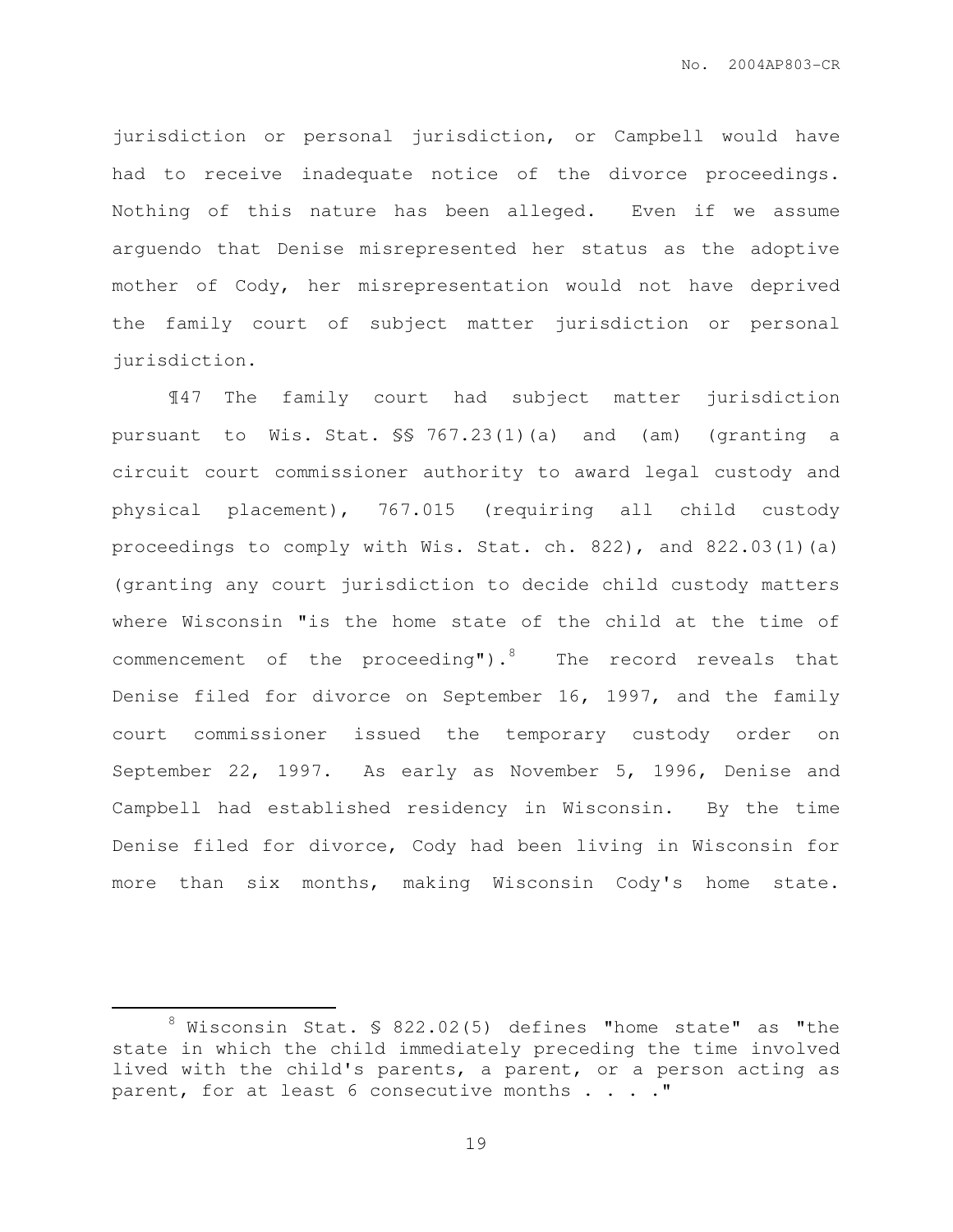Therefore, the family court commissioner had authority to enter the custody order.  $\frac{9}{10}$  Wis. Stat. § 767.23(1)(a) and (am).

 ¶48 The family court also had personal jurisdiction over Campbell. A deputy sheriff of Walworth County served the summons and petition for divorce upon Campbell on September 16, 1997. Campbell does not dispute that the family court commissioner had personal jurisdiction over him or that he received adequate notice of the proceedings. Because the family court had subject matter and personal jurisdiction and because Campbell received adequate notice, there was no jurisdictional fraud, and the custody order was not void. Denise, therefore, had legal custody of Cody. This is precisely what the circuit court ruled.

 ¶49 Even if the family court commissioner erred in granting custody and primary placement to Denise, Campbell had to abide by the terms of the custody order until he succeeded in reversing it through the applicable review process. See Orethun, 84 Wis. 2d at 490 ("Where a court has jurisdiction over the subject matter and the parties, the fact that an order or judgment is erroneously or improvidently rendered does not justify a person in failing to abide by its terms."); Anderson v. Anderson, 82 Wis. 2d 115, 118-19, 261 N.W.2d 817 (1978); cf.

 $\overline{a}$ 

<sup>9</sup> See 28 U.S.C.A. § 1738A (2000) (the Parental Kidnapping Prevention Act, by means of the Supremacy Clause of the United States Constitution, constrains the situations in which a state court may exercise jurisdiction in proceedings that affect child custody); Wis. Stat. § 822.02(5); Michalik v. Michalik, 172 Wis. 2d 640, 654, 494 N.W.2d 391 (1993).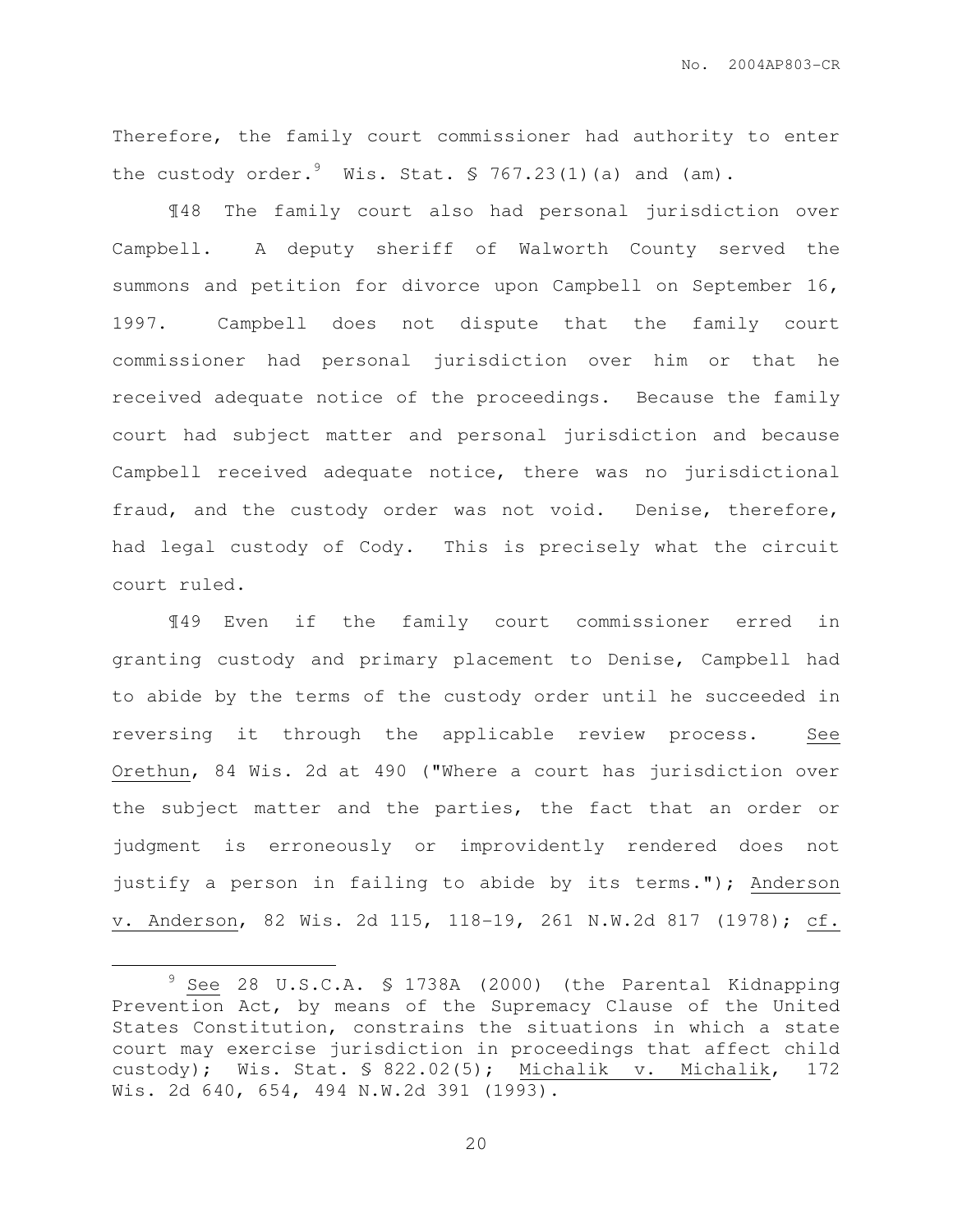Kett, 222 Wis. 2d at 128 ("A voidable judgment . . . has the same effect and force as a valid judgment until it has been set aside.").

¶50 Since Campbell's allegation of fraud, even if true, cannot deprive the family court of subject matter jurisdiction or personal jurisdiction, and cannot render the custody order void, evidence of Denise's alleged fraud cannot negate an element of interference with custody.

2. Does Campbell's Fraud Allegation Raise an Affirmative Defense?

¶51 Campbell also contends he should have been allowed to present evidence at trial of Denise's alleged misrepresentation as part of an affirmative defense.<sup>10</sup> Campbell argues that, similar to the now-abrogated common law privilege to resist an unlawful arrest, see State v. Hobson, 218 Wis. 2d 350, 577 N.W.2d 825 (1998), Wisconsin allows a defendant to disregard an order procured by fraud and then collaterally attack the fraudulently obtained judgment when the judgment supplies the basis for a criminal prosecution. He relies on Boots v. Boots, 73 Wis. 2d 207, 243 N.W.2d 225 (1976); Zrimsek v. American Automobile Insurance Company, 8 Wis. 2d 1, 98 N.W.2d 383 (1959);

 $\overline{a}$ 

<sup>10</sup> An affirmative defense is "a defendant's assertion raising new facts and arguments that, if true, will defeat the plaintiff's or prosecution's claim even if all allegations in the complaint are true." State v. Watkins, 2002 WI 101, ¶39, 255 Wis. 2d 265, 647 N.W.2d 244 (emphasis omitted). In contrast to a "negative defense," an affirmative defense does not implicate proof of any of the elements of the crime Id., ¶40.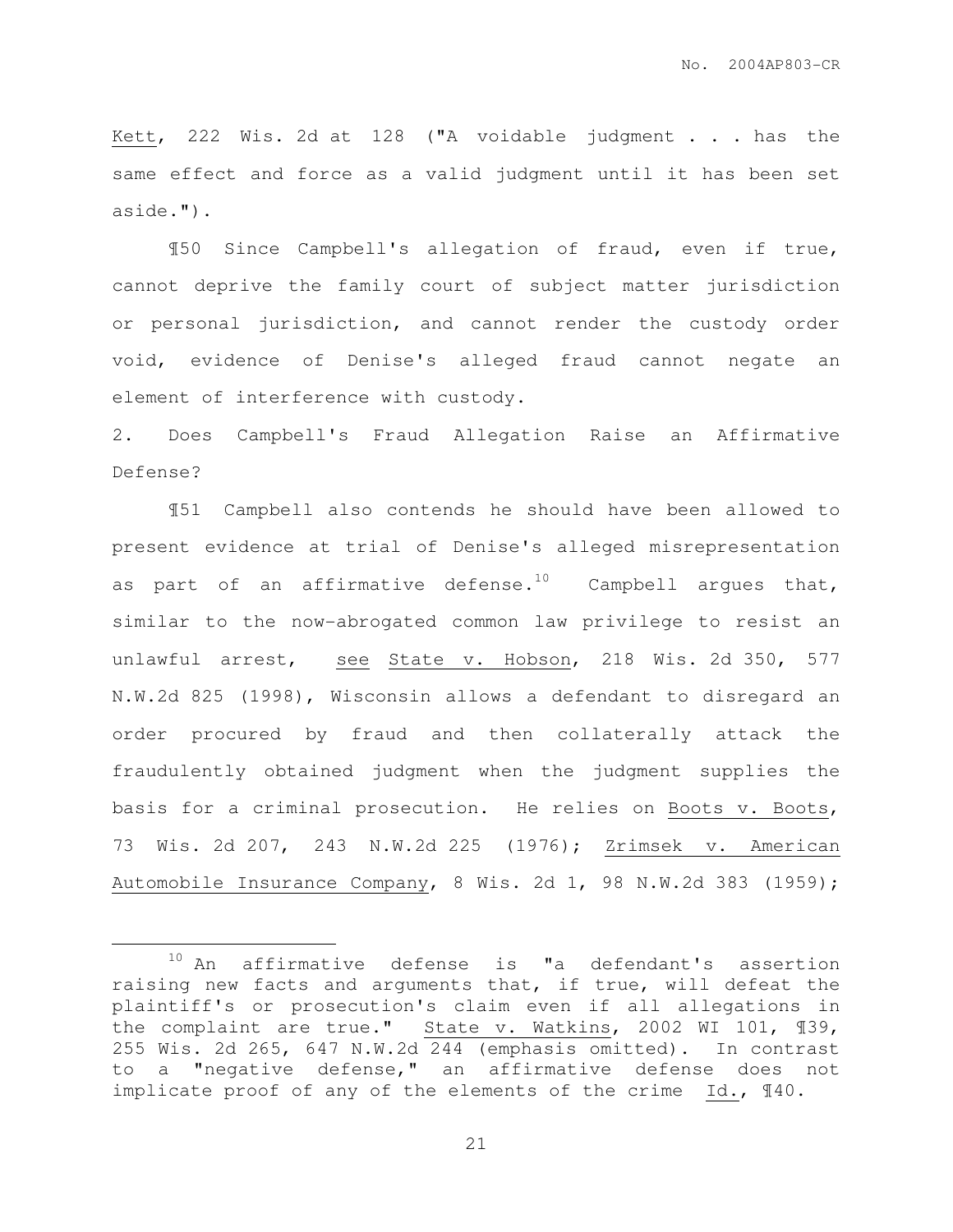State v. Bouzek, 168 Wis. 2d 642, 484 N.W.2d 362 (Ct. App. 1992); Schramek v. Bohren, 145 Wis. 2d 695, 429 N.W.2d 501 (Ct. App. 1988); and State v. Madison, 120 Wis. 2d 150, 353 N.W.2d 835 (Ct. App. 1984), as authority for his collateral attack on the custody order.

¶52 A party's ability to collaterally attack a judgment for fraud has had a checkered history in Wisconsin. Early in Wisconsin jurisprudence, a judgment could not be collaterally attacked for fraud. Werner v. Riemer, 255 Wis. 386, 403, 39 N.W.2d 457 (1949) (citing Cody v. Cody, 98 Wis. 445, 452, 74 N.W. 217 (1898)). In Cody this court held that a judgment could be collaterally attacked only if the court that rendered the judgment lacked jurisdiction. Id.

¶53 Subsequently, this court revised the Cody rule to permit a party to collaterally attack a judgment that was procured by fraud. See Boots, 73 Wis. 2d at 215-16 (discussing the evolution away from the rule in Cody). Now, Wisconsin courts may exercise their equitable powers to relieve an aggrieved party from a judgment procured by fraud in a collateral attack if the party "acts seasonably and was without excusable negligence in the action," and where refusing to afford relief would subject the party to an unconscionable judgment. Weber v. Weber, 260 Wis. 420, 430-31, 51 N.W.2d 18 (1952); see also State Cent. Credit Union v. Bayley, 33 Wis. 2d 367, 373, 147 N.W.2d 265 (1967); Hazel-Atlas Glass Co. v. Hartford-Empire Co., 322 U.S. 238, 244-45, 248 (1944) (overruled on other grounds). Thus, "[e]quitable relief against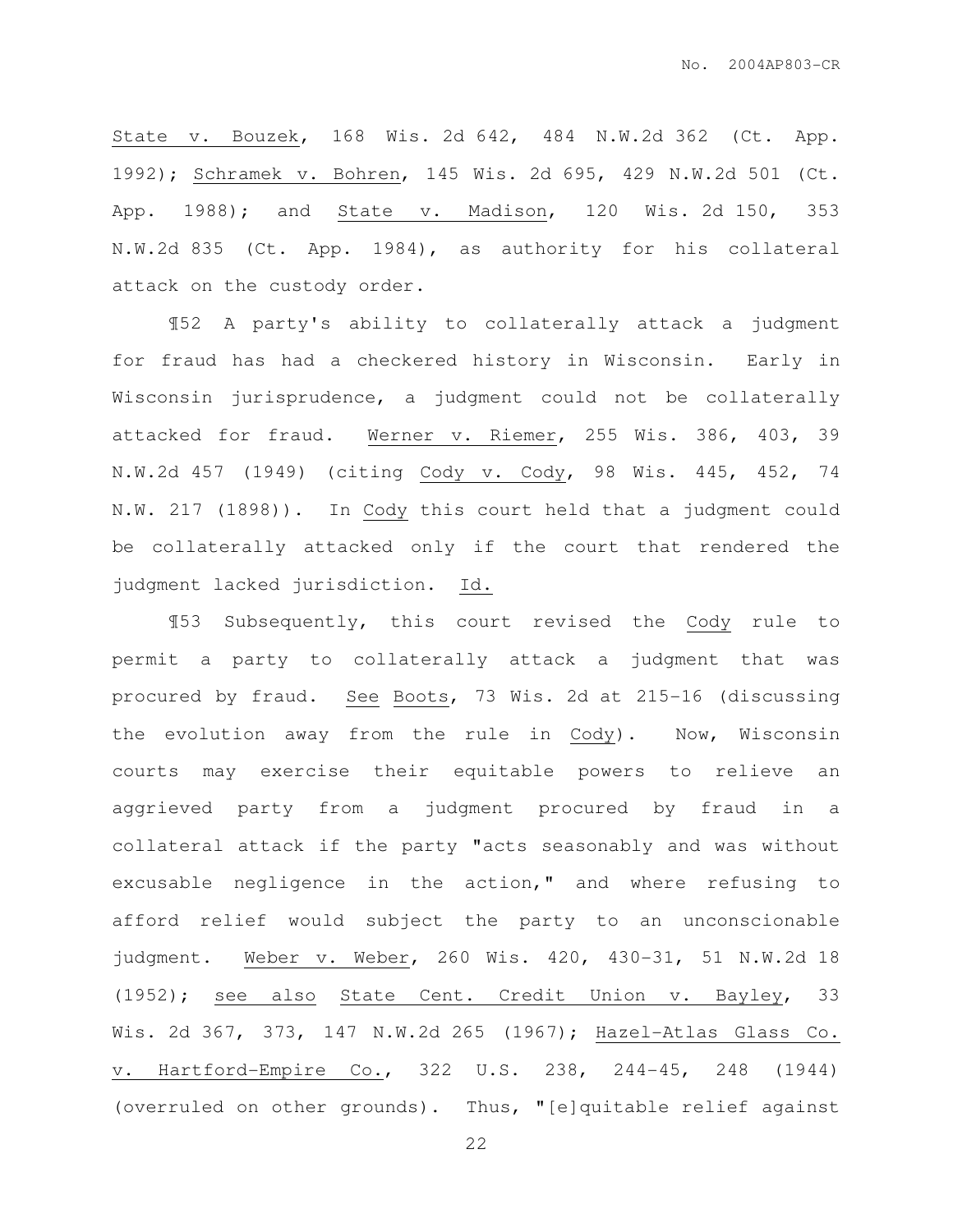fraudulent judgments . . . is a judicially devised remedy fashioned to relieve hardships which, from time to time, arise from a hard and fast adherence to another court-made rule, the general rule that judgments should not be disturbed . . . . " Hazel-Atlas Glass Co., 322 U.S. at 248.

¶54 In Bouzek, the court quoted at length from Schramek:

 A collateral attack is an "attempt to avoid, evade or deny the force and effect of a judgment in an indirect manner and not in a direct proceeding prescribed by law and instituted for the purpose of vacating, reviewing, or annulling it. . . . For [plaintiff] to . . . request consideration in separate proceedings of any cause of action [based on the invalidity of the domestic abuse injunction] would be sanctioning a collateral attack on the order of another [ ] judicial body. [Her] only basis for [an] attack [on the injunction would be] if she had demonstrated fraud in the procurement of the injunctive order.

Bouzek, 168 Wis. 2d at 644-45 (quoting Schramek, 145 Wis. 2d at 713).

¶55 In an earlier criminal case, the court of appeals said: "As a general rule a judgment is binding on the parties and may not be attacked in a collateral action unless it was procured by fraud." Madison, 120 Wis. 2d at 154 (citing Boots, 73 Wis. 2d at 216). Though the court of appeals has stated in criminal cases that a judgment or order may be collaterally attacked if procured by fraud, the court of appeals has never applied the rule in these cases. See Madison, 120 Wis. 2d at 154; Bouzek, 168 Wis. 2d at 645.

¶56 There are good reasons not to recognize a common law affirmative defense of fraud to interference with child custody.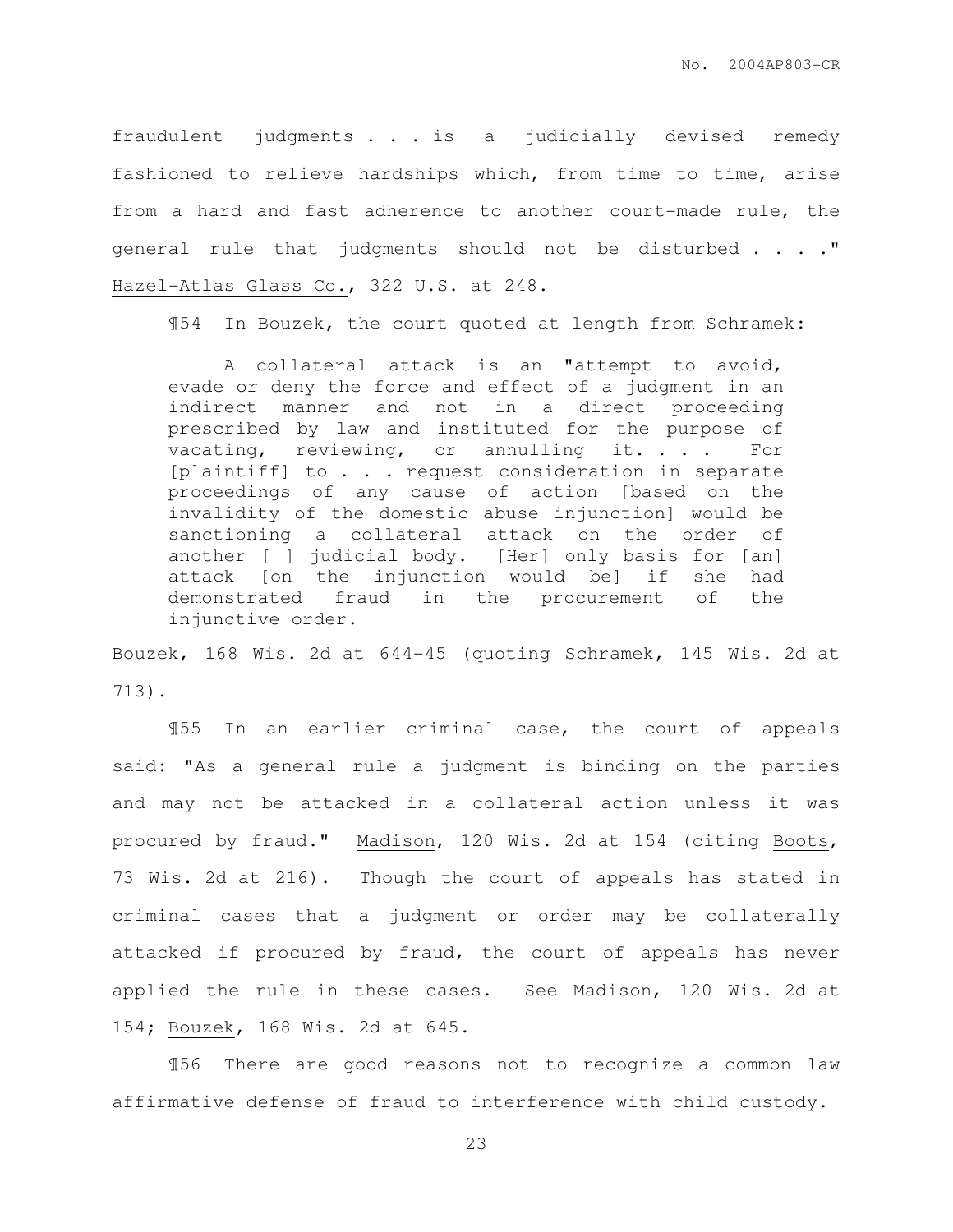¶57 One species of affirmative defense——exemplified by self-defense and the now-abrogated privilege to resist unlawful arrest——that courts recognize arises where a person is faced with the difficult decision whether to commit a crime or suffer an injury not otherwise susceptible to effective redress. See Hobson, 218 Wis. 2d at 373-80. In Hobson the court recognized that the privilege to resist unlawful arrest developed at a time when arrest was likely to lead to illness, torture, or prolonged detention without an opportunity for a hearing. Id. at 374. Hobson, however, abrogated this privilege because judicial process had advanced to the point that it offered a more effective response to unlawful arrest than physical resistance. Id. at 375-76.

¶58 For similar reasons, no affirmative defense for fraud can justify interference with legal custody of a child unless there is a credible threat of physical harm. See Wis. Stat. § 948.31(4)(a); State v. McCoy, 143 Wis. 2d 274, 295-96, 421 N.W.2d 107 (1988). Adequate judicial processes exist to attack an order or judgment for fraud. In this case, Campbell received a de novo hearing on the family court order in the circuit court. See Wis. Stat. § 757.69(8). If he had fully pursued the de novo hearing, he would have received a decision, and he could have sought an appeal of an adverse determination. In addition, he could have attacked the order for fraud after the appeal period lapsed. See Wis. Stat.  $\$806.07.^{11}$  "It is in

 $\overline{a}$ 

 $11$  In relevant part, Wis. Stat. § 806.07 provides: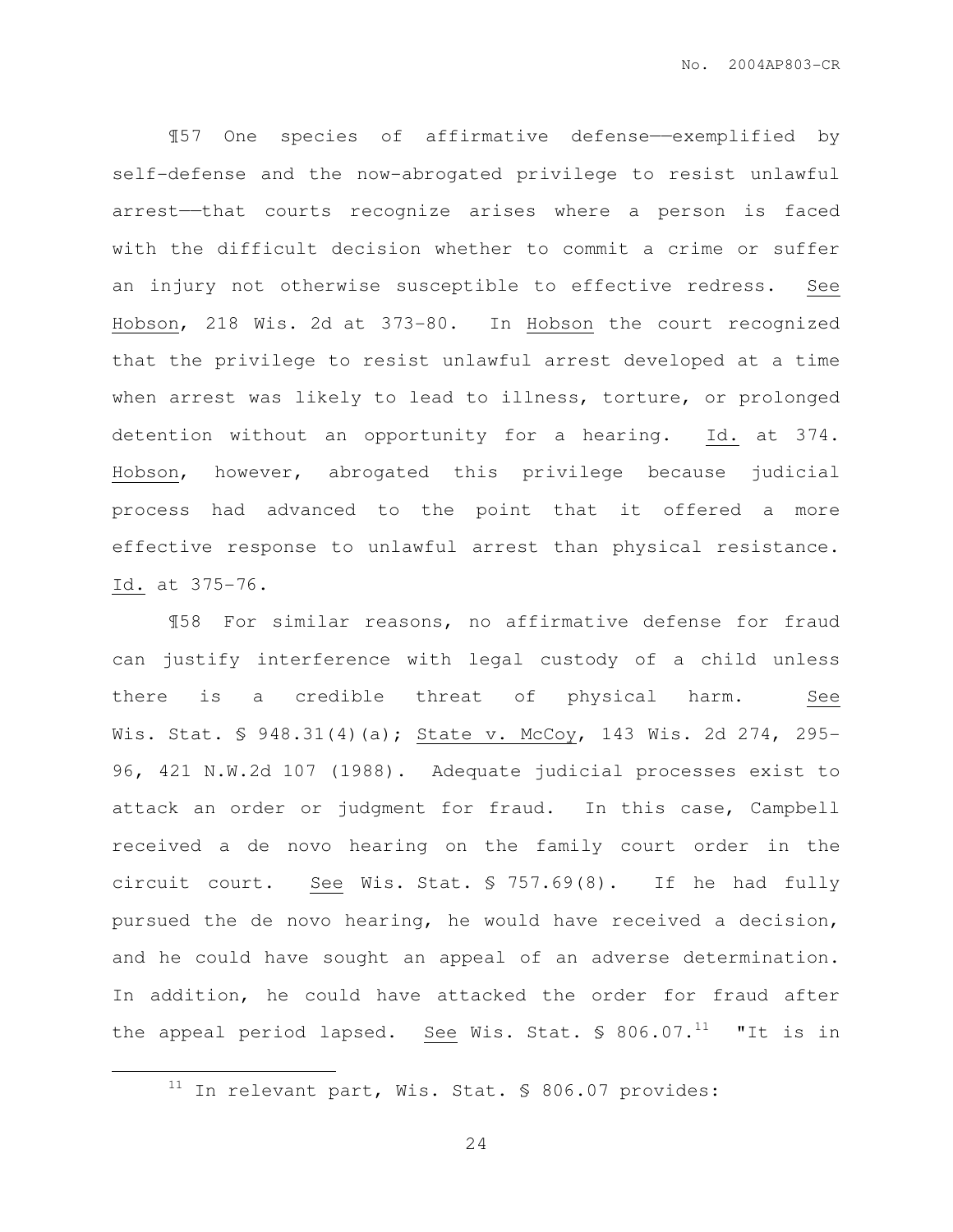the courts that disputes [over the custody of children] should be resolved except in those situations where action is required by one parent to protect a child from imminent physical harm." McCoy, 143 Wis. 2d at 296.

¶59 Recognition of an affirmative defense entails the balancing of competing policy considerations. We believe the legislature properly balanced the competing policies when it established four affirmative defenses to interference with legal custody of a child. See Wis. Stat.  $\frac{1}{2}$  948.31(4)(a).

(1) On motion and upon such terms as are just, the court, subject to subs. (2) and (3), may relieve a party or legal representative from a judgment, order or stipulation for the following reasons:

. . . .

 $\overline{a}$ 

(c) Fraud, misrepresentation, or other misconduct of an adverse party;

(d) The judgment is void;

. . . .

(g) It is no longer equitable that the judgment should have prospective application; or

(h) Any other reasons justifying relief from the operation of the judgment.

(2) The motion shall be made within a reasonable time, and, if based on sub. (1)(a) or  $(c)$ , not more than one year after the judgment was entered or the order or stipulation was made. . . . This section does not limit the power of a court to entertain an independent action to relieve a party from judgment, order, or proceeding, or to set aside a judgment for fraud on the court. (Emphasis added.)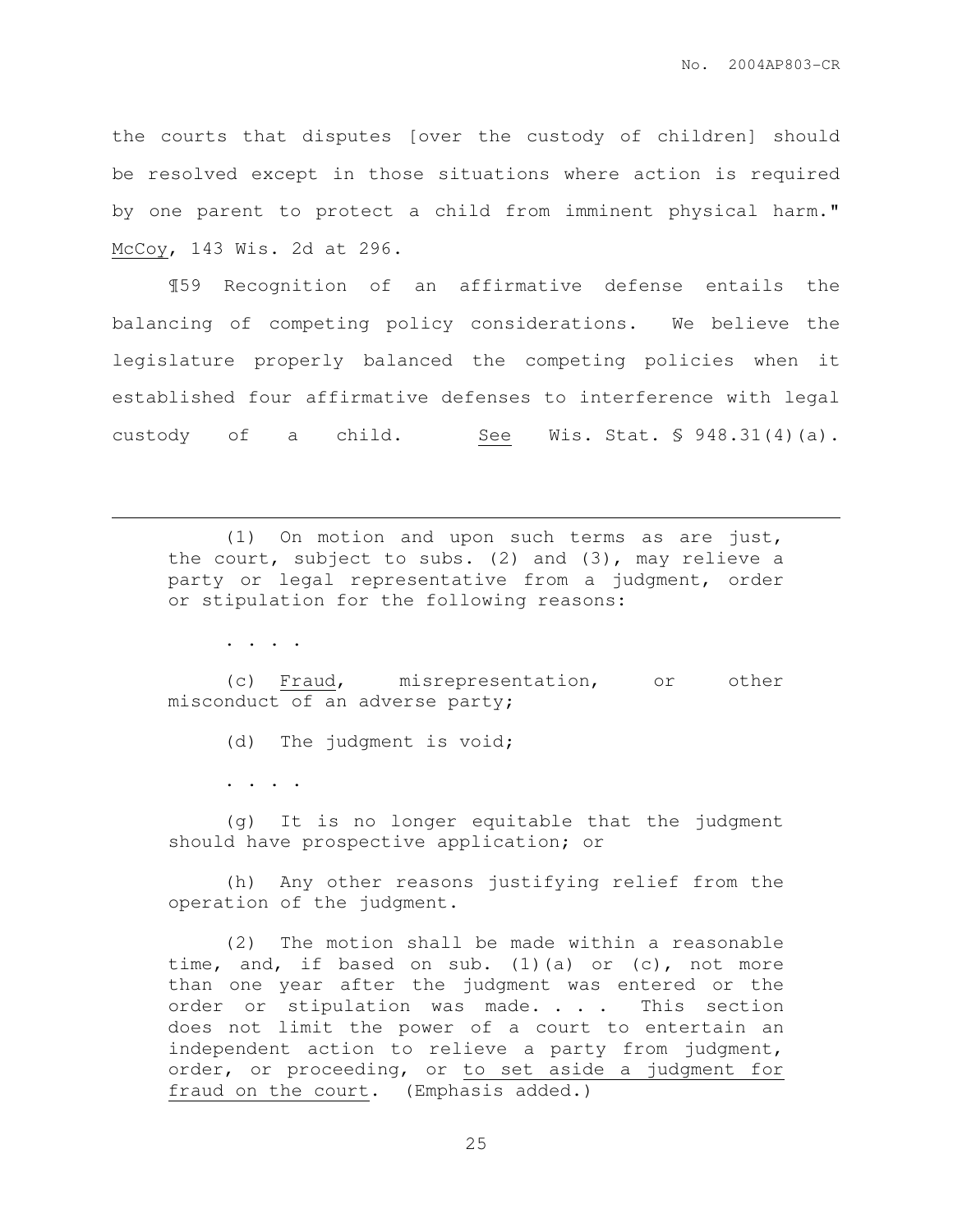Interference with legal custody will not result in a conviction where the action:

1. Is taken by a parent or by a person authorized by a parent to protect his or her child in a situation in which the parent or authorized person reasonably believes that there is a threat of physical harm or sexual assault to the child;

2. Is taken by a parent fleeing in a situation in which the parent reasonably believes that there is a threat of physical harm or sexual assault to himself or herself;

3. Is consented to by the other parent or any other person or agency having legal custody of the child; or

4. Is otherwise authorized by law. Wis. Stat. § 948.31(4)(a).

 ¶60 None of these legislatively created affirmative defenses applies in this case. There is no suggestion in the record that Denise posed a threat either to the boys or to Campbell; Denise did not consent to Campbell taking the boys to Mexico; and Campbell's actions were not authorized by law. The family court commissioner's custody order was a valid order, with which Campbell was obligated to comply. See Orethun, 84 Wis. 2d at 490-91. Campbell's position would require us to overrule cases like Orethun and Anderson, which held that an injunctive order must be obeyed even if erroneous. See Orethun, 84 Wis. 2d at 490.

¶61 Furthermore, even if we were inclined to recognize an affirmative defense to interference with legal custody for fraud, the facts of this case would not warrant relief.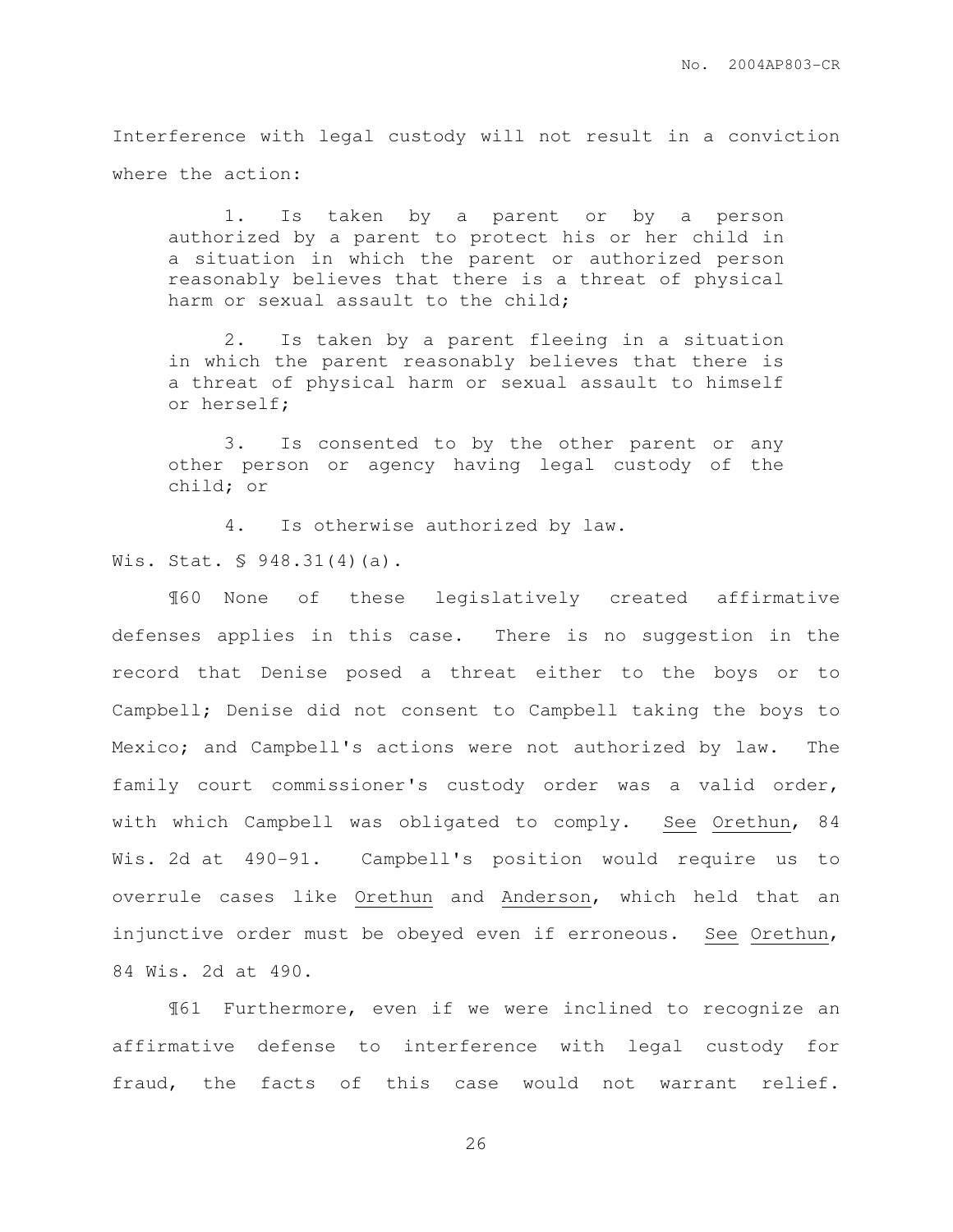Requiring Campbell to obey the custody order does not shock the conscience. Campbell not only raised the question of fraud before the family court commissioner, but also had the opportunity to contest the validity of the custody order at the 1998 de novo hearing in circuit court. Instead of pursuing the de novo hearing, he abandoned judicial process in favor of absconding to Mexico with Randy and Cody in contravention of a valid court order. In short, Campbell should be precluded from litigating the alleged fraud since he already had the opportunity to do so. Cf. Smith, 283 Wis. 2d 57, ¶22.

¶62 Under the facts of this case, we refuse to recognize a common law affirmative defense of fraud.<sup>12</sup> Therefore, the circuit court properly prevented Campbell from collaterally attacking the underlying custody order despite his allegations of fraud. This holding does not eviscerate the Bouzek rule; it helps define and give substance to the Bouzek rule. Were we to hold otherwise, we would be rewriting decades of law on the operative effect of voidable judgments.

D. Standby Counsel

 $\overline{a}$ 

 ¶63 The second issue we must decide is, under what conditions, if any, may a circuit court impose attorney fees for standby counsel as a condition of a defendant's probation?

<sup>&</sup>lt;sup>12</sup> Because we have decided that Campbell's fraud allegations cannot establish that the family court lacked jurisdiction, and therefore any evidence he would have presented is not relevant to either negating an element of the crime or establishing an affirmative defense, we need not reach the question of whether the doctrine of unclean hands applies in a criminal proceeding.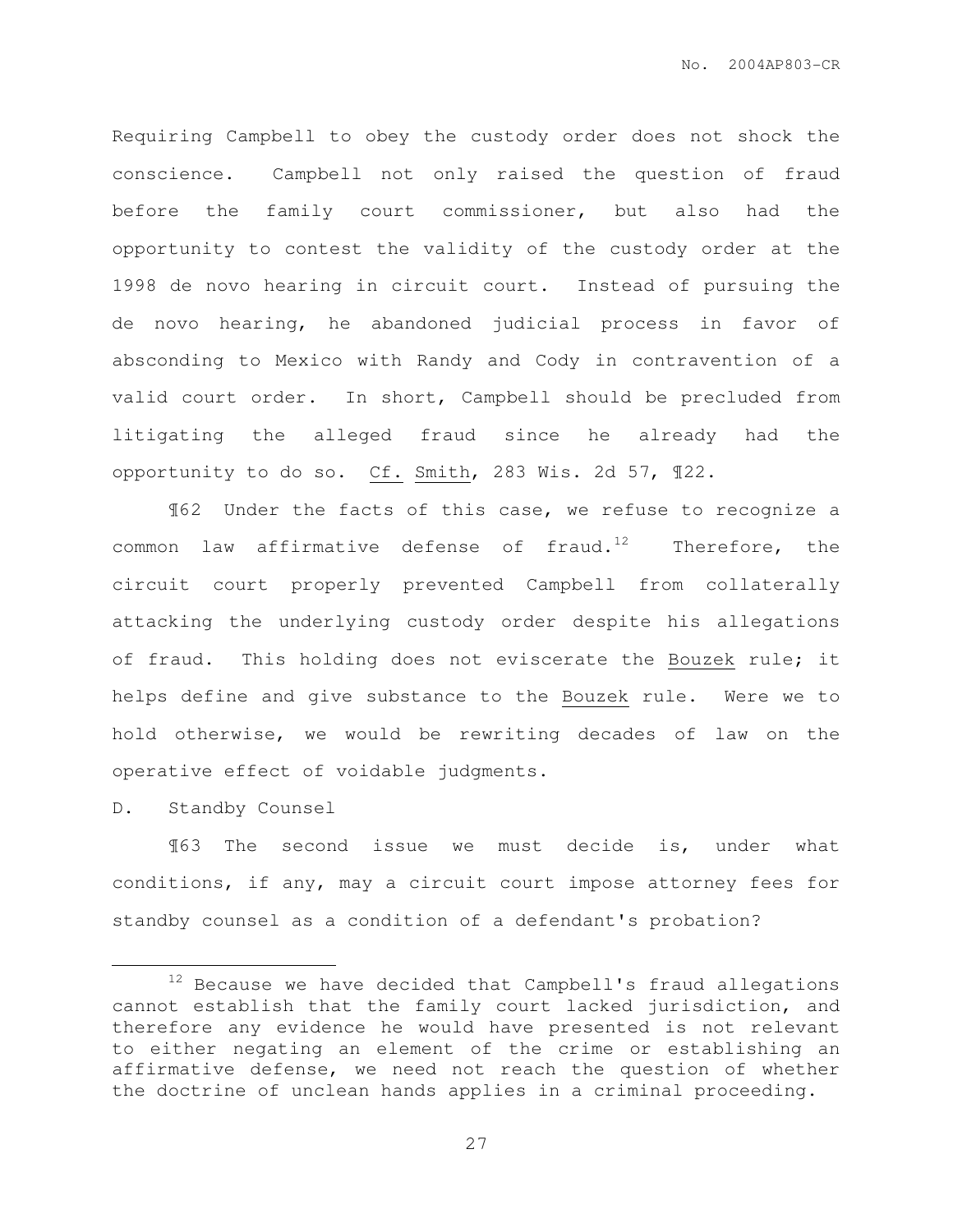¶64 In its purest form, standby counsel is primarily an aid to the circuit court. State v. Lehman, 137 Wis. 2d 65, 78, 403 N.W.2d 438 (1987). When a defendant chooses to exercise his right to self-representation and relinquish his right to be represented by counsel, the circuit court, acting in its discretion, has the authority to appoint an attorney to act as standby counsel. Id. (citing McKaskle v. Wiggins, 465 U.S. 168, 184 (1984)). Even if the defendant objects, the circuit court may appoint standby counsel. Wiggins, 465 U.S. at 184; Faretta v. California, 422 U.S. 806, 834-35 n.46 (1975). When the circuit court appoints standby counsel over the objection of the defendant, it naturally follows that standby counsel functions primarily for the benefit of the circuit court. See Lehman, 137 Wis. 2d at 78.

¶65 Sometimes——as in this case——a defendant may embrace the appointment of standby counsel. At his initial appearance, Campbell welcomed the appointment of standby counsel, even agreeing to repay the attorney fees of standby counsel.<sup>13</sup>

. . . .

 $\overline{a}$ 

<sup>&</sup>lt;sup>13</sup> The following exchange occurred between Circuit Judge James L. Carlson and Campbell:

THE DEFENDANT: I understand, because I am pro se, I don't have the advantage of an appropriate counsel.

THE COURT: If--you want a backup attorney?

THE DEFENDANT: A backup attorney would be great if the Court would allow that.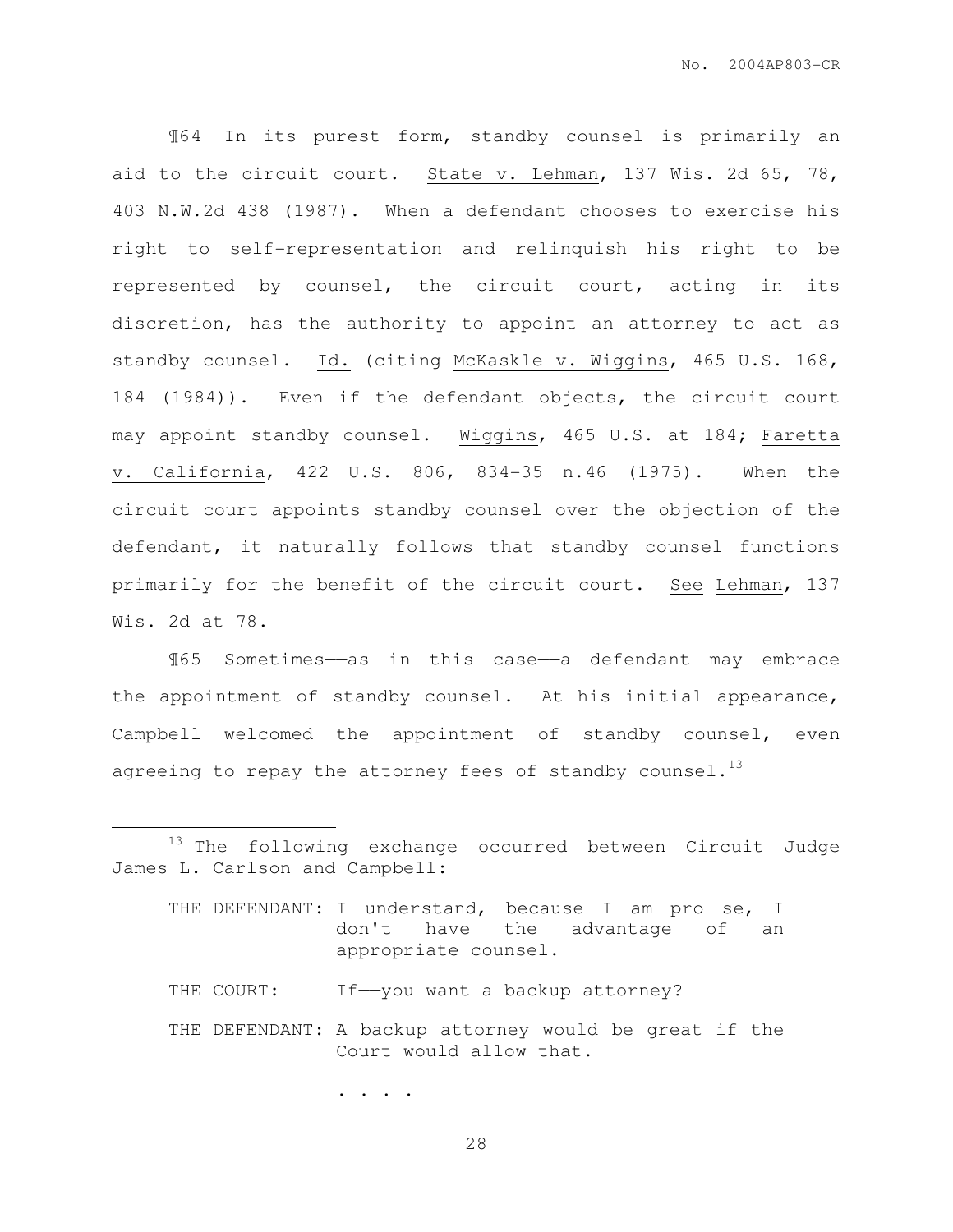¶66 The role of standby counsel can vary over a wide spectrum, ranging from a warm body sitting beside the defendant throughout trial to participation that is tantamount to that of defense counsel. See Anne Bowen Poulin, The Role of Standby Counsel in Criminal Cases: In the Twilight Zone of the Criminal Justice System, 75 N.Y.U.L. Rev. 676, 676 (2000). In the present case, Attorney Martin's role was much closer to fullfledged defense counsel than passive observer. Commenting on Attorney Martin's role as standby counsel, the circuit court said:

I do not know what Judge Carlson had in mind. I many times during the course of my involvement with the Campbell case . . . wished . . . devoutly that Judge Carlson had decided not to appoint stand-by counsel.

There is no way that Mr. Martin was doing anything this court felt was in the court's interest. In fact, he was--[I] literally felt  $\ldots$  that he had to do just everything for the defendant that the defendant wanted, and he did, um, to an extensive

THE DEFENDANT: The idea then would be to go pro se with counsel. Simply because there is a very, very specific way that you have to address questions.

. . . .

 $\overline{a}$ 

- THE COURT: All right, you just heard the ruling. I'll appoint a court-appointed lawyer. You are subject to repaying that. Do you understand that?
- THE DEFENDANT: I understand that, Your Honor.
- THE COURT: To the best of your ability. I will set \$50 a month at this time.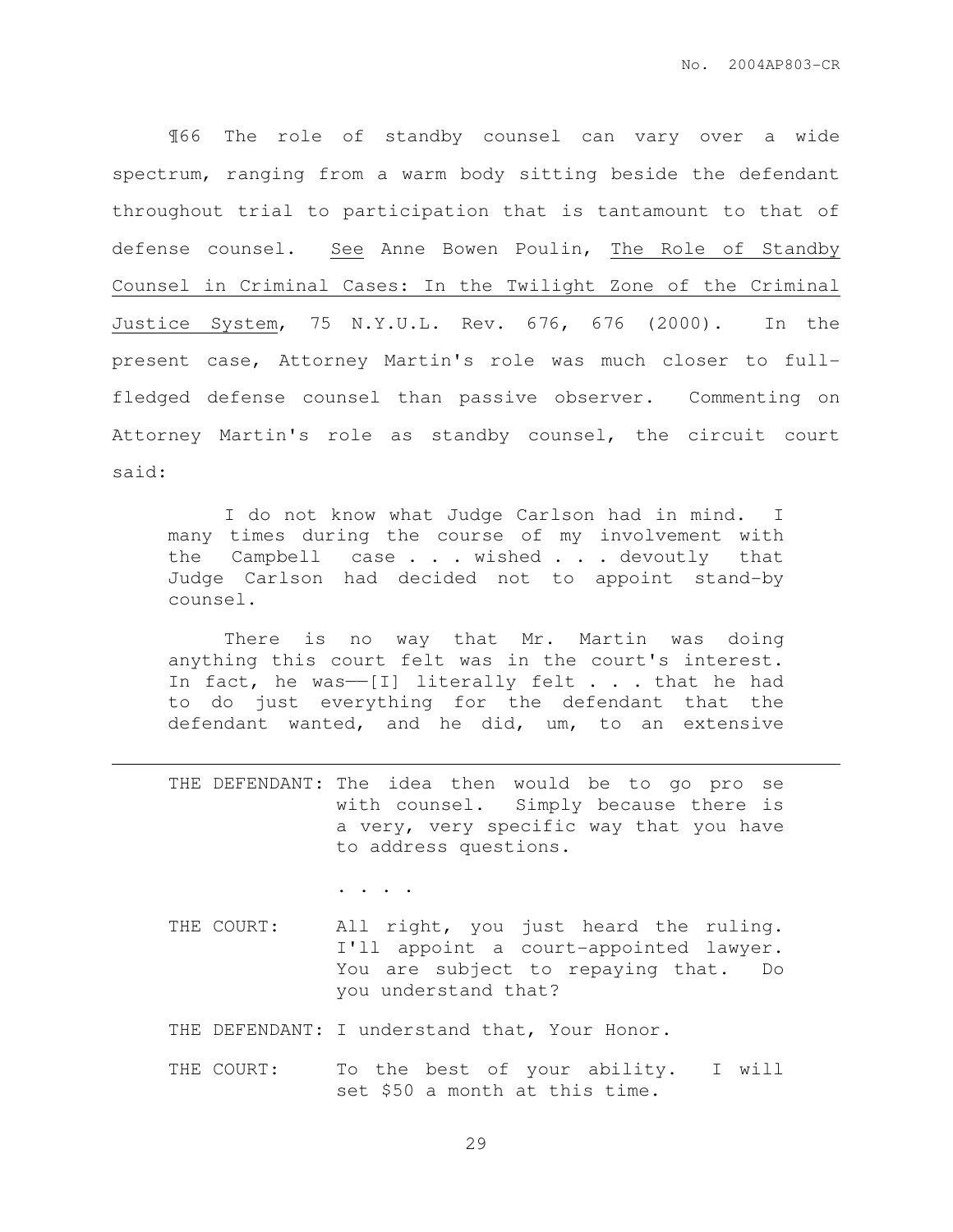degree where sometimes I felt there's no way I felt Mr. Martin would have raised those issues as a competent counsel. The only reason he was raising them is because he was at the direction of the defendant who was telling him do it.

 . . . I make the specific finding that if Mr. Campbell initially said he didn't want counsel, he certainly accepted stand-by counsel; and then instead of saying, okay, you've got him, but I'm not going to use him or I'll use him only a little, he's used him so extensively that the court was literally flabbergasted by that use, and used him in ways that no legitimate counsel would have decided independently to do.

There is, thus, no question in my mind that the appointment of Mr. Martin did not serve the interest of the court exceptionally except to the small degree that Mr. Campbell should have at least somebody to handle——to talk to him about fine points of law.

Martin went way beyond that, way, way beyond that; he served the defendant's interest virtually entirely and followed the directions of the defendant, and a number of times in court literally pointed out to the court that, hey, he's [Campbell] the boss, that's what I have to do. That is a defense counsel.

. . . He prepared motions. He did legal research. He filed motions. He interviewed and located witnesses. He reviewed files and transcripts. He filed a petition for supervisory writ with the Court of Appeals. He advised evidentiary objections and himself cross-examined a witness as was recalled.

Based on the functional role played by Attorney Martin, the circuit court imposed standby counsel attorney fees upon Campbell as a condition of probation, pursuant to Wis. Stat. § 973.06(1)(e).

 ¶67 On appeal, Campbell contends a circuit court lacks statutory authority to impose attorney fees of standby counsel as a condition of probation. We disagree. Two statutes——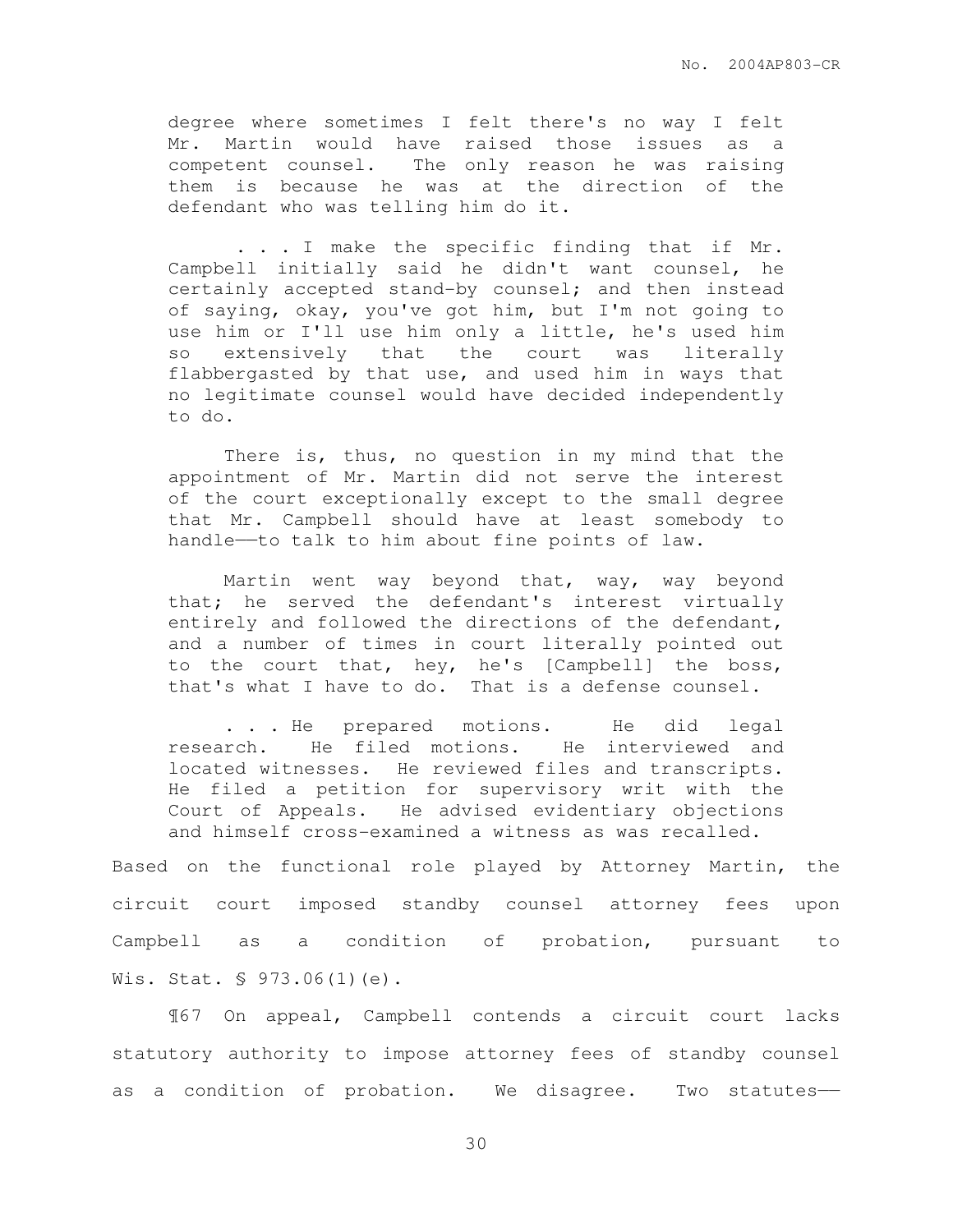Wis. Stat. §§ 973.06 and 973.09- confer upon circuit courts the authority to impose attorney fees of standby counsel upon a defendant in certain situations as a condition of probation.

 ¶68 Wisconsin Stat. § 973.06 authorizes a court to impose certain costs, fees, and surcharges upon a defendant as part of his sentence. Section 973.06(1) provides, in part: "[T]he costs, fees, and surcharges taxable against the defendant shall consist of the following items and no others: . . . (e) Attorney fees payable to the defense attorney by the county or the state."

 ¶69 Another statute, Wis. Stat. § 973.09, authorizes a court to impose the payment of costs and restitution, upon a defendant, as a condition of probation. Section 973.09(1) provides in part that "[t]he court may impose any conditions which appear to be reasonable and appropriate." Then, more specifically, § 973.09(1g) reads:

If the court places the person on probation, the court may require, upon consideration of the factors specified in s.  $973.20(13)(a)2$ . to  $5$ ., that the probationer reimburse the county or the state, as applicable, for any costs for legal representation to the county or the state for the defense of the case. In order to receive this reimbursement, the county or the state public defender shall provide a statement of its costs of legal representation to the defendant and court within the time period set by the court.

 ¶70 In considering the relationship between these two statutes, the list of costs authorized in Wis. Stat. § 973.06(1) circumscribes the costs a circuit court may impose as a condition of probation under Wis. Stat. § 973.09(1g). Thus, the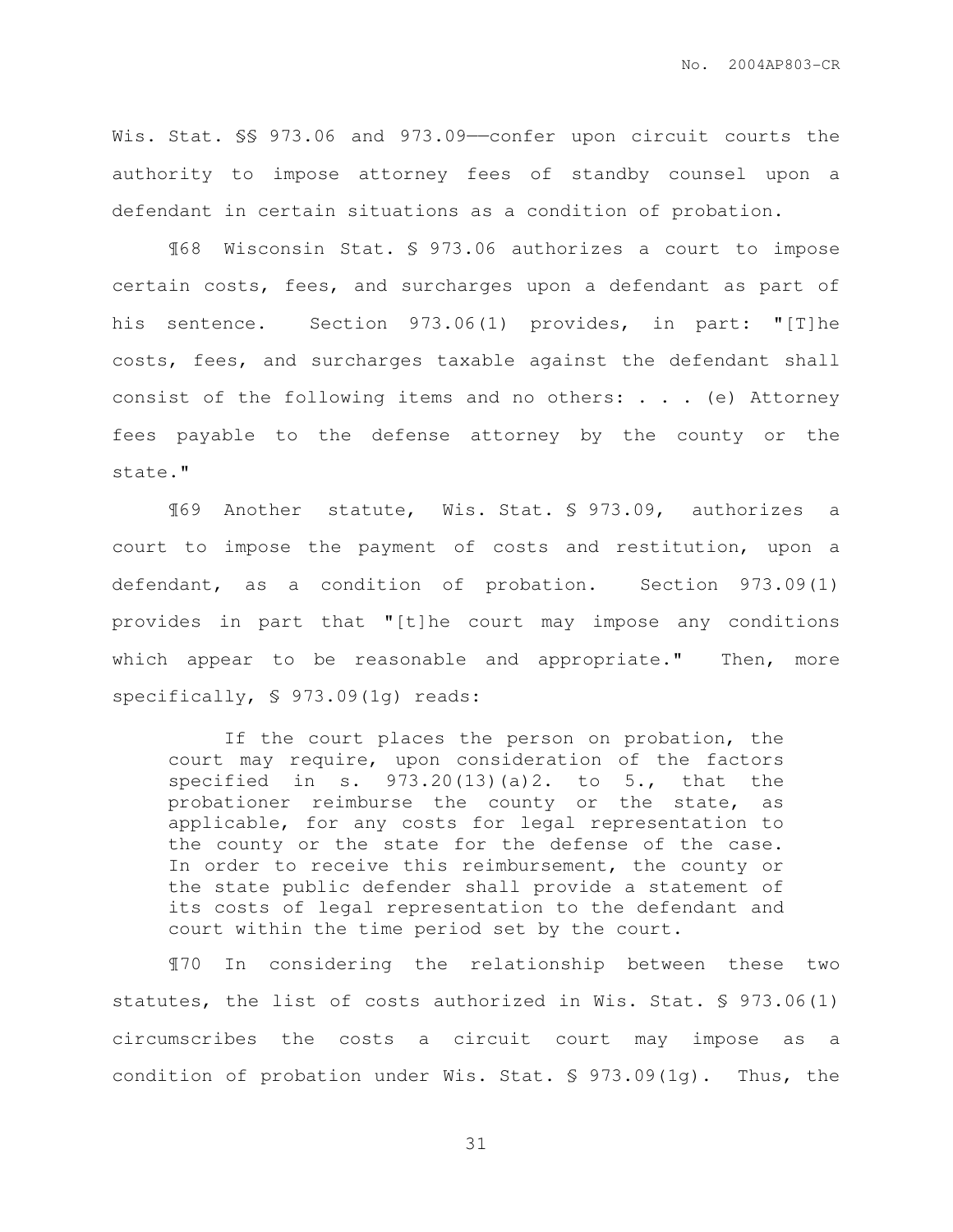court of appeals concluded that it was error for the court to impose one-half the cost of a special prosecutor as a condition of probation. See State v. Amato, 126 Wis. 2d 212, 217-18, 376 N.W.2d 75 (Ct. App. 1985). The court noted that § 973.06 replaced statutes that permitted the imposition of the costs of prosecution. Id. at 215. The gist of the Amato decision is that the specific language of  $\S$  973.06(1)(e)-"[a]ttorney fees payable to the defense attorney"——should prevail over the more general language——"costs for legal representation . . . for the defense of the case"—in  $\frac{1}{2}$  973.09(1q). As a general proposition, we agree with this analysis.

 ¶71 Nonetheless, other cases indicate that neither a defendant nor his attorney can expect to run up the public costs of the court system without consequence. In State v. Foster, 100 Wis. 2d 103, 301 N.W.2d 192 (1981), the court imposed the costs of one day's jury fees, using Wis. Stat. § 814.51, upon a defendant who decided to enter a plea "at six o'clock in the evening" on the night before trial. Id. at 104. In House v. Circuit Court for Marinette County, 112 Wis. 2d 14, 331 N.W.2d 859 (1983), the court imposed jury costs on an attorney who failed to show up at a scheduled trial. The first of these cases relied upon a specific statute, Foster, 100 Wis. 2d at 108-10, the second relied upon the court's inherent authority to assure the orderly administration of justice. House, 112 Wis. 2d at 16. The present case does not implicate these authorities, but the policy embodied in these cases is definitely relevant.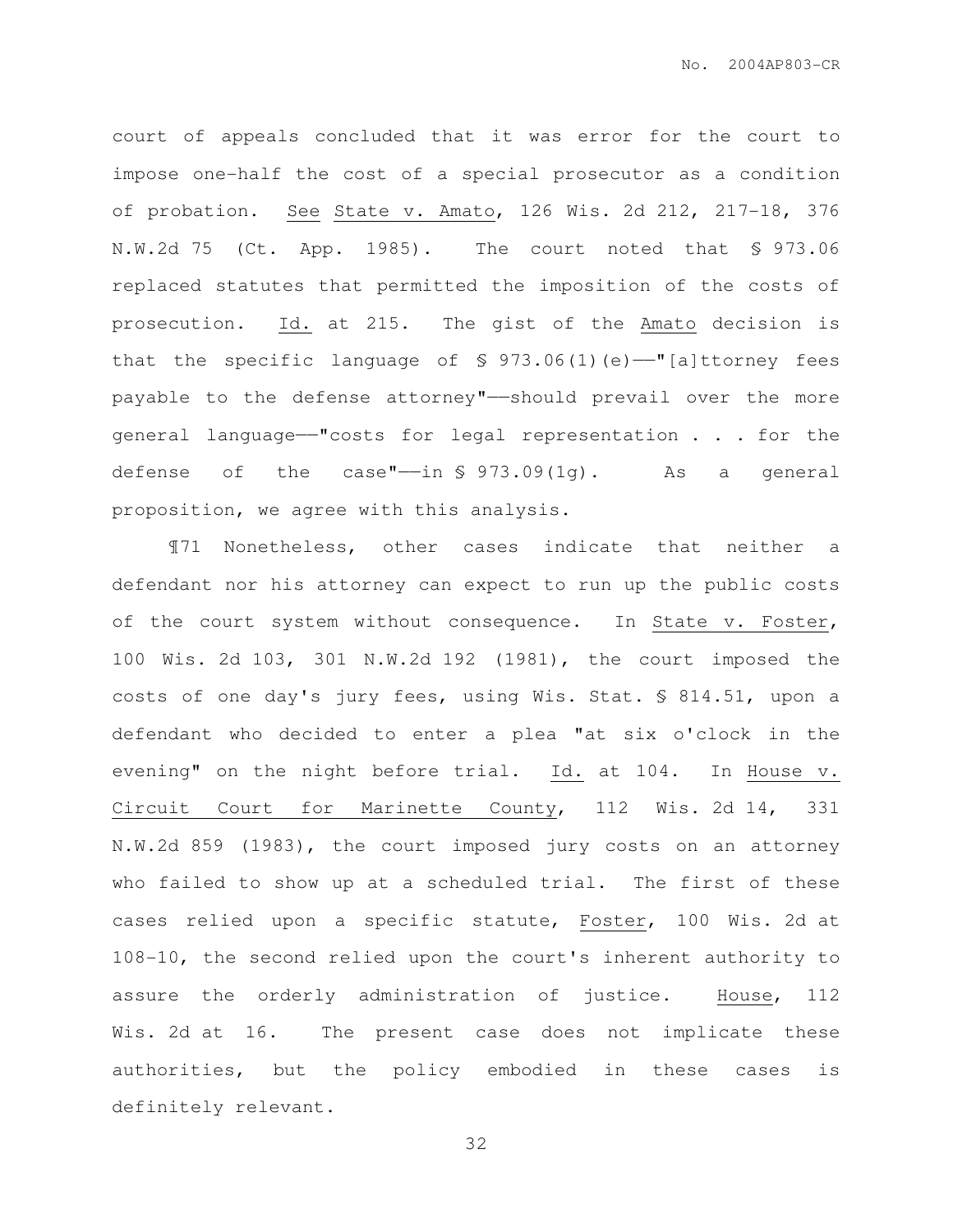¶72 Wisconsin Stat. § 973.06 permits the court to impose a lengthy list of costs upon an unsuccessful defendant. At sentencing, the court may require a probationer to reimburse the county or the state, as applicable, "for any costs for legal representation . . . for the defense of the case." Wis. Stat. §§ 973.09(1g) and 977.07(2m). We think the term "defense attorney" in § 973.06 is broad enough to cover standby counsel in certain situations.

 ¶73 A circuit court may impose the attorney fees of standby counsel upon a defendant as a condition of probation where either (1) the defendant agrees to reimburse the county for the attorney fees; or (2) the court informs the defendant of his potential liability for the fees and the defendant uses standby counsel so extensively that he or she functions as traditional defense counsel. By requiring one of these two prerequisites to be present, a court will achieve the proper balance between a defendant's right to represent himself and the public's right to the orderly and efficient administration of justice.

 ¶74 There is no dispute that a defendant has a constitutional right to defend himself. Faretta, 422 U.S. at 817. A defendant also has a right to an attorney at public expense if he cannot afford an attorney. Gideon v. Wainwright, 372 U.S. 335 (1963); Carpenter v. County of Dane, 9 Wis. 274 (1859). In Moore v. State, 83 Wis. 2d 285, 300, 265 N.W.2d 540 (1978), this court held that a defendant "has no constitutional right to be actively represented in the courtroom both by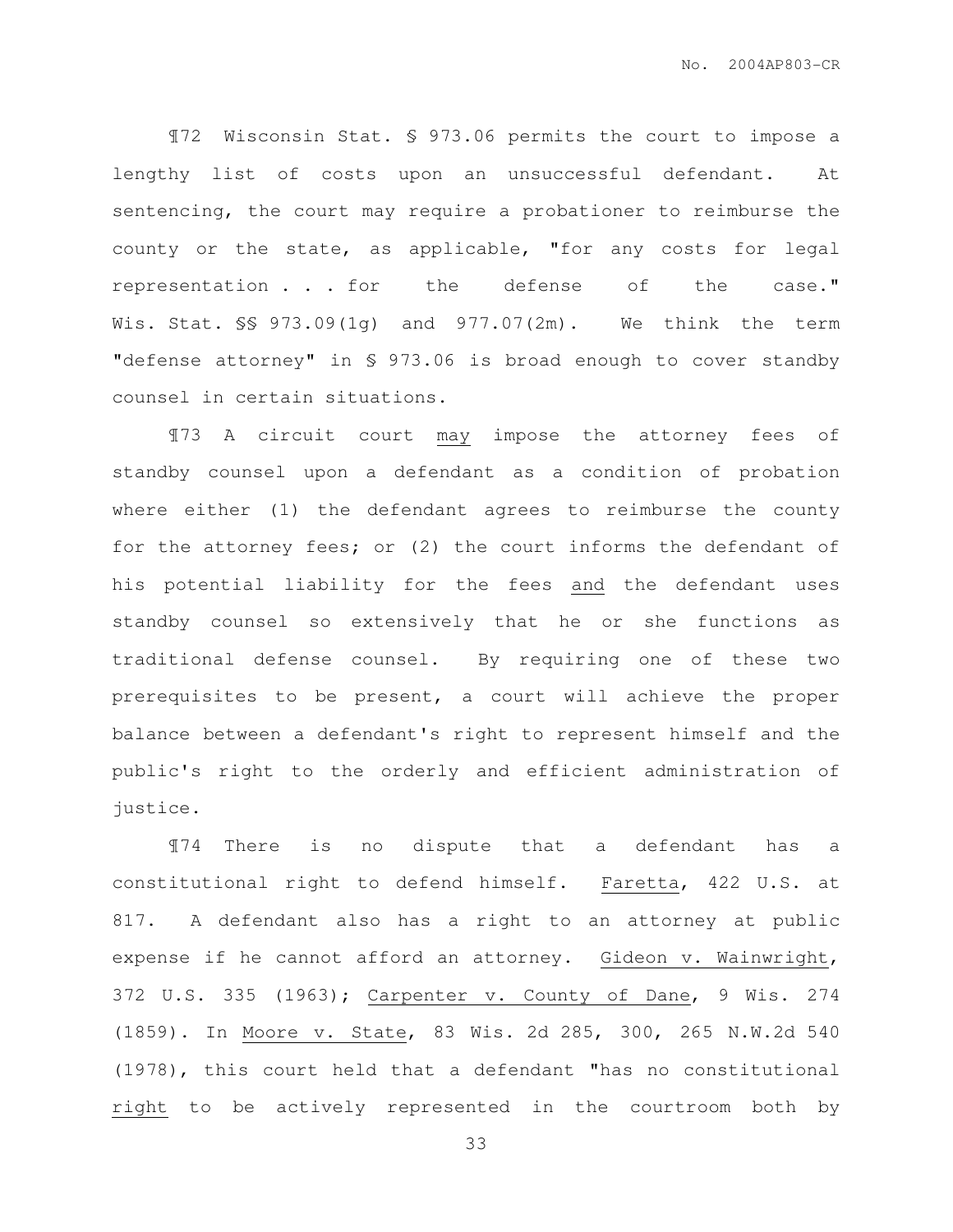counsel and by himself." Id. (emphasis added). When this double-barrel representation occurs, however, the circuit court cannot be deprived of the ability to attempt to recoup some of the public costs. If the court were deprived of the ability to hold an unsuccessful defendant accountable for this sort of dual representation, some defendants who could afford to pay for their own attorney would resort to the same tactics employed by Campbell in an effort to dodge financial responsibility.

¶75 In this case, the circuit court appointed Attorney Martin much as a court would appoint traditional defense counsel. After Campbell asserted he was indigent, and after the circuit court decided to appoint standby counsel, the circuit court informed Campbell of his obligation to pay the attorney fees, subject to his ability to pay. Cf. Wis. Stat. § 977.07(2m).

 ¶76 Campbell welcomed the court-appointed standby counsel and agreed to pay his attorney fees. By welcoming courtappointed standby counsel and heavily utilizing him throughout the proceedings, Campbell effectively converted Attorney Martin into his co-counsel. Although we have recognized that the "chief purpose" of standby counsel in most cases is to "serve the interests of the trial court," Lehman, 137 Wis. 2d at 78, this is not always the case and it was not the case here. As the circuit court's summary of Martin's performance indicates, while Martin may have been appointed initially for the assistance of the circuit court, he became Campbell's agent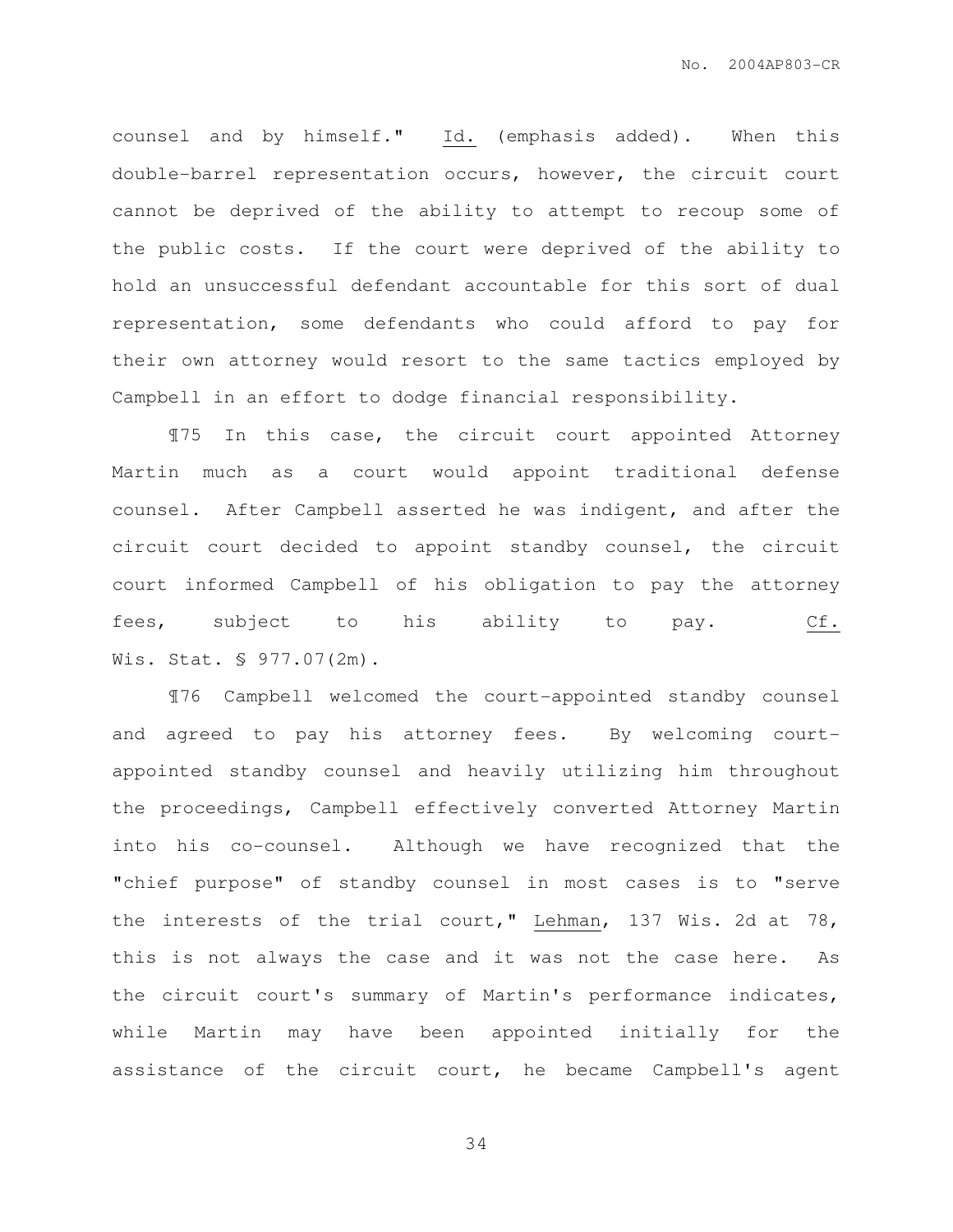almost immediately. Thus, although nominally acting as standby counsel, Campbell functioned as an attorney for the defendant.

¶77 Where a defendant agrees to reimburse the county for the attorney fees of standby counsel or the circuit court informs the defendant of his potential liability for the fees and the defendant uses standby counsel so extensively that he or she functions as traditional defense counsel, Wis. Stat. §§ 973.06(1)(e) and 973.09(1g) give a circuit court the authority to impose the attorney fees of standby counsel as a condition of probation. Cf. Mincey v. Florida, 684 So.2d 236 (Fla. 1996). Where, however, a defendant does not agree to reimburse the county for the attorney fees, or is not informed of his potential obligation to pay the attorney fees of standby counsel, a circuit court may not impose attorney fees as a condition of probation, under the plain language of Wis. Stat. § 973.06(1)(e). When standby counsel acts primarily for the benefit of the court rather than as an attorney serving the defendant, attorney fees for standby counsel are inappropriate.

¶78 In this case, Campbell agreed to pay the attorney fees of standby counsel, satisfying the first test. In addition, the court informed Campbell of his obligation to reimburse the county for the fees and he made extensive use of Attorney Martin, satisfying the second test. Under either test, therefore, Campbell is responsible for Attorney Martin's fees, subject only to his ability to pay.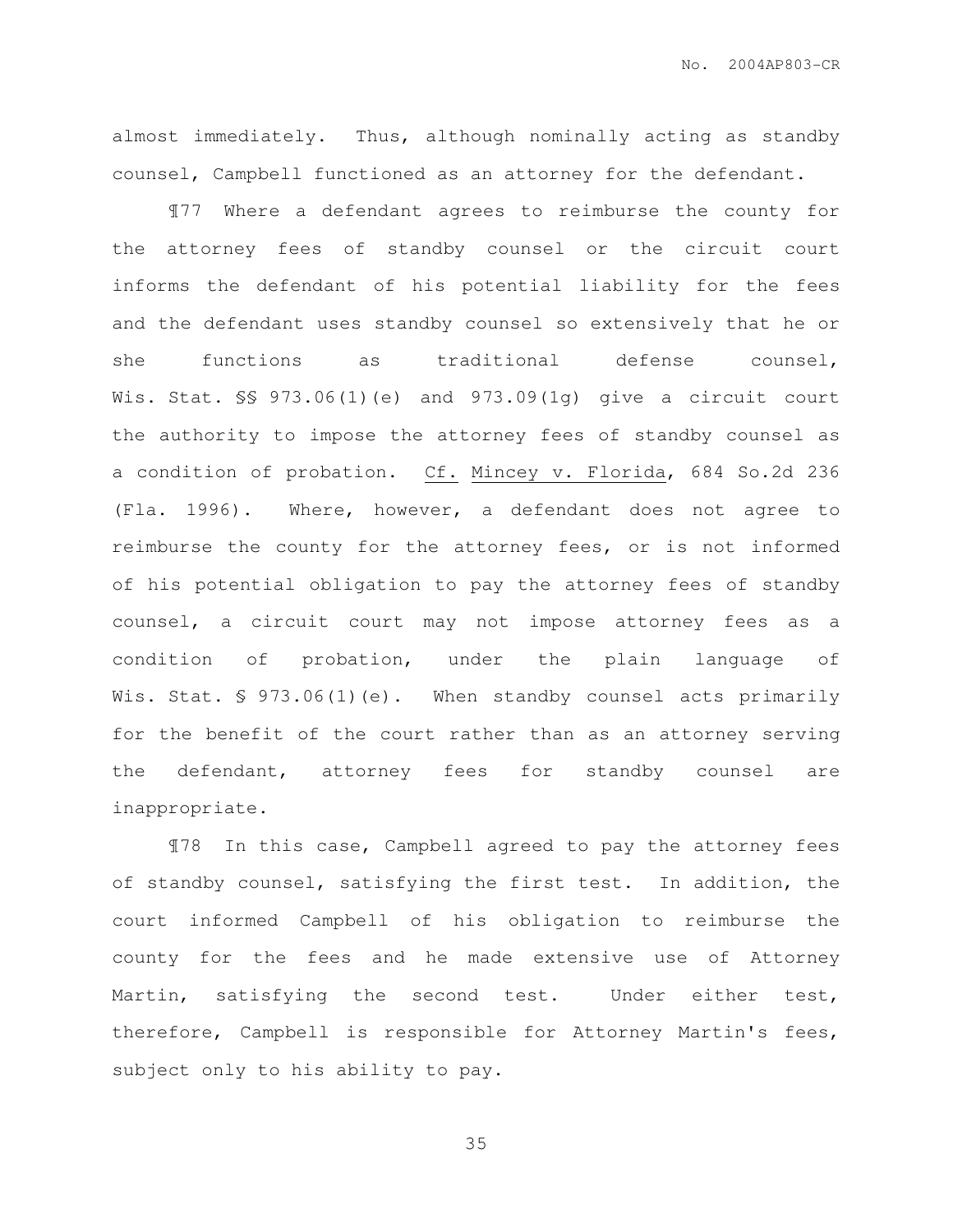¶79 Both this court and the United States Supreme Court have found that as a condition of probation a defendant may be required to pay the attorney fees of a public defender. Fuller v. Oregon, 417 U.S. 40, 53-54 (1974); State v. Gerard, 57 Wis. 2d 611, 626, 205 N.W.2d 374 (1973). Before doing so, however, a circuit court must evaluate the defendant's ability to pay. Wis. Stat. §§ 973.09(1g) and 973.20(13)(a)2. to 5.

¶80 A court should do no less before imposing the attorney fees of standby counsel upon a defendant. Thus, the circuit court must consider (1) "[t]he financial resources of the defendant $[j]$ " (2) [t]he present and future earning ability of the defendant $[j]$ " (3) "[t]he needs and earning ability of the defendant's dependents[;]" and (4) "[a]ny other factors which the court deems appropriate[,]" before imposing attorney fees of standby counsel. See § 973.20(13)(a)2. to 5. Because the circuit court imposed the full amount of Attorney Martin's fees, \$17,585.35, upon Campbell without determining his ability to pay, we remand this matter to the circuit court for further proceedings consistent with this proceeding.

#### IV. CONCLUSION

¶81 We affirm Campbell's convictions for interference with Denise's legal custody of Cody and bail jumping. The circuit court properly prevented Campbell from collaterally attacking the custody order that awarded Denise legal custody. Because Campbell's allegations of fraud do not tend to negate any element of a crime and do not constitute an affirmative defense, the circuit court properly excluded evidence of the alleged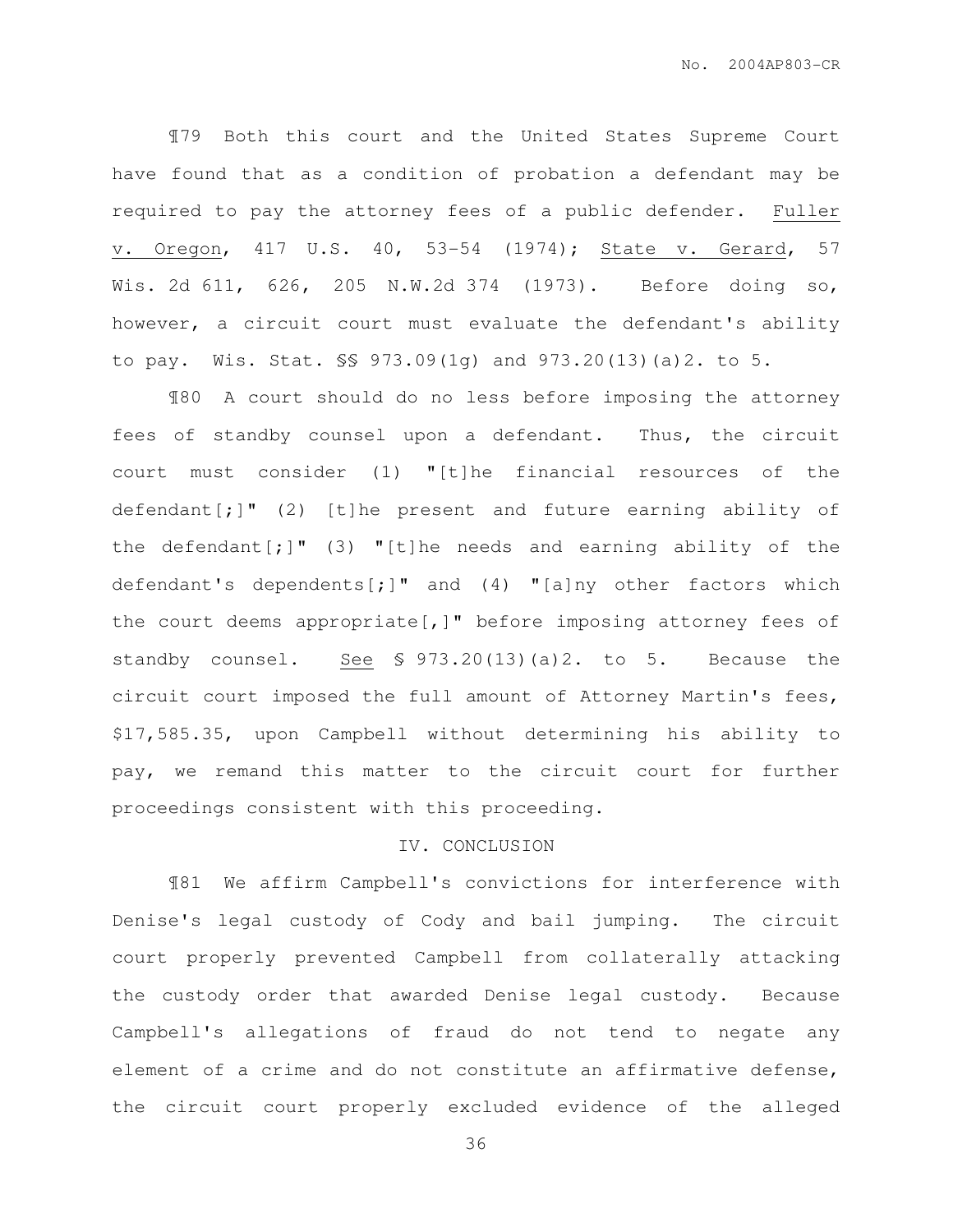fraud and prevented Campbell from collaterally attacking the custody order.

¶82 Furthermore, because Campbell's conviction for interference with Denise's legal custody of Randy-a conviction he does not challenge——is sufficient to support his conviction for bail jumping, we affirm his conviction for bail jumping.

¶83 We also conclude that in exercising its discretion to appoint standby counsel, a circuit court may impose the attorney fees of standby counsel upon a defendant as a condition of probation where either (1) the defendant agrees to reimburse the county for the attorney fees; or (2) the court informs the defendant of his potential liability for the fees and the defendant uses standby counsel so extensively that he or she functions as traditional defense counsel. Under both alternatives, however, before imposing fees the court must determine the defendant's ability to pay pursuant to Wis. Stat. § 973.20(13)(a)2. to 5. Because that determination was not made in this case, we remand to the circuit court to evaluate Campbell's ability to pay.

By the Court.—The judgment and order of the circuit court are affirmed and the cause is remanded.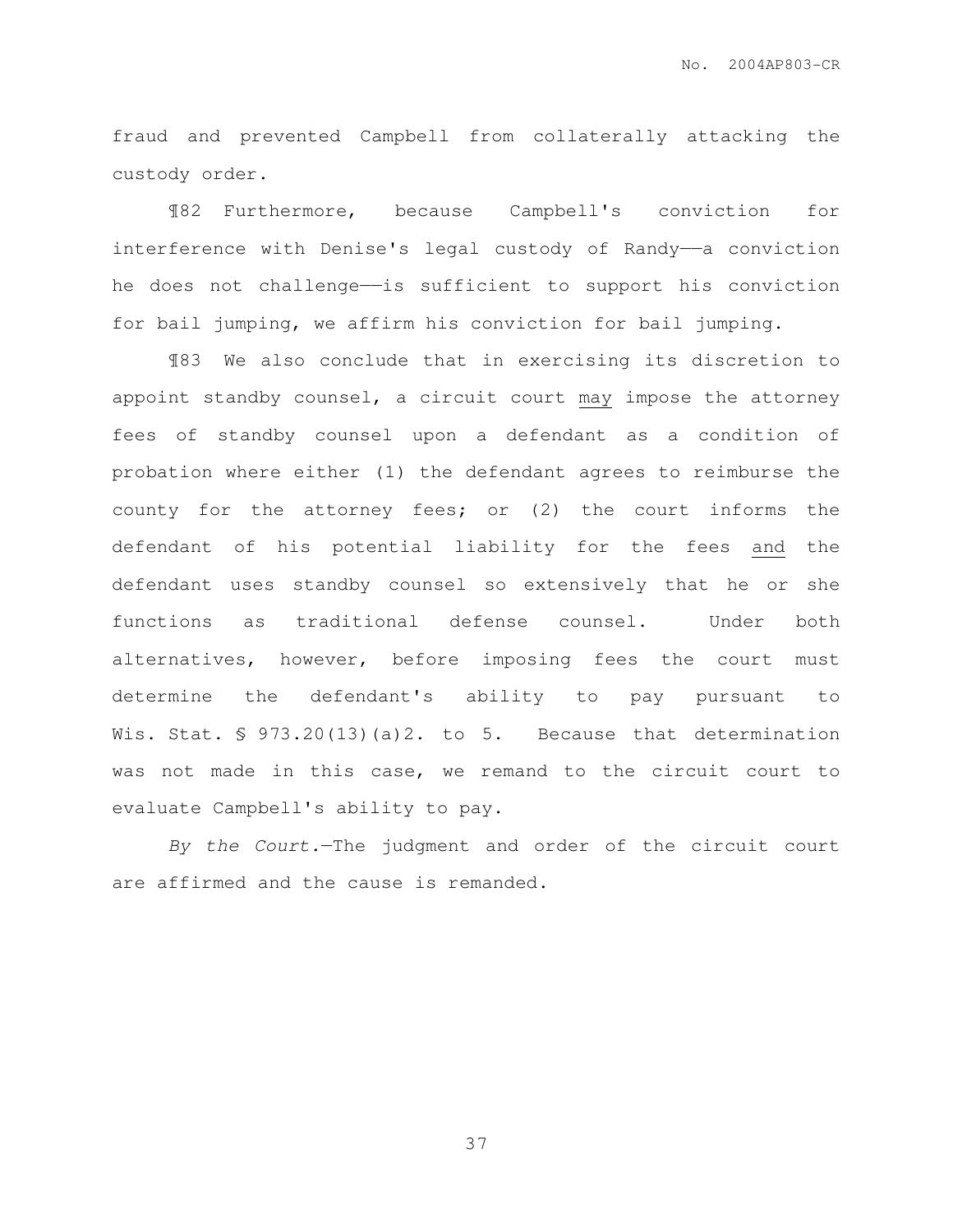¶84 LOUIS B. BUTLER, JR., J. (concurring in part, dissenting in part). I join that portion of the majority opinion which affirms the judgments of conviction in this case. I write separately because I strongly disagree with the majority's conclusion that a circuit court has the authority to impose attorney fees for standby counsel as a condition of a defendant's probation. Majority op., part III D, ¶¶63-80. I therefore dissent from that portion of the opinion.

I

¶85 During his continued initial appearance on June 19,  $2001,$ <sup>1</sup> defendant John Campbell (Campbell) appeared pro se, having filed a request to appear pro se. Campbell also filed a signed "Waiver of Right to Attorney" form. $2$  At the continued initial appearance, the trial court asked Campbell if he had ever studied evidence, civil procedure, or criminal procedure, to which Campbell responded that he had not, but noted that the defendant in Faretta v. California, 422 U.S. 806 (1975), had the same problem. The circuit court judge agreed that Campbell had a right to represent himself. The court then stated as follows:

 $\overline{a}$ 

 $1$  The record does not contain any transcript of the earlier proceeding that was apparently adjourned.

 $2$  On the waiver form, Campbell indicated that he was a 48year-old youth pastor with some college education, who understood that an attorney could be of assistance to him in regards to preparing a defense, presenting motions, or negotiating with the prosecutor. While he indicated that he did have questions that he would like to ask the court, he nevertheless signed the form on June 18, 2001, the day before the continued initial appearance.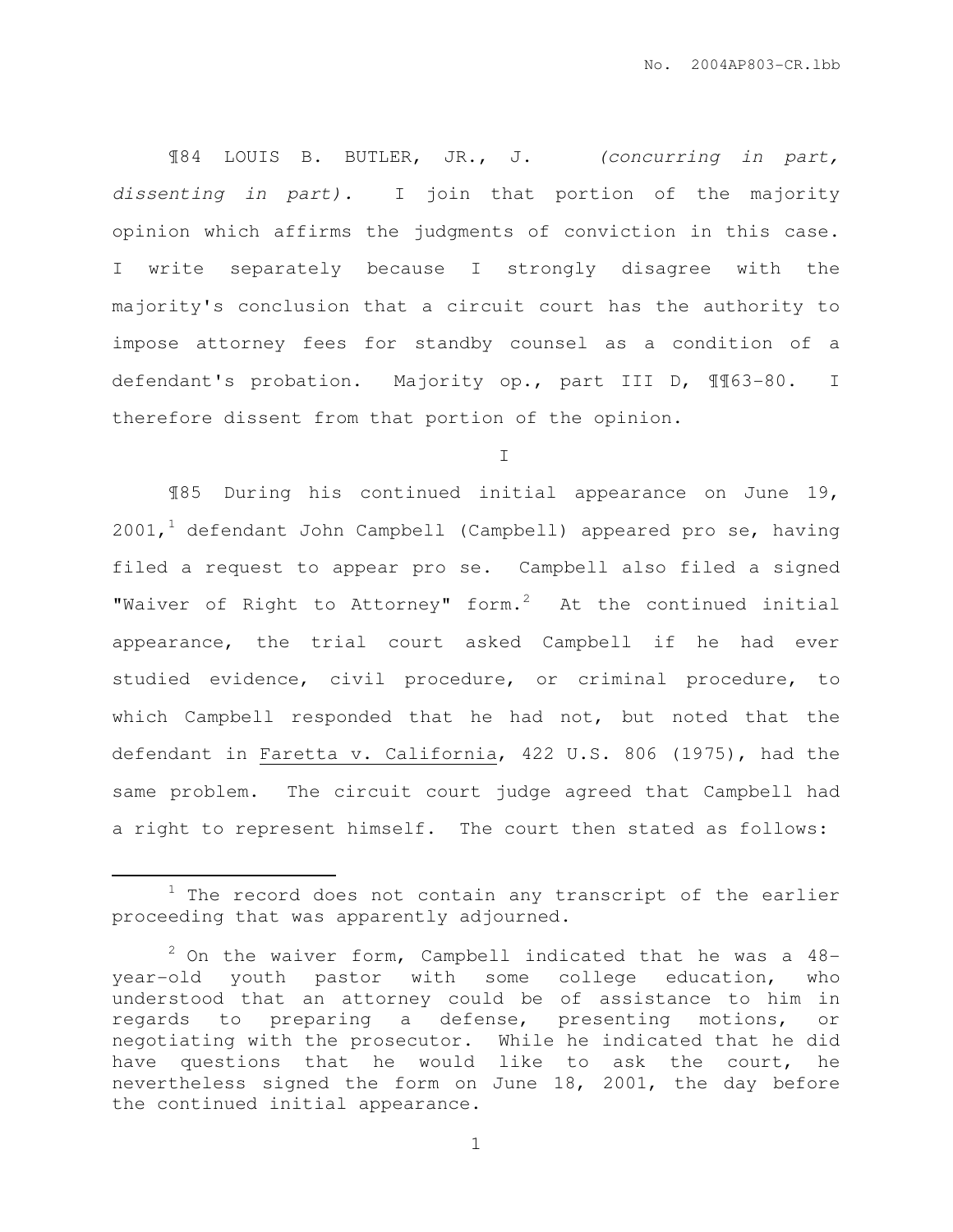I want to make sure that you have a fundamental understanding of the Rules of Procedure, because you have to follow them. And you have to select the jury. We have a jury trial: Make your strikes; ask the appropriate questions. You can't just get away with asking questions in a free-lance way and get in evidence people using attorneys do and following the rule would get in, and –

¶86 Campbell noted that because he was pro se, he did not "have the advantage of an appropriate counsel." The circuit court then asked if he wanted a "backup attorney?" Campbell responded that "[a] backup attorney would be great if the court would allow that." The following colloquy then took place:

 THE COURT: Well, I've done that in the past. Are you – I don't know if you've asked for an attorney. I don't know if you're indigent.

 THE DEFENDANT: I am indigent, Your Honor. I'm a minister. We don't make a hundred dollars a week. And that's doing a couple of funerals in California. . . .

 THE COURT: Did you, did you fill out a form here that shows your indigency?

THE DEFENDANT: Yes.

. . . .

 THE DEFENDANT: The idea then would be to go pro se with counsel. Simply because there is a very, very specific way that you have to address questions.

THE COURT: I just had a trial that way. And, first of all, the defendant used the defense counsel and used their law books and their lawyer's ability to help them do the research, and handle the case themselves. So that's a possibility.

¶87 The circuit court engaged Campbell in a dialogue that appears to have discussed the indigency form filled out by Campbell. The court then determined that Campbell wanted to represent himself and stated, "I will appoint a court-appointed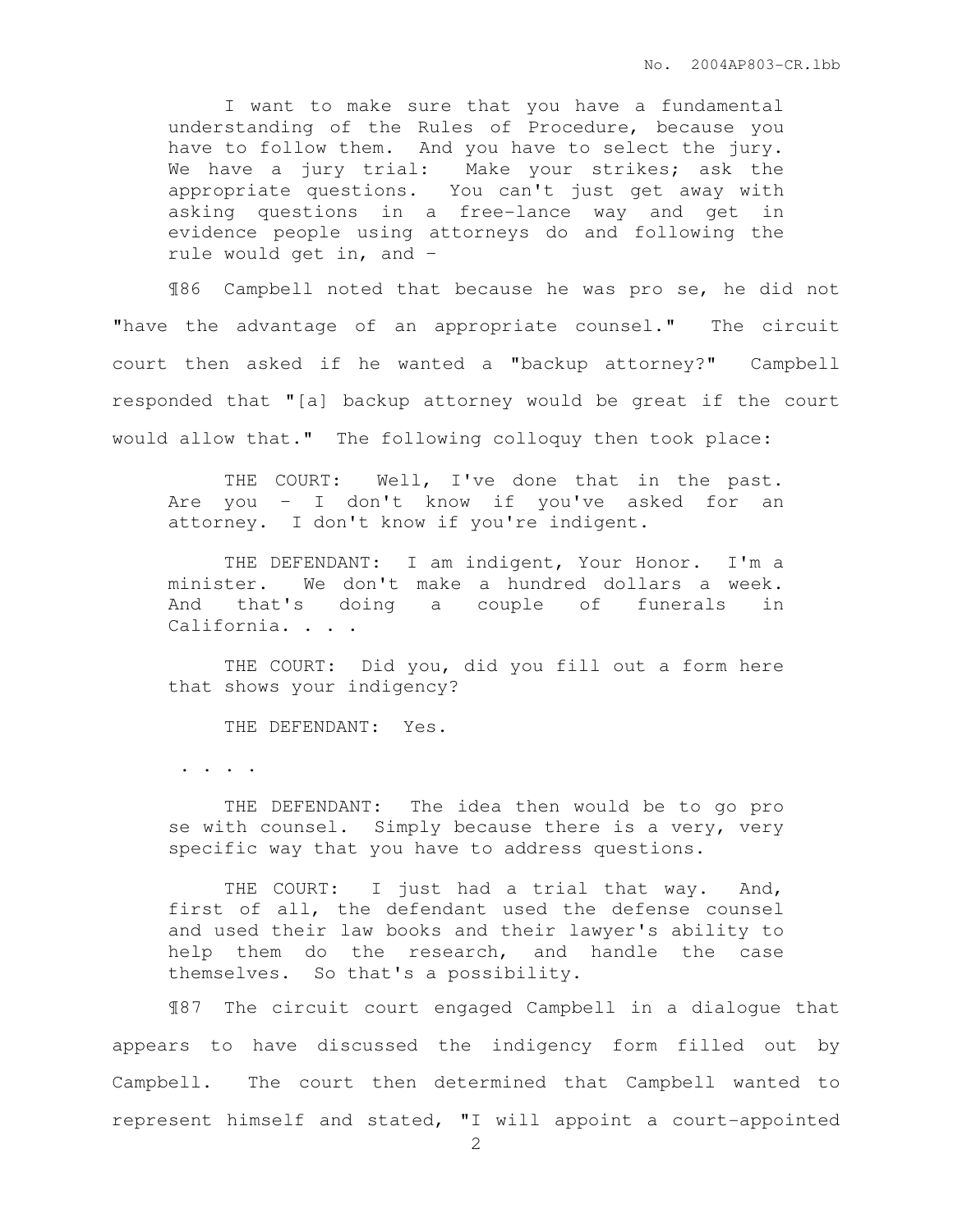lawyer. . . . I don't know, you might qualify for [a] Public Defender. I think he would – you should give the Public Defender a call." A public defender then responded, "[j]udge, public defenders don't do backups." Following a discussion off the record, the circuit court appointed "a court-appointed lawyer [, ]" subject to repayment.

¶88 According to the transcript, the circuit court never determined whether Campbell was indigent,<sup>3</sup> never made a finding that Campbell freely, voluntarily, and understandingly waived counsel, and never determined that Campbell was competent to represent himself at  $trial.^4$  See State v. Klessig, 211 Wis. 2d 194, ¶14, 564 N.W.2d 716 (1997). The circuit court order for standby representation, filed June 19, 2001, provides as follows:

 WHEREAS, this court has determined that the interests of justice and efficient operation of the

 $\overline{a}$ 

<sup>&</sup>lt;sup>3</sup> According to the United States Department of Health and Human Services, Campbell's 2001 income was less than half of the federal poverty guidelines for that year. 66 Federal Register 10695-10697 (February 16, 2001).

 $4$  The parties have not raised these issues. I mention them because it is not clear what the court meant when it ordered that Campbell be "represented by standby counsel." In the absence of a clear finding of waiver of the right to counsel or a determination of Campbell's competence to represent himself, was the circuit court appointing Attorney Martin to represent Campbell? If so, was Campbell deprived of his right to represent himself? Should the majority engage a Wiggins analysis to determine whether Campbell was truly in control of his defense? McKaskle v. Wiggins, 465 U.S. 168 (1984). If, on the other hand, the circuit court appointed Attorney Martin to merely act as standby counsel, then how can the circuit court order the payment of standby counsel fees when the cost statute prohibits such an order? See Part III, infra.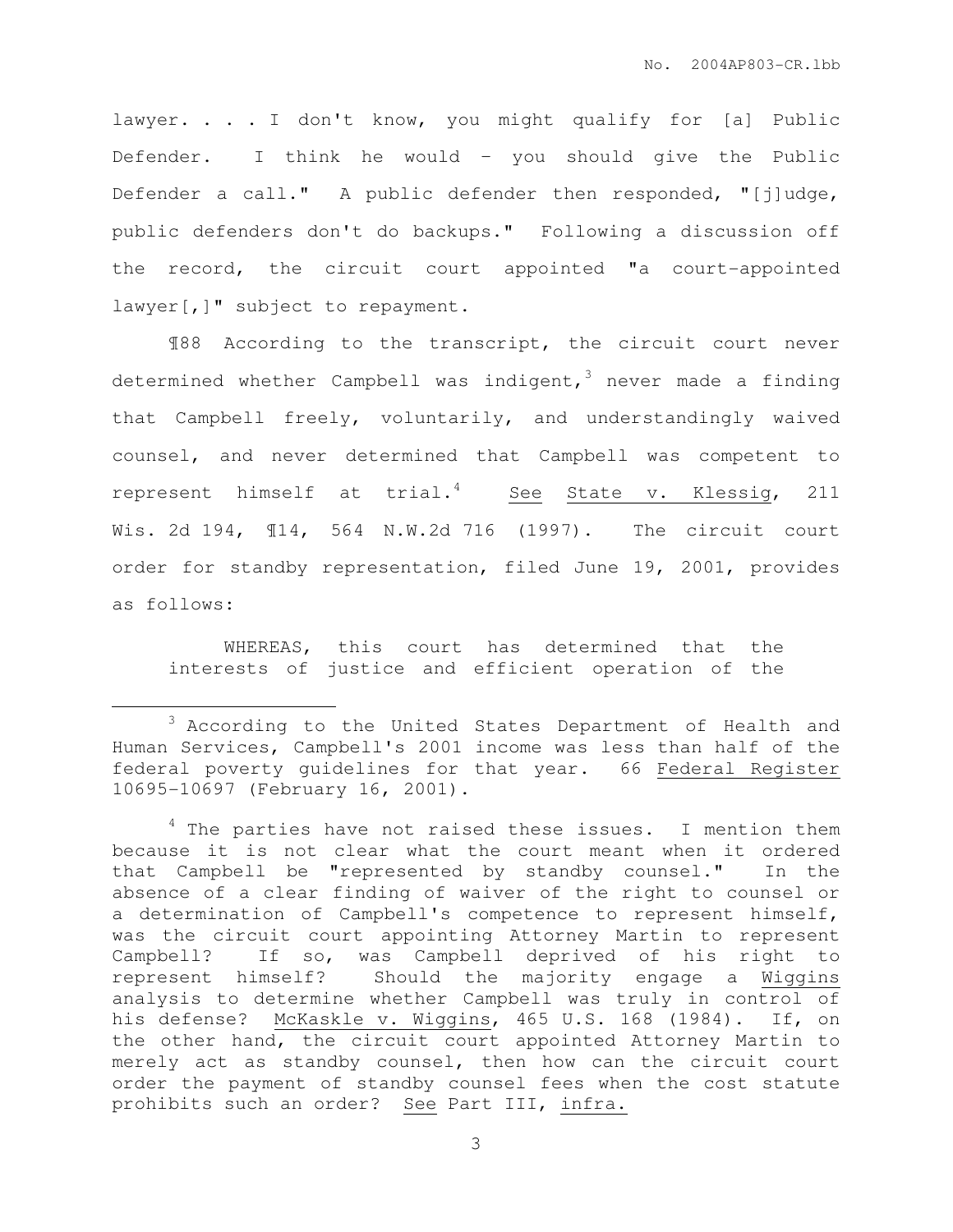court require that [Campbell] be represented by standby counsel;

 THEREFORE IT IS HEREBY ORDERED that James Martin [] be, and is, appointed to represent the defendant as standby counsel . . .

¶89 There is no such thing as a "backup attorney." This court has already held that a defendant "has no constitutional right to be actively represented in the courtroom both by counsel and himself." Moore v. State, 83 Wis. 2d 285, 300, 265 N.W.2d 540 (1978). Counsel could either represent Campbell, or counsel could assist Campbell in representing himself. Counsel could not do both.

¶90 Here is the problem: if the court appointed standby counsel to "represent" Campbell, as stated in the order, then his constitutional right to represent himself has been interfered with. If, on the other hand, the court appointed counsel to act as "standby counsel" for Campbell, then Wis. Stat. § 973.06(1) precludes repayment for the cost of counsel.

#### II

¶91 The Sixth Amendment to the United States Constitution and Article I, § 7 of the Wisconsin Constitution give a criminal defendant the right to conduct his or her own defense. Klessig, 211 Wis. 2d at 203. That right "exists to affirm the accused's individual dignity and autonomy." McKaskle v. Wiggins, 465 U.S. 168, 176-77 (1984). "The pro se defendant must be allowed to control the organization and content of his own defense, to make motions, to argue points of law, to participate in voir dire, to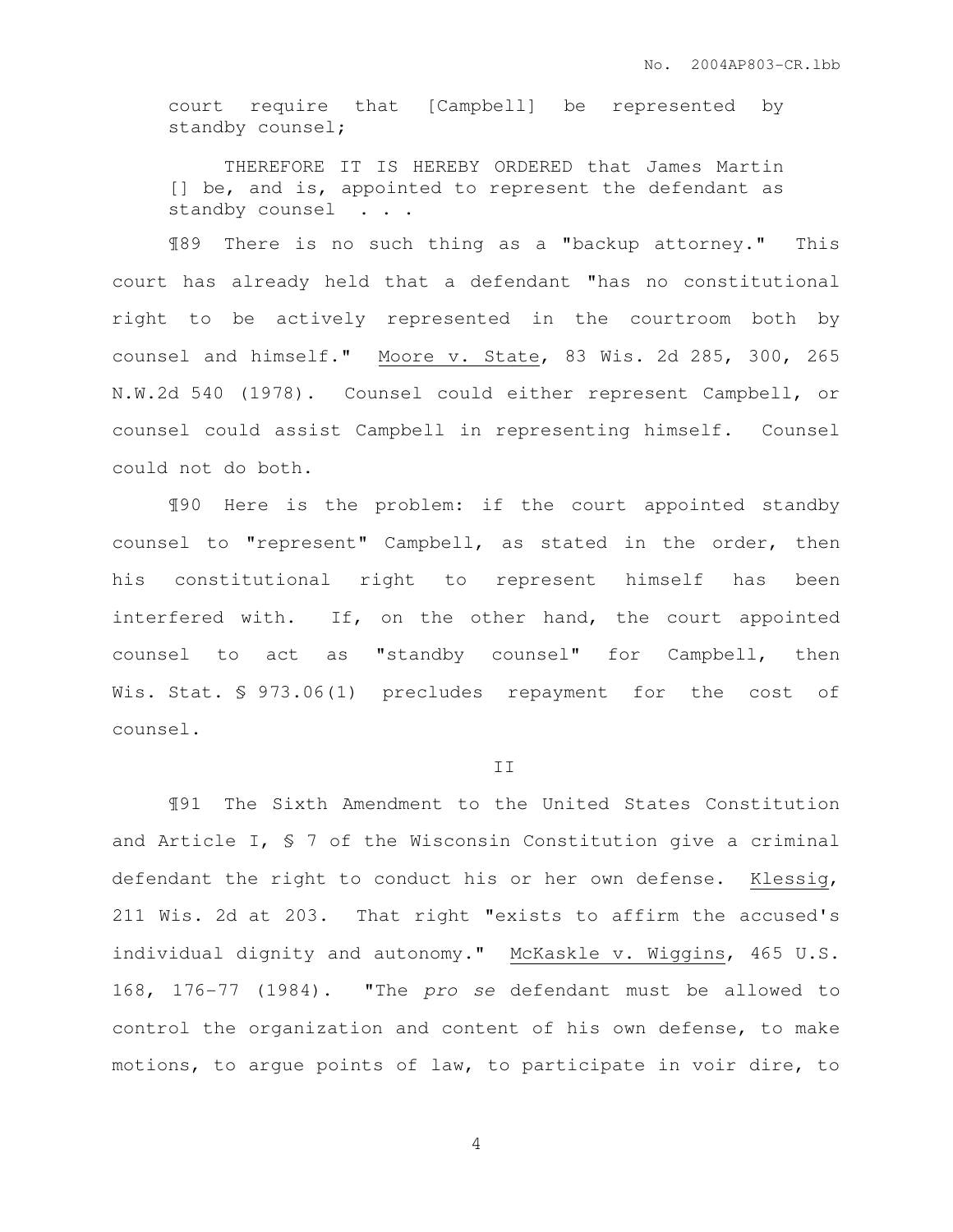question witnesses, and to address the court and the jury at appropriate points in the trial." Id. at 174.

¶92 As the majority notes, when a defendant chooses to exercise his or her right to self-representation and relinquish the right to be represented by counsel, the circuit court, acting in its discretion, has the authority to appoint an attorney to act as standby counsel. Majority op., ¶64. Contrary to the majority's assertions, that appointment is for the purpose of assisting the court. Wiggins, 465 U.S. at 184; State v. Lehman, 137 Wis. 2d 65, 83, 403 N.W.2d 438 (1987). Compare majority op., ¶¶65-66. Such a decision must be based on a determination that the needs of the trial court, and not the defendant, would be best served by doing so. Lehman, 137 Wis. 2d at 77.

¶93 The United States Supreme Court has expressly recognized that standby counsel can have a very active role in the conduct of criminal proceedings when defendant and standby counsel disagree, as well as when the defendant embraces the actions of standby counsel. In Wiggins, the Court noted that during the trial outside the presence of the jury, "[o]n several occasions Wiggins expressly adopted standby counsel's initiatives. . . . On several other occasions Wiggins strongly opposed the initiatives of counsel." Wiggins, 465 U.S. at 180. Conflicts were resolved in favor of the defendant, thereby leaving him in control over his defense. Id. at 181.

¶94 Of more concern to the Wiggins Court was standby counsel's participation during the trial in the presence of the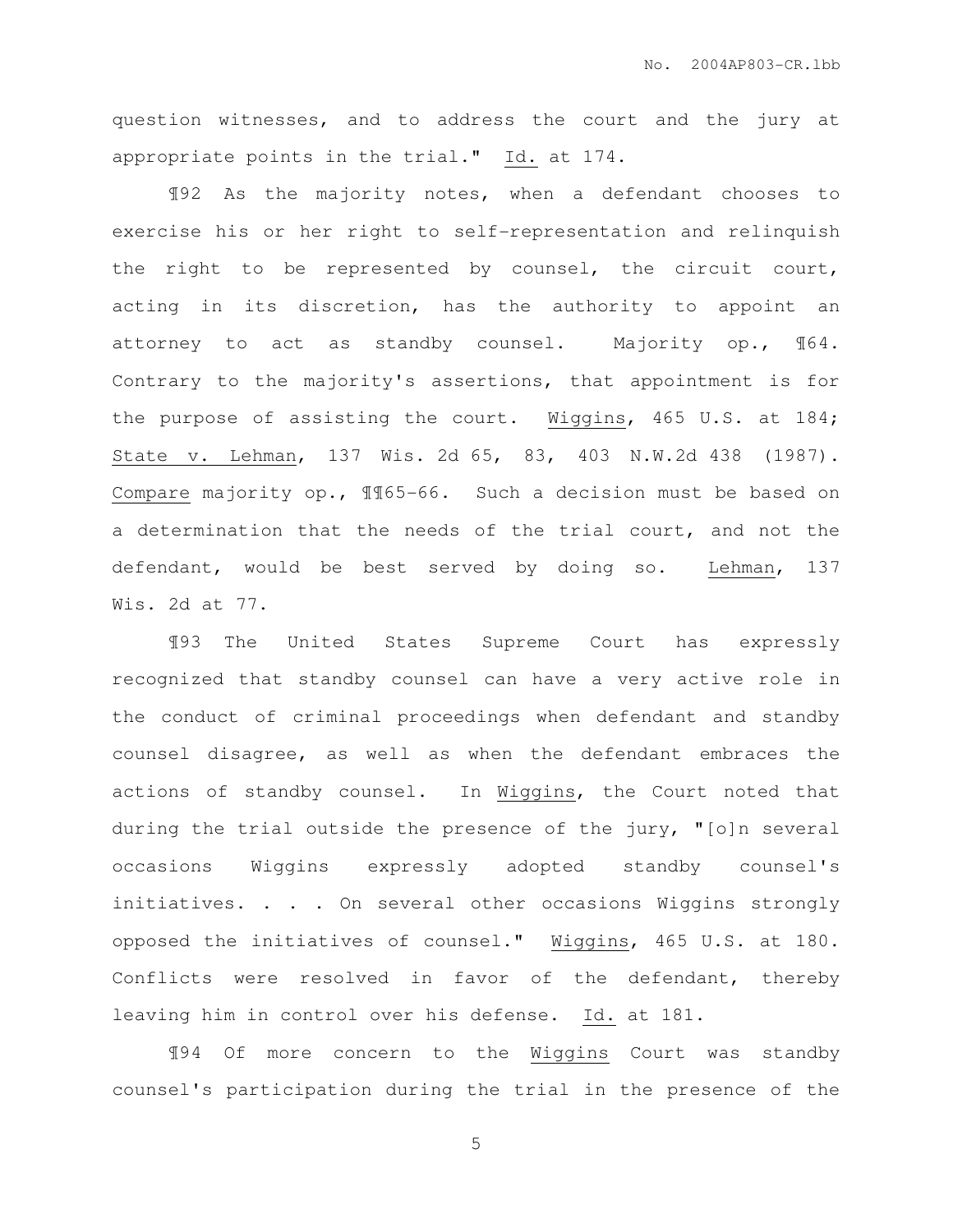jury. Id. The Court recognized that the right of selfrepresentation is not infringed when standby counsel assists the pro se defendant in overcoming procedural or evidentiary obstacles at trial, or helps to ensure the defendant's compliance with basic rules of courtroom protocol and procedure. Id. at 183. Accordingly, the court concluded as follows:

A defendant's Sixth Amendment rights are not violated when a trial judge appoints standby counsel-even over the defendant's objection—to relieve the judge of the need to explain and enforce basic rules of courtroom protocol or to assist the defendant in overcoming routine obstacles that stand in the way of the defendant's achievement of his own clearly indicated goals.

Id. at 184.

¶95 The majority in this action construes Attorney Martin's role in this case as being "much closer to full-fledged defense counsel than passive observer." Majority op. at ¶66. The majority concludes that by welcoming court-appointed standby counsel and heavily using him throughout the proceedings, Attorney Martin became a defense attorney for Campbell. Id., ¶76. If the majority is correct, then Campbell may have been deprived of his right of self-representation. Campbell either represented himself, or he didn't. The majority cannot have it both ways.

¶96 If the circuit court appointed Attorney Martin to "represent" Campbell without telling him, then this court must explore a Wiggins analysis to determine whether Campbell was in control of his defense. If he was, then Attorney Martin truly acted as standby counsel. If, on the other hand, counsel took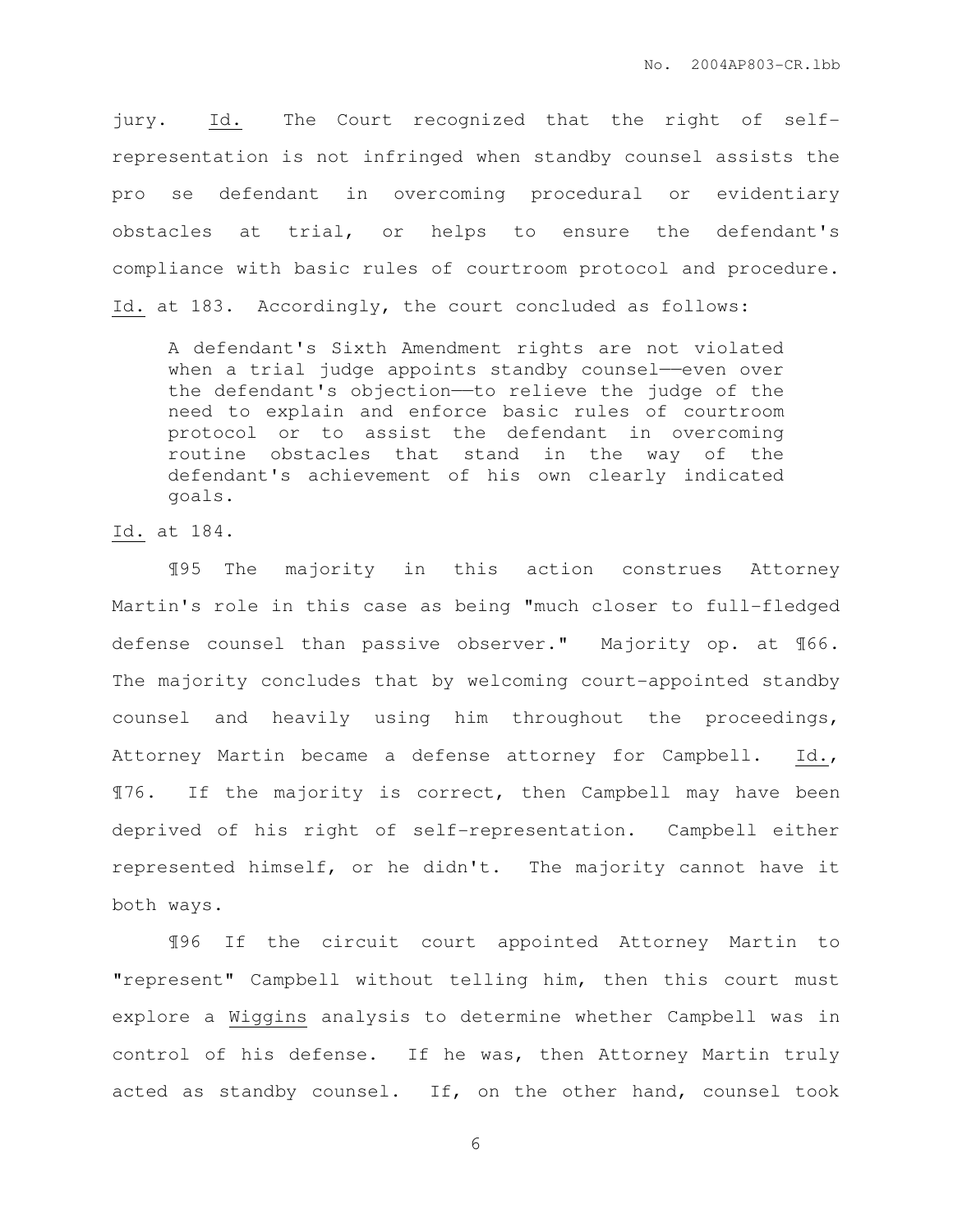control over the defense, then Campbell has been deprived of his right of self-representation. Attorney Martin cannot fulfill both roles, and the circuit court did not (and could not) appoint Attorney Martin to act as co-counsel. Because I conclude that the role played by Attorney Martin was consistent with the role of standby counsel recognized in Wiggins, I therefore conclude that standby counsel here was just that, standby counsel. To conclude otherwise would require that the defendant receive a new trial, as a violation of the right of self-representation is not subject to the harmless error rule. Wiggins, 465 U.S. at 177 n.8.

#### III

¶97 The majority correctly concludes that Wis. Stat. §§ 973.06(1) and 973.09(1q) must be read together to determine whether a circuit court has the authority to order Campbell to pay as a condition of probation the costs of standby counsel. Majority op., ¶¶67-70. The court of appeals has already held, and the majority agrees, as a general proposition, that the exclusive list for costs authorized in Wis. Stat. § 973.06(1) circumscribes the costs a circuit court may impose as a condition of probation. Id., ¶70 (citing State v. Amato, 126 Wis. 2d 212, 217-18, 376 N.W.2d 75 (Ct. App. 1985)). The reason for such a rule is expressly set forth by the statute; "Except as provided in s.  $93.20, 5$  the costs, fees, and surcharges taxable against the defendant shall consist of the following items and no others[.]" Wis. Stat. § 973.06(1).

 $\overline{a}$ 

 $5$  This section is not applicable.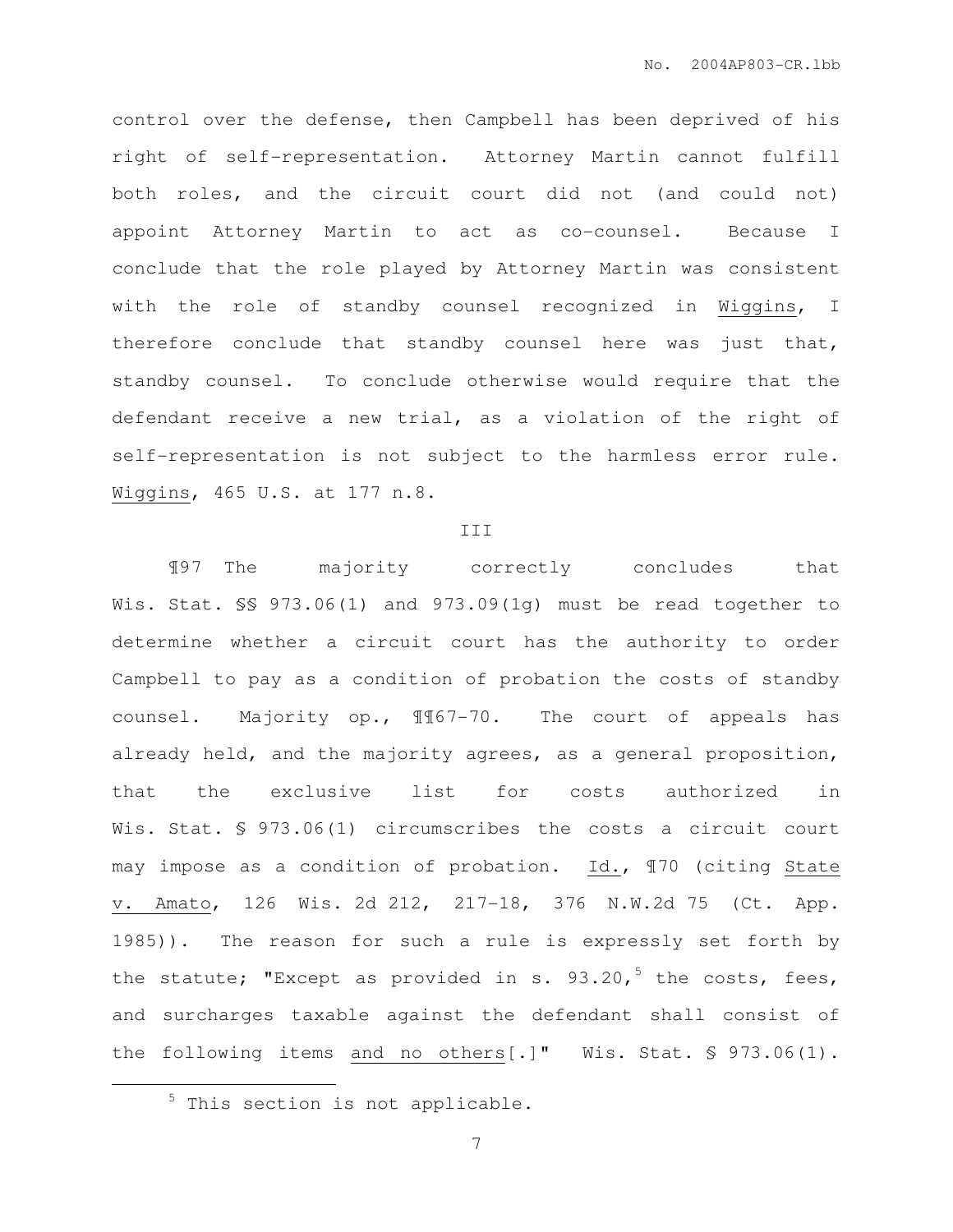See also State v. Neave, 220 Wis. 2d 786, 790, 585 N.W.2d 169 (Ct. App. 1998). Thus, the decision on this issue hinges upon this court's interpretation of  $\frac{1}{2}$  973.06(1)(e): "[a]ttorney fees payable to the defense attorney by the county or the state."

¶98 The majority concludes that "the term 'defense attorney' in § 973.06 is broad enough to cover standby counsel in certain situations." Majority op., ¶72. I respectfully disagree. As previously noted, the decision to appoint standby counsel should be based on a determination that the needs of the trial court and not the defendant would be best served by doing so. Lehman, 137 Wis. 2d at 77. Indeed, that was done in this case. The circuit court appointed Attorney Martin for Campbell in "the interests of justice and efficient operation of the court[.]" The Lehman court used the term "assist" the defendant to describe the role of standby counsel, and used that term broadly. Id. at 79-80. As Wis. Stat. § 973.06(1)(e) provides for "attorney fees payable to the defense attorney[,]" "and no others[,]"<sup>6</sup> no statutory provision exists that authorizes the payment of costs by the defendant for standby counsel appointed to assist the court by assisting the defendant.

¶99 The question of who pays for standby counsel has already been addressed and decided by this court. In Lehman, this court agreed that, with the exception of Wis. Stat. § 753.19,<sup>7</sup> no other statutory provision provides for

 $\overline{a}$ 

 $6$  Wis. Stat. § 973.06(1).

 $^7$  Wisconsin Stats. § 753.19 reads as follows: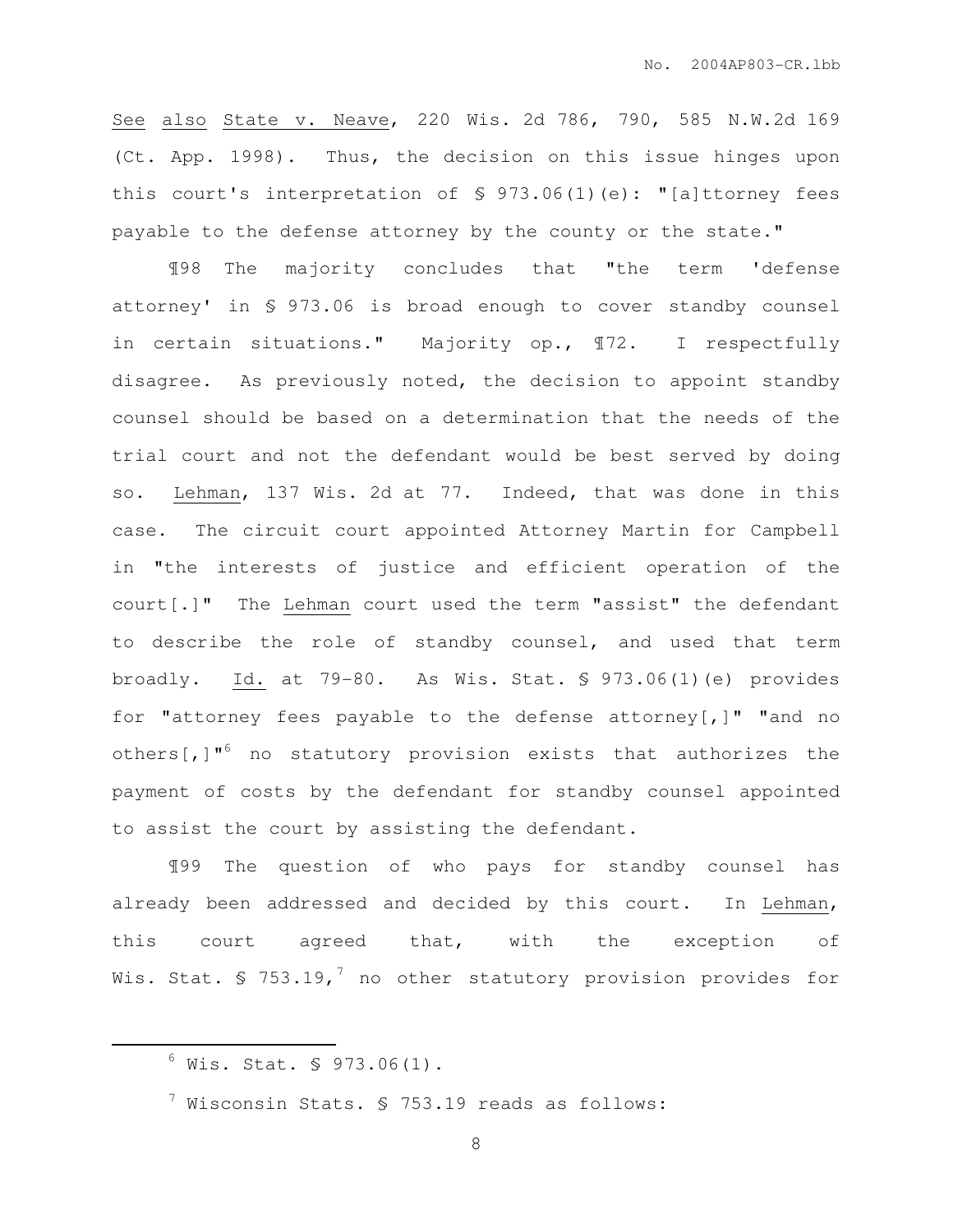the payment of the fees for standby counsel. Id. at 83. That statute provides that "[t]he cost of operation of the circuit court for each county . . . except as otherwise provided, shall be paid by the county." Wis. Stat. § 753.19. This court reasoned that "the services rendered by the standby counsel are actually services to the court." Lehman, 137 Wis. 2d at 83. This court stated that since the "trial judge determined that the appointment of standby counsel was essential, . . . the resulting fees were a 'necessary cost of the operation of the court. . . . '" Id. The court thus concluded that the duty of payment fell upon the county under Wis. Stat. § 753.19. Id.

¶100 For the reasons stated, Attorney Martin was not the defense attorney in this matter. As such, the circuit court lacks the authority to order Campbell to pay for the costs of standby counsel as a condition of probation. Other than Wis. Stat. § 753.19, no other statutory provision provides for the payment of the cost of standby counsel. Consequently, the circuit court erred in ordering Campbell to pay for Attorney Martin's services as a condition of probation.

¶101 For the foregoing reasons, I dissent from that portion of the majority opinion dealing with costs.

 $\overline{a}$ 

The cost of operation of the circuit court for each county, except for the salaries of judges and court reporters provided to be paid by the state, and except for the cost assumed by the state under this chapter and chs. 40 and 230, and except as otherwise provided, shall be paid by the county.